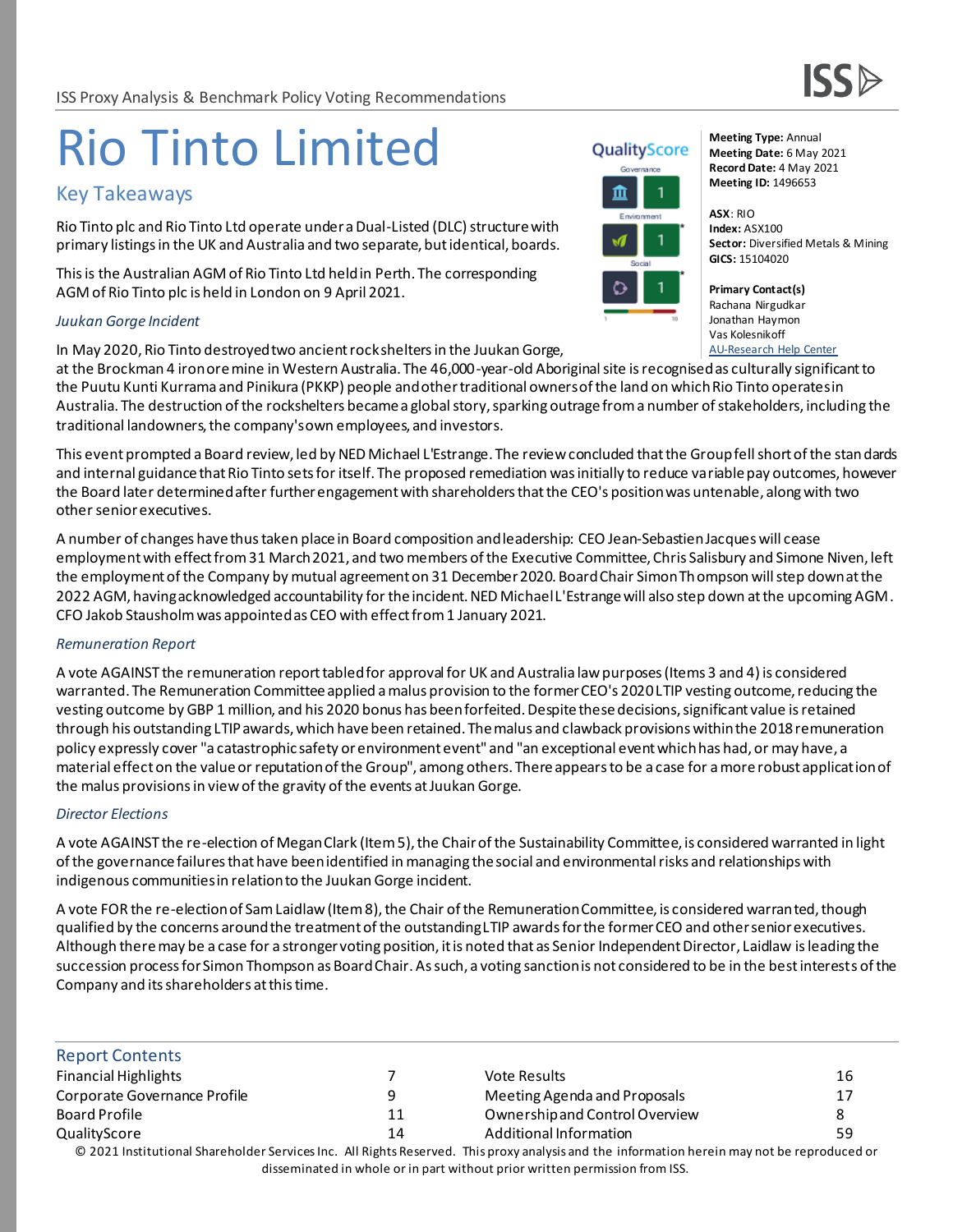A vote FOR the re-election of the Board Chair, Simon Thompson (Item 12), is warranted on the basis that his extended tenure will assist with an orderly handover and provide continuity during a period of transition for the Company. However, this support is qualified due to concerns around his acknowledged role in the destruction of the Juukan Gorge. Thompson has stated in the AGM notice of meeting that "As Chair, I am ultimately accountable for the failings that led to this tragic event." He intends to step down at the 2022 AGM, stating this will provide a period of stability and support for the CEO and executive team and allow an orderly appointment of a successor.

#### *Shareholder Proposals*

Two groups of shareholders have given notice under section 249N of the Corporations Act requisitioning special resolutionsto seek amendments to the company's constitution and if passed to consider proposalsrequesting the company disclose information on their scope 1 and 2 greenhouse gas emissions and performance and enhance its annual review of industry associations.

Rio Tinto has announced it will support the non-binding advisory resolutions and as such the constitutional amendments arenot required this year. The requisitioning shareholders have therefore withdrawn the special resolutions.

Shareholder support FOR the non-binding advisory resolutions on Emissions Targets (Item 19) and Climate-related Lobbying (Item 20) are warranted because the company:

- Believes it is substantially in compliance with the emissions target resolution,
- Intends to put their annual TCFD-aligned reporting to an advisory vote at the 2022 Annual General Meetings, and
- Conducted a full review of Rio Tinto's policy positions and advocacy by industry associations in 2020.

|                          | <b>Agenda &amp; Recommendations</b> | Policy: Australia<br>Incorporated: Australia                                 |                   |                 |
|--------------------------|-------------------------------------|------------------------------------------------------------------------------|-------------------|-----------------|
| <b>Item</b>              | Code                                | Proposal                                                                     | <b>Board Rec.</b> | <b>ISS Rec.</b> |
|                          |                                     | <b>MANAGEMENT PROPOSALS</b>                                                  |                   |                 |
| 1                        | M0105                               | Accept Financial Statements and Statutory Reports                            | <b>FOR</b>        | <b>FOR</b>      |
| 2                        | M0570                               | Approve Remuneration Policy                                                  | <b>FOR</b>        | <b>FOR</b>      |
| 3                        | M0550                               | Approve Remuneration Report for UK Law Purposes                              | <b>FOR</b>        | <b>AGAINST</b>  |
| 4                        | M0550                               | Approve Remuneration Report for Australian Law Purposes                      | <b>FOR</b>        | <b>AGAINST</b>  |
| 5                        | M0201                               | Elect Megan Clark as Director                                                | <b>FOR</b>        | <b>AGAINST</b>  |
| 6                        | M0201                               | Elect Hinda Gharbi as Director                                               | <b>FOR</b>        | <b>FOR</b>      |
| 7                        | M0201                               | Elect Simon Henry as Director                                                | <b>FOR</b>        | <b>FOR</b>      |
| ▶8                       | M0201                               | Elect Sam Laidlaw as Director                                                | <b>FOR</b>        | <b>FOR</b>      |
| 9                        | M0201                               | Elect Simon McKeon as Director                                               | <b>FOR</b>        | <b>FOR</b>      |
| 10                       | M0201                               | Elect Jennifer Nason as Director                                             | <b>FOR</b>        | <b>FOR</b>      |
| 11                       | M0201                               | Elect Jakob Stausholm as Director                                            | <b>FOR</b>        | <b>FOR</b>      |
| $\blacktriangleright$ 12 | M0201                               | Elect Simon Thompson as Director                                             | <b>FOR</b>        | <b>FOR</b>      |
| 13                       | M0201                               | Elect Ngaire Woodsas Director                                                | <b>FOR</b>        | <b>FOR</b>      |
| 14                       | M0101                               | Appoint KPMG LLP as Auditors                                                 | <b>FOR</b>        | <b>FOR</b>      |
| 15                       | M0109                               | Authorize the Audit Committee to Fix Remuneration of Auditors                | <b>FOR</b>        | <b>FOR</b>      |
| 16                       | M0163                               | Authorize EU Political Donations and Expenditure                             | <b>FOR</b>        | <b>FOR</b>      |
| 17                       | M0553                               | Approve Renewal and Amendment to the Rio Tinto Global Employee Share<br>Plan | <b>NONE</b>       | <b>FOR</b>      |

Publication Date: 31 March 2021 Page 2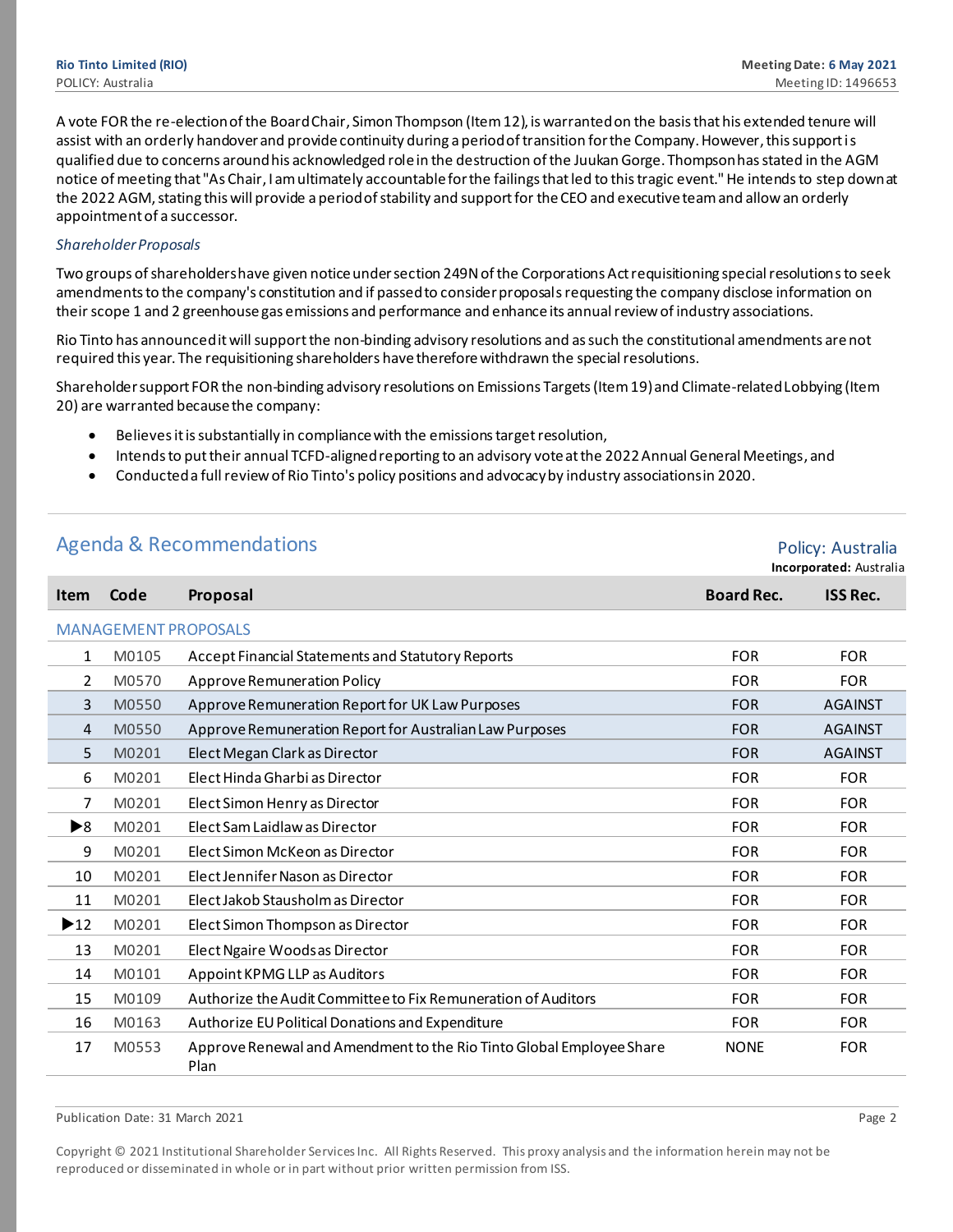| M0318 | Approve the Renewal of Off-Market and On-Market Share Buy-back<br>Authorities | FOR | FOR |
|-------|-------------------------------------------------------------------------------|-----|-----|
|       | SHAREHOLDER PROPOSALS                                                         |     |     |

| 19 | S0742 | Approve Emissions Targets        | FOR        |
|----|-------|----------------------------------|------------|
| 20 | S0745 | Approve Climate-Related Lobbying | <b>FOR</b> |
|    |       |                                  |            |

Shading indicates that ISS recommendation differs from Board recommendation

Items deserving attention due to contentious issues or controversy

# ISS-Company Dialogue

| <b>Dates</b>      | Topic(s)                    | <b>Initiated By</b>                 | <b>Notes</b>                                                                                                  | <b>Outcome</b>                                      |
|-------------------|-----------------------------|-------------------------------------|---------------------------------------------------------------------------------------------------------------|-----------------------------------------------------|
| December 2020     | ESG, Remuneration<br>Report | <b>Issuer</b>                       | Discussion of Juukan Gorge<br>incident; executive remuneration.                                               | <b>Explanation of Company</b><br>Practice/Rationale |
| February 2021     | ESG                         | <b>Issuer</b>                       | Discussion of Juukan Gorge and<br>general approach to climate<br>transition and climate reporting.            | <b>Explanation of Company</b><br>Practice/Rationale |
| <b>March 2021</b> | Draft Review                | ISS (with<br>Issuer/Representative) | The company was given the<br>opportunity to review a draft of<br>this analysis for fact-checking<br>purposes. | <b>Explanation of Company</b><br>Practice/Rationale |

**Note:** ISS engages in ongoing dialogue with issuers in order to ask for additional information or clarification, but not to engage o n behalf of its clients. Any draft review which may occur as part of this process is done for purposes of data verification only. All ISS recommendations are based solely upon publicly disclosed information.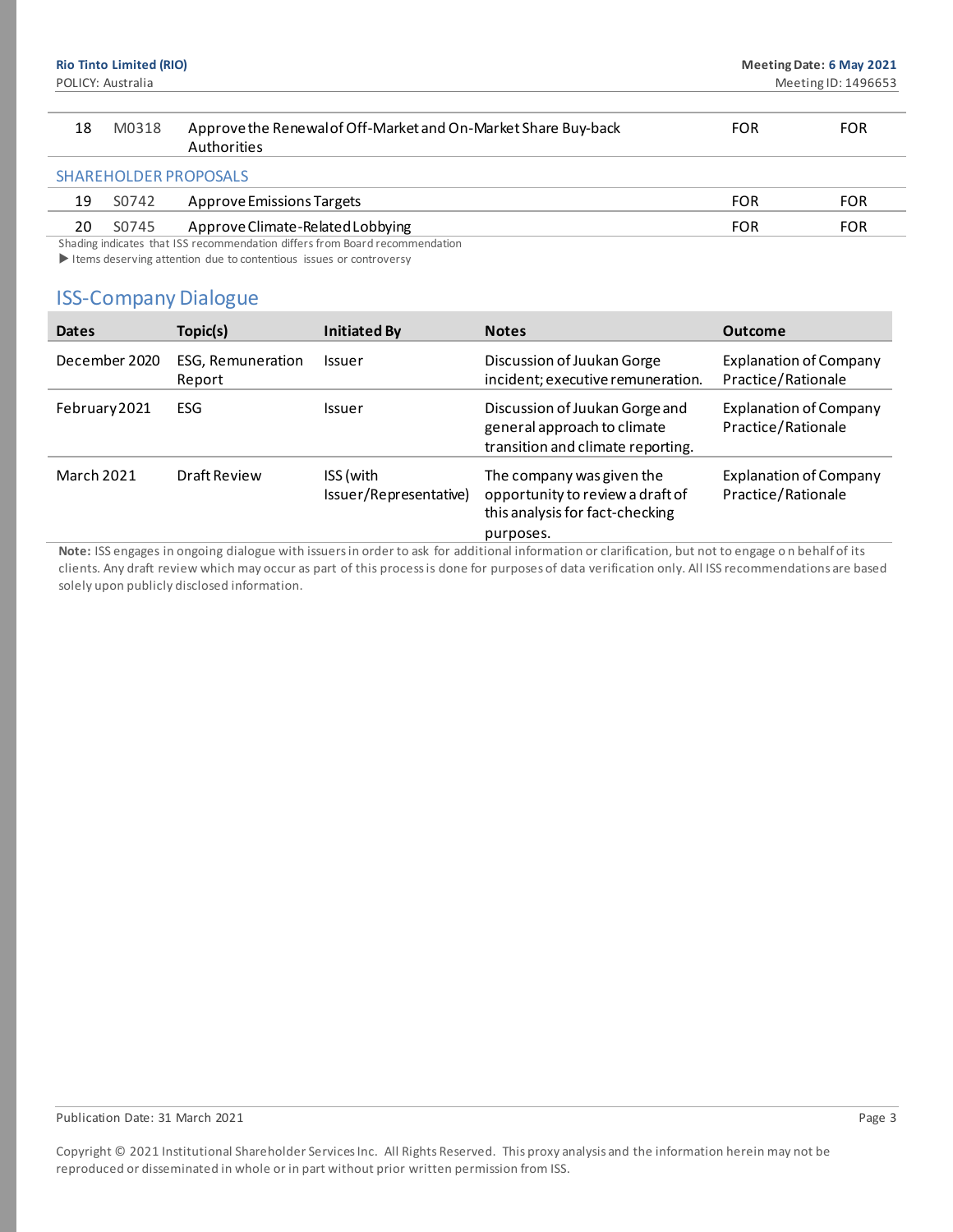# Material Company Updates

#### COVID-19

The annual report states: "Our focus on cost control and productivity improvements continued throughout the year. The pandemicinduced economic slowdown led to significantly lower energy costs, increasing underlying EBITDA by USD 0.5 billion, mainly fr om lower diesel prices for our trucks, trains and ships and reduced coal prices for two of our Pacific Aluminium smelters. We also benefited from continued respite on cost inflation for certain raw materials for our aluminium business, in particular caustic soda, pitch, petroleum coke and alloys. However, this was outweighed by other cost pressures, notably the fixed cost inefficiencies in our Copper business: at Kennecott, due to the extended smelter maintenance, and at Oyu Tolgoi in line with a temporary reduction in gold grades. Overall, our higher unit cash costs, excluding energy and general inflation, reduced underlying EBITDA by USD 0.4 billion compared with 2019. In addition, we incurred USD 0.3 billion of costs associated with tackling COVID-19 across our operations."

"Despite challenging circumstances, we delivered a resilient financial performance in 2020, with underlying earnings of USD 12.4 billion, underlying EBITDA of USD 23.9 billion and free cash flow of USD 9.4 billion. Net debt further reduced to USD 0.7 billion (2019: USD 3.7 billion), underpinning an already strong balance sheet providing both resilience and optionality."

#### *Employees*

The Company did not furlough or make any employee redundant and did not seek any government assistance. The Company states that: "The protocols we put in place include those in line with government guidance, directives and best practice advice from leading medical experts and international health organisations. Our measures included: travel restrictions, social distancing, increased personal hygiene, and greater support for employees in areas such as mental health, managing fatigue and adjusting to working from home as well."

#### JUUKAN GORGE

In May 2020, Rio Tinto destroyed two ancient rock shelters in the Juukan Gorge, at the Brockman 4 iron ore mine in Western Australia. The 46,000-year-old Aboriginal site destroyed by Rio Tinto is recognised as culturally significant to the Puutu Kunti Kurrama and Pinikura (PKKP) people and other traditional owners of the land on which Rio Tinto operates in Australia.

#### *Internal Review*

A Board review was undertaken and published on 24 August 2020 [\[LINK](https://www.riotinto.com/news/inquiry-into-juukan-gorge)], which was led by NED Michael L'Estrange. The review led the Company to identify what elements of Rio Tinto's systems, decision-making processes and governance failed to work as they should have and to set out recommendations to prevent similar incidents from occurring in the future. According to the review, the decision to destroy the rock shelter was taken nearly eight years ago, although it was not until 2020 that this decision was implemented due to the "long-cycle nature of the mining industry".

The Company acknowledges that the archaeological and ethnographic reports received in 2013/14 should have triggered an internal review for the mine development plans, but such a review did not take place. Following completion of the archaeological surveys and other mitigation measures agreed with the PKKP people in 2014, the site was reclassified as 'cleared' for mining and removed from relevant risk registers. The final archaeological report was received in 2018, but once again the opportunity to revise the mine plan was missed. Further opportunities were also missed during 2019/2020.

The Board review concluded that "while Rio Tinto had obtained legal authority to impact the Juukan rockshelters, it fell short of the standards and internal guidance that Rio Tinto sets for itself, over and above its legal obligations. The review found no single root cause or error that directly resulted in the destruction of the rockshelters. It was the result of a series of decisions, actions and omissions over an extended period of time, underpinned by flaws in systems, data sharing, engagement within the company and with the PKKP, and poor decision-making."

#### *Amendments and Plans to Operations*

Through the findings of the Board review, the Company has set out an action plan focused on three key areas which are: i) remediation of the destruction of the rock shelter, ii) reform of governance processes and iii) fostering a more inclusive work culture.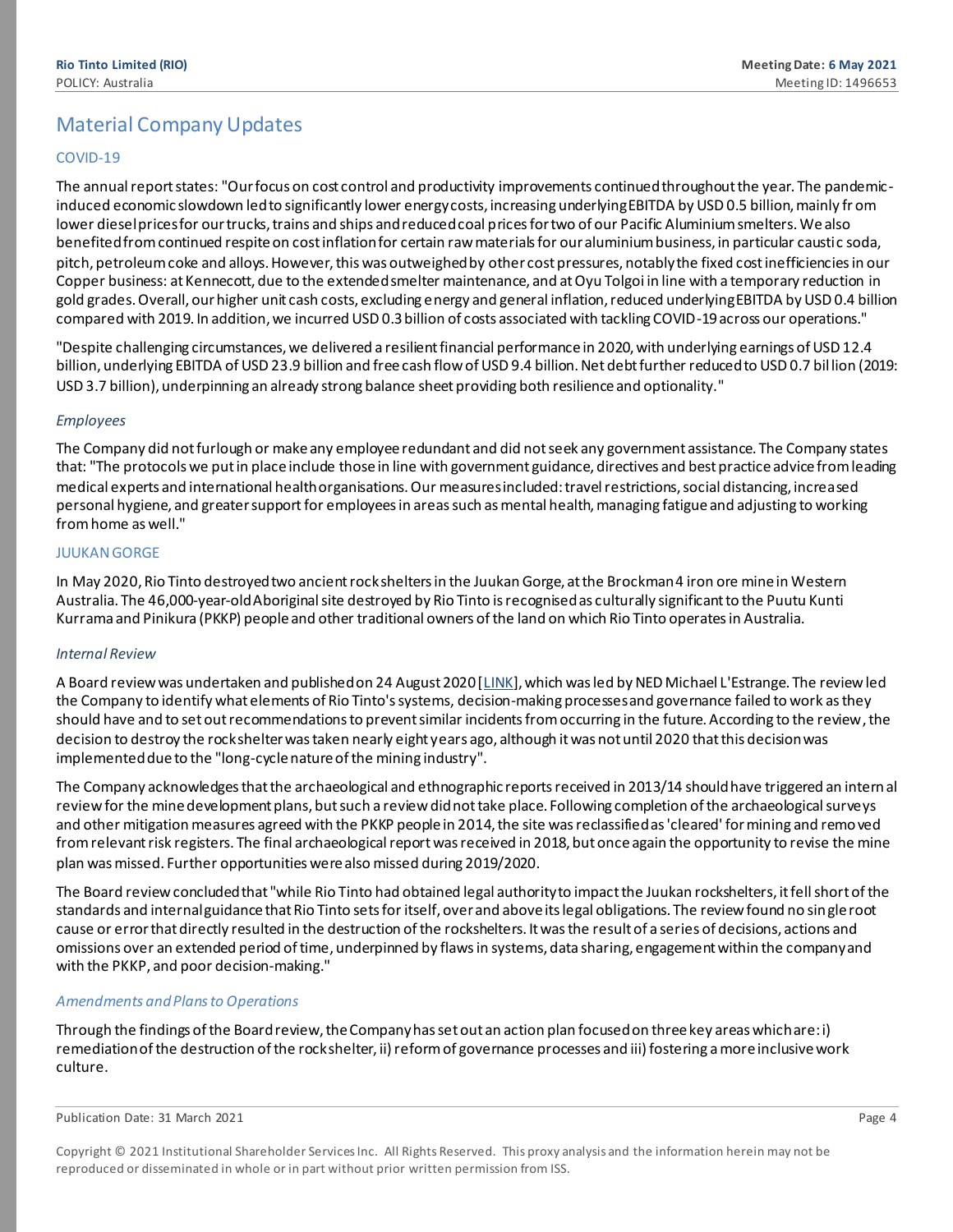A moratorium has been agreed on mining in the Juukan Gorge area and work is underway on a remediation plan. The Company's efforts to find remedy of the destruction of the rock shelter currently include restoring the two affected shelters to the fullest extent possible, and if it is safe, to re-establish access. However, the Juukan 2 rock shelter is likely to be irreparably damaged. As stated by the Company, Rio Tinto is also providing funding to support the PKKP's submission to the Joint Standing Committee on Norther Australia (the Parliamentary Inquiry) and is promoting their participation in discussions about how to rebuild and strengthen their partnership.

The reform of governance processes is aimed to ensure that Rio Tinto is not involved in similar events in the future. The focus is currently placed on:

- Integrated Heritage Management Process (IHMP): To ensure that the Company does not have other sites of exceptional cultural significance within the existing mine plans;
- Empowering operational management: All community and heritage management professionals at Rio Tinto's operations now report to product group line management;
- Improved governance and Board oversight;
- Strengthened assurance;
- Modernisation of agreements with Traditional Owners;
- Increasing transparency: Subject to the consent of Traditional Owners in Australia, the Company intends to make new agreements public;
- The creation of an Indigenous Advisory Group (IAG), for which consultation with Traditional Owners is under way. This would be intended to provide direct input into the Company's indigenous strategy in Australia and coaching, mentoring and advice to senior leadership and, where possible, to the Board Fostering Australian Indigenous leadership.

The Audit Committee of the Board will "ensure that relevant lessons from Juukan Gorge are also applied to all other risk management processes, particularly those, like Juukan Gorge, where there is a significant lag between decision and implementation".

Additionally, the Company is working towards creating a more inclusive work culture by increasing awareness and understanding of community and heritage issues and fostering Australian Indigenous leadership. It is stated that the Company is engaging with the Government of Western Australia in relation to reforming the Aboriginal Heritage Act of 1972.

The Non-Executive Directors donated the equivalent of 10% of their 2020 NED fees to the Clontarf Foundation, which supports education, training and employment for Indigenous Australians. Jakob Stausholm, the Chief Executive and executive director, has made a donation of an equivalent amount.

Further details about the plans listed above can be found in the Company's website [\[LINK](https://www.riotinto.com/news/inquiry-into-juukan-gorge)].

#### *Leadership Changes*

Although the Board's initially attempted to disquiet stakeholder unrest with a cut to the former CEO's bonus, it ultimately r esolved to make a change in leadership, alongside other members of the leadership team who were considered responsible.

As further discussed under th[e Board Profile](http://elmoweb.prod.issapps.com/documents/2021/1/1/6/R/1458304A.html#_Board_Changes_Motivated) and stated in the annual report: "During the two weeks following the publication of the Board Review in August 2020, we engaged with over 70 of our shareholders, Traditional Owners, Indigenous leaders, the governments of Australia and Western Australia, and other stakeholders. At the end of that two-week period of intense engagement, the Board unanimously agreed that Jean-Sebastien Jacques (CEO), Chris Salisbury (Chief Executive of Iron Ore) and Simone Niven (Group Executive of Corporate Relations) should leave the company by mutual agreement as it was clear that a number of influential shareholders and other important stakeholders (mainly, but not exclusively, in Australia) had lost confidence in their ability to lead the necessary change".

#### SAFETY-RELATED INCIDENTS

As stated in the 2020 annual report, two employees suffered permanent disabling injuries: an employee lost his hand at Richards Bay Minerals, the titanium dioxide operation in South Africa, and a contractor was permanently injured at the Diavik Diamond Mine in Canada. The Company stated that it is supporting both colleagues and their families and are committed to learn from and prevent these tragic incidents from recurring.

Copyright © 2021 Institutional Shareholder Services Inc. All Rights Reserved. This proxy analysis and the information herein may not be reproduced or disseminated in whole or in part without prior written permission from ISS.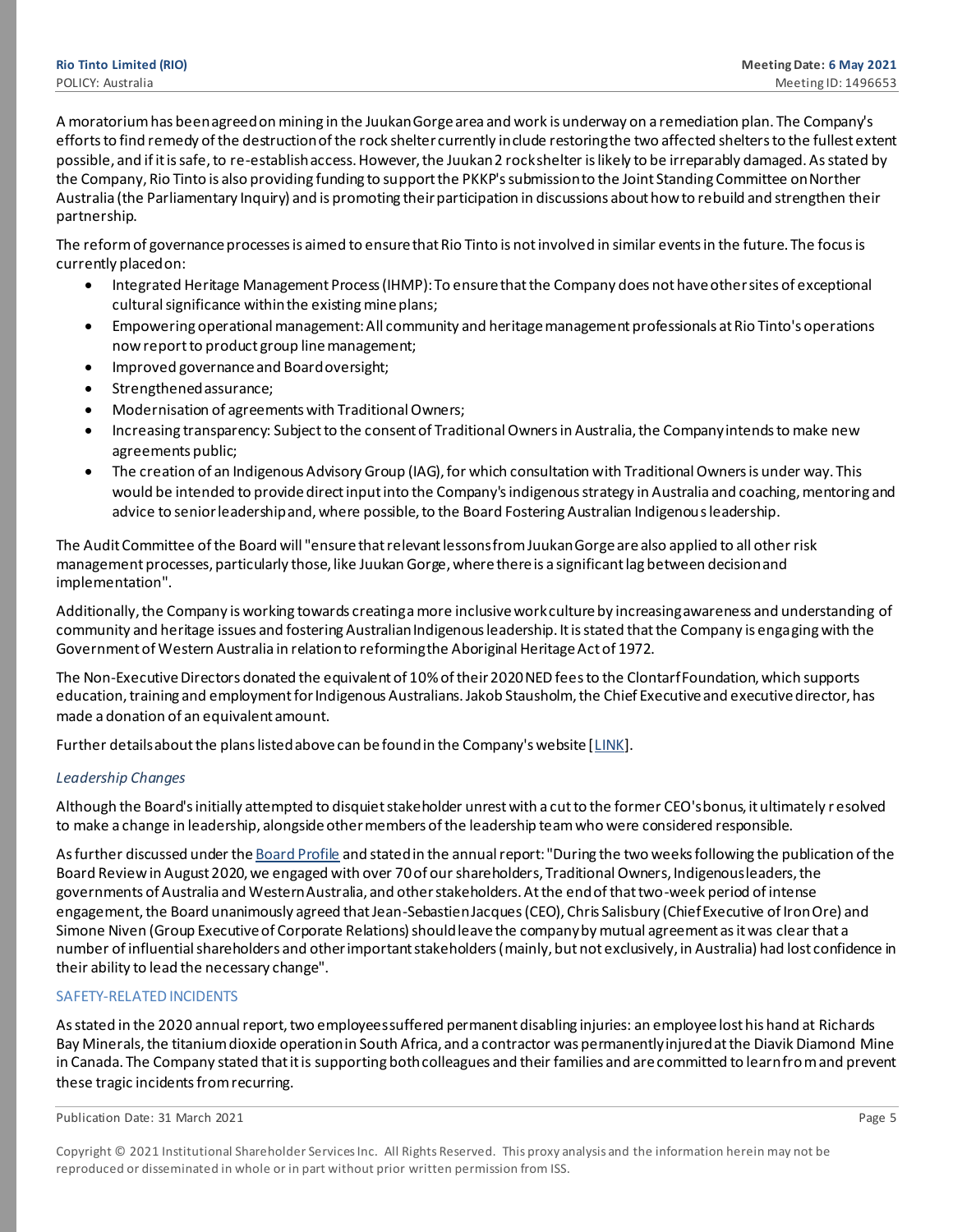#### SHAREHOLDER RESOLUTIONS

Two shareholder resolutions have been proposed at Rio Tinto Ltd, the Australian arm of the dual-listed structure. The first is requisitioned by a group of shareholders representing just under 0.02% of the issued shares of Rio Tinto Ltd, requesting that the Company disclose, in subsequent annual reporting, short, medium and long-term targets for its scope 1 and 2 greenhouse gas emissions and performance against those targets. The resolution proposes that those targets should be independently verified as aligned with the climate goals of the Paris Agreement.

The other resolution is requisitioned by a second group of shareholders representing just over 0.01% of the issued shares of Rio Tinto Ltd. The resolution requests that the Company enhance its annual review of industry associations to ensure that the review identifies areas of inconsistency with the Paris Agreement, and a recommendation that the Company suspend membership, for a period deemed suitable by the Board, where an industry association s record of advocacy is, on balance, inconsistent with the Paris Agreement s goals. Management recommends shareholders to support both resolutions.

Each group of requisitioning shareholders had also proposed an amendment to Rio Tinto Limited s constitution to allow non-binding advisory resolutions, which is typical in the Australian market. The Company opposed this resolution as, in its view, it would be likely to create uncertainty and would"give rise to a number of practical difficulties, including in relation to the authority and accountability of the Directors". As management is supporting non-binding advisory resolutions tabled at the 2021 AGM, however, the constitutional amendment is not required this year, and the requisitioning shareholders have accordingly withdrawn these resolutions.

The Company's approach of submitting the resolutions to shareholder vote at Rio Tinto Ltd, but not at Rio Tinto plc, stands in contrast to fellow AU/UK dual-listed miner BHP Group, which has allowed both sets of shareholders to vote on the shareholderrequisitioned resolutions at its recent AGMs.

#### CLIMATE VOTE

The Company states that as a supporter of the Task Force on Climate-related Financial Disclosures(TCFD) recommendations, it will work towards disclosures consistent with the evolving Climate Action 100+ (CA 100+) benchmark and intends to put its annual TCFDaligned reporting to an advisory vote at the 2022 AGM.

#### CURRENCY NOTE

All figures in this report are Australian dollars unless stated otherwise. The average exchange rate for the 12 months to 31 December 2020 is 1 AUD = 0.6909 USD. The company's annual report is disclosed in USD.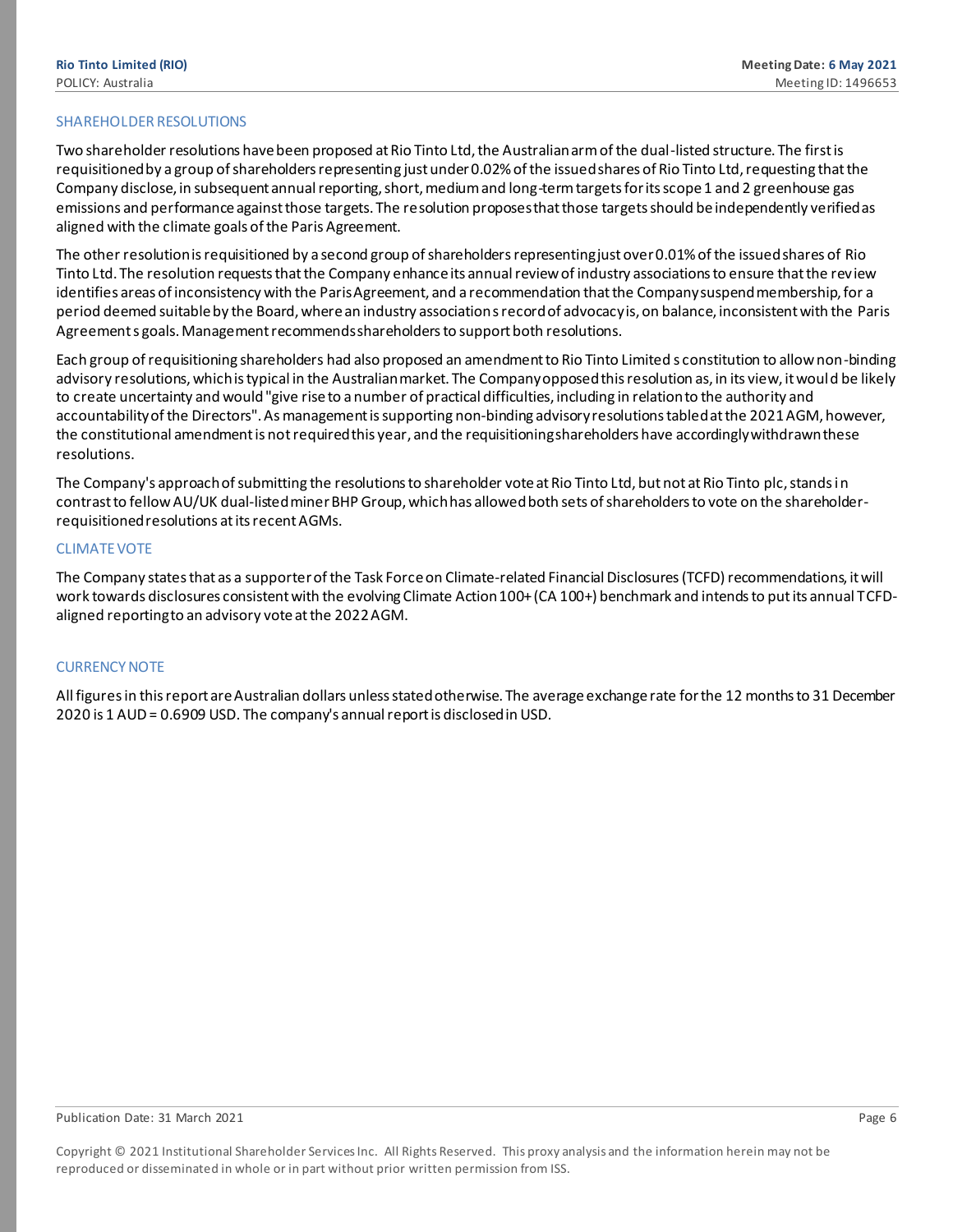# Financial Highlights

<span id="page-6-0"></span>**Company Description:** Rio Tinto Group engages in exploring, mining, and processing mineral resources worldwide. The company offers aluminum, copper, diamonds, gold, borates, titanium dioxide, salt, iron ore, and uranium.



#### STOCK PRICE PERFORMANCE STOCK PRICE PERFORMANCE STOCK PRICE TOTAL SHAREHOLDER RETURNS (ANNUALIZED) **1 Yr 3 Yr 5 Yr** Company TSR (%) 20.99 17.18 26.75 GICS 1510 TSR (%) 21.47 7.36 14.87 Index TSR (%) 14.77 10.58 12.29

Source: Compustat. As of last day of company FY end month: 12/31/2020

COMPANY SNAPSHOT (AS OF RECORD DATE)

| Market Cap (M)                           | 125,118.7 |
|------------------------------------------|-----------|
| <b>Closing Price</b>                     | 75.39     |
| Dividends Paid (LTM)                     | 5.58      |
| 52-Week High                             | 91.26     |
| 52-Week Low                              | 36.78     |
| Shares Outstanding (M)                   | 1247.68   |
| Average daily trading volume (prior mo)* | 3,429.65  |

Source: Compustat. As of March 19, 2021 (All currency in USD) \* Trading Volume in thousands of shares

#### FINANCIAL & OPERATIONAL PERFORMANCE

|                                                                                                                                                          | Historical Performance (FY ending) |          |           |           |          |  |  |  |
|----------------------------------------------------------------------------------------------------------------------------------------------------------|------------------------------------|----------|-----------|-----------|----------|--|--|--|
| All currency in USD                                                                                                                                      | 12/2016                            | 12/2017  | 12/2018   | 12/2019   | 12/2020  |  |  |  |
| <b>Earnings</b>                                                                                                                                          |                                    |          |           |           |          |  |  |  |
| Revenue (M)                                                                                                                                              | 33,781                             | 40,030   | 40,522    | 43,165    | 44,611   |  |  |  |
| Net Income (M)                                                                                                                                           | 4,617                              | 8,762    | 13,638    | 8,010     | 9,769    |  |  |  |
| EBITDA (M)                                                                                                                                               | 10,584                             | 15,772   | 16,363    | 17,688    | 21,039   |  |  |  |
| EPS (USD)                                                                                                                                                | 2.57                               | 5.00     | 8.28      | 4.95      | 6.04     |  |  |  |
| EPS Y/Y Growth (%)                                                                                                                                       |                                    | 95       | 66        | $-40$     | 22       |  |  |  |
| Profitability                                                                                                                                            |                                    |          |           |           |          |  |  |  |
| Pretax Net Margin (%)                                                                                                                                    | 19                                 | 32       | 45        | 26        | 35       |  |  |  |
| EBITDA Margin (%)                                                                                                                                        | 31                                 | 39       | 40        | 41        | 47       |  |  |  |
| Return on Equity (%)                                                                                                                                     | 12                                 | 20       | 31        | 20        | 21       |  |  |  |
| Return on Assets (%)                                                                                                                                     | 5                                  | 9        | 15        | 9         | 10       |  |  |  |
| <b>ROIC</b> (%)                                                                                                                                          | $\overline{7}$                     | 13       | 22        | 14        | 15       |  |  |  |
| Leverage                                                                                                                                                 |                                    |          |           |           |          |  |  |  |
| Debt/Assets                                                                                                                                              | 20                                 | 16       | 14        | 16        | 14       |  |  |  |
| Debt/Equity                                                                                                                                              | 45                                 | 34       | 29        | 35        | 29       |  |  |  |
| <b>Cash Flows</b>                                                                                                                                        |                                    |          |           |           |          |  |  |  |
| Operating (M)                                                                                                                                            | 8,465                              | 13,884   | 11,821    | 14,912    | 15,875   |  |  |  |
| Investing (M)                                                                                                                                            | $-2,104$                           | $-2,373$ | 1,321     | $-5,501$  | $-6,556$ |  |  |  |
| Financing (M)                                                                                                                                            | $-7,491$                           | $-9,141$ | $-12,951$ | $-12,219$ | $-7,130$ |  |  |  |
| Net Change (M)                                                                                                                                           | $-1,165$                           | 2,358    | 342       | $-2,862$  | 2,354    |  |  |  |
| <b>Valuation &amp; Performance</b>                                                                                                                       |                                    |          |           |           |          |  |  |  |
| Price/Earnings                                                                                                                                           | 15.20                              | 10.70    | 5.70      | 12.10     | 12.20    |  |  |  |
| Annual TSR (%)                                                                                                                                           | 41.20                              | 43.98    | $-5.51$   | 40.75     | 32.43    |  |  |  |
| Course Campustat *Nata Campustat standardizes financial data and fissal wax deciseations to allow for magnisatul someonic on agrees companies. Compustat |                                    |          |           |           |          |  |  |  |

Source: Compustat. \*Note: Compustat standardizes financial data and fiscal year designations to allow for meaningful comparison across companies. Compustat data may differ from companies' disclosed financials and does not incorporate non-trading equity units. Se[e www.issgovernance.com/policy-gateway/company](http://www.issgovernance.com/policy-gateway/company-financials-faq/)[financials-faq/](http://www.issgovernance.com/policy-gateway/company-financials-faq/) for more information.

#### Publication Date: 31 March 2021 **Page 7** Page 7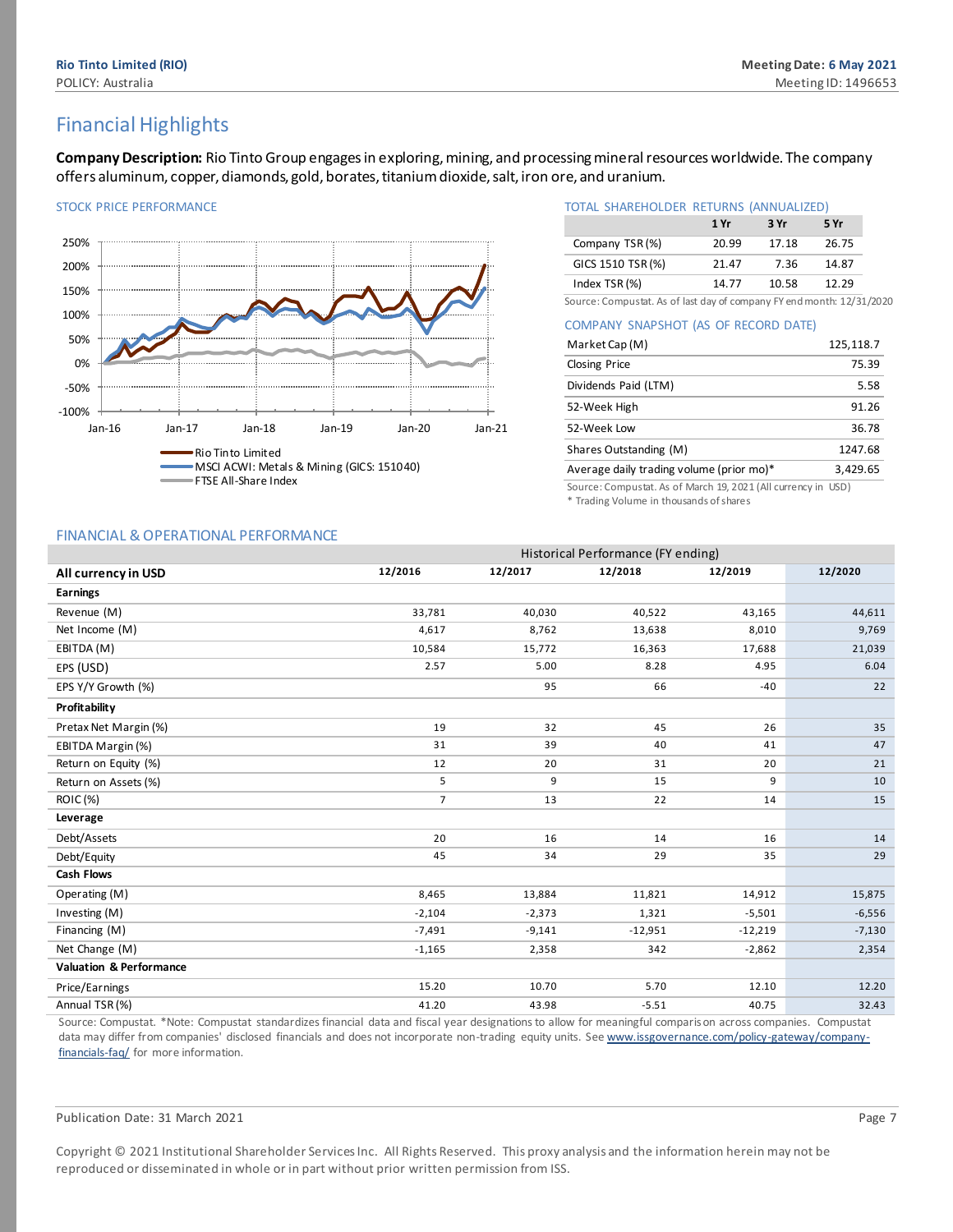[to Detailed Ownership Profile](#page-58-1)

# Ownership & Control Overview

<span id="page-7-0"></span>

| <b>Stock Type</b>                                                                                                                                | Votes per<br><b>Share</b> | <b>Issued</b> |                       |
|--------------------------------------------------------------------------------------------------------------------------------------------------|---------------------------|---------------|-----------------------|
| <b>Ordinary Shares</b>                                                                                                                           | 1                         | 371,216,214   |                       |
| Top Holders - Ownership & Control                                                                                                                |                           |               | % of Stock % of Votes |
| The Vanguard Group, Inc.                                                                                                                         |                           | 6.0           | 6.0                   |
| ▶ O BlackRock, Inc                                                                                                                               |                           | 2.9           | 2.9                   |
| Vanguard Investments Australia Ltd.                                                                                                              |                           | 1.4           | 1.4                   |
| Computershare Ltd.                                                                                                                               |                           | 1.0           | 1.0                   |
| APG Asset Management NV                                                                                                                          |                           | 0.5           | 0.5                   |
| Union Investment Privatfonds GmbH                                                                                                                |                           | 0.5           | 0.5                   |
| Argo Investments Ltd. (Investment Management)                                                                                                    |                           | 0.5           | 0.5                   |
| Australian Foundation Investment Co. Ltd. (Invt Mgmt)                                                                                            |                           | 0.5           | 0.5                   |
| Geode Capital Management LLC                                                                                                                     |                           | 0.5           | 0.5                   |
| $\lambda$ . The set $\bigcirc$ and $\tau$ such as $\lambda$ . The set of the $\lambda$ is the $\lambda$ is the set of a $\tau$ . I and $\lambda$ |                           |               |                       |



## Percentages rounded down to 1 decimal. ">" identifies shareholders considered strategic

#### under ISS' definition.  $O$  identifies shareholders acting in concert.

ISS' definition of strategic shareholders may include, but is not limited to, shareholders with board representation, State-controlled entities, insiders/executives, employee funds, and other entities with holdings beyond a materiality threshold (5% or 10%).

#### Publication Date: 31 March 2021 **Page 8**

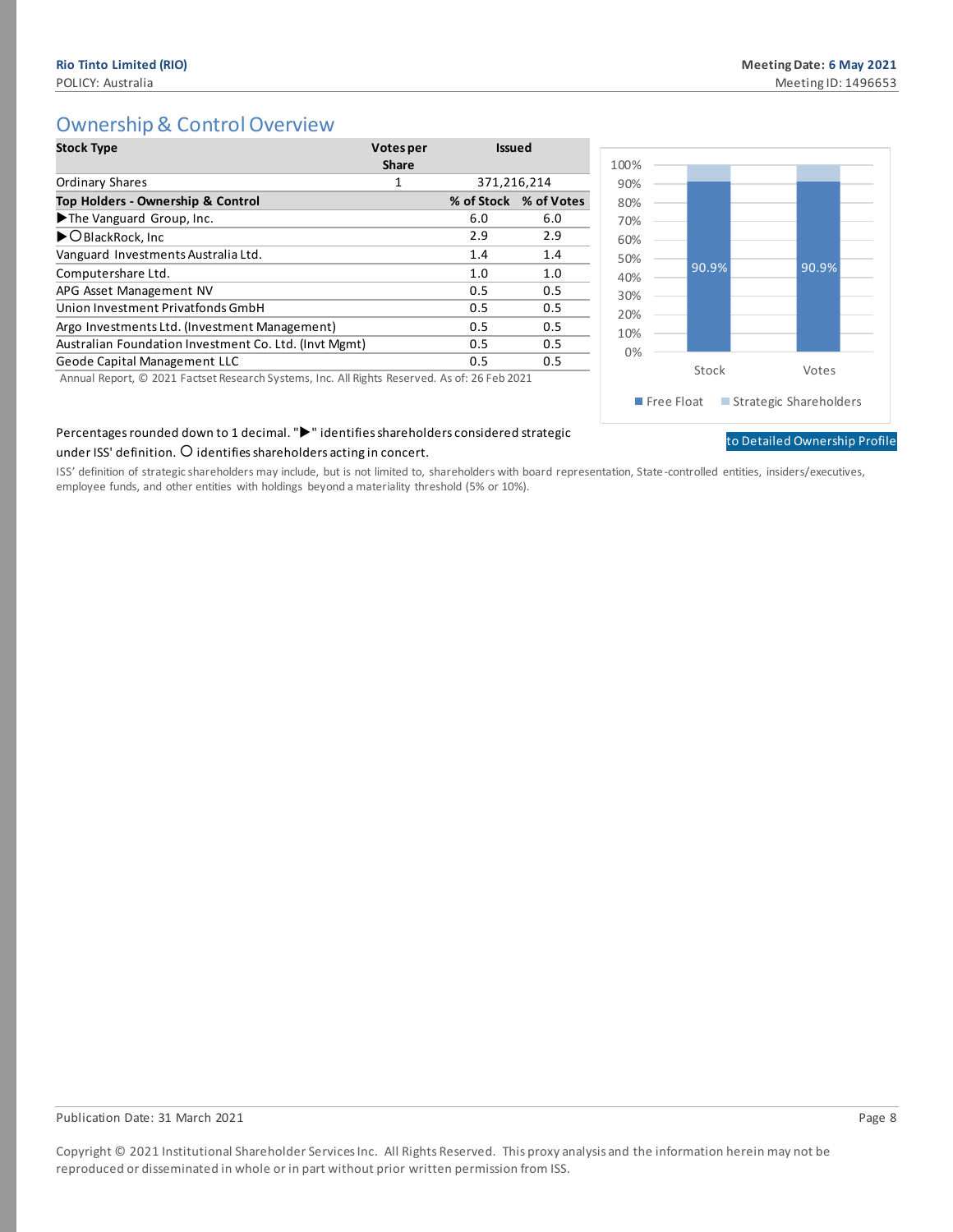# Corporate Governance Profile

#### <span id="page-8-0"></span>BOARD SUMMARY

| Chairman classification                            | Independent |
|----------------------------------------------------|-------------|
| Separate chair/CEO                                 | Yes         |
| Independent lead director                          | Yes         |
| Voting standard                                    | Majority    |
| Total director ownership (000 shares)              | 28          |
| Total director ownership (%)                       | $\leq 1$    |
| Percentage of directors owning stock               | 66.7%       |
| Number of directors attending < 75% of<br>meetings | n           |
| Average director age                               | 59 years    |
| Average director tenure                            | 3 years     |
| Percentage of women on board                       | 44%         |

#### SHAREHOLDER RIGHTS SUMMARY

| Controlled company*                           | No       |
|-----------------------------------------------|----------|
| Classified board                              | No       |
| Dual-class stock                              | No       |
| Vote standard for mergers/acquisitions        | Majority |
| Vote standard for charter/bylaw<br>amendment  | 75%      |
| Shareholder right to call special<br>meetings | $**$     |

\*Defined as a substantial shareholder controlling at least 50% of the company's outstanding common shares.

\*\*By law, a group of shareholders representing at least 5% of the company's outstanding common shares, or a group of 100 shareholders, may call a special meeting at any company incorporated in Australia."

#### *Board and board committees*

| The board should have a majority of independent directors                          | <b>Yes</b> |
|------------------------------------------------------------------------------------|------------|
| The chairman should be an independent director                                     | Yes.       |
| There should be an audit committee                                                 | Yes        |
| The audit committee should be chaired by an independent director                   | Yes        |
| The audit committee should consist entirely of independent non-executive directors | Yes.       |
| There should be a remuneration committee                                           | Yes.       |
| The remuneration committee should be chaired by an independent director            | Yes        |
| The remuneration committee should have a majority of independent directors         | Yes        |
| There should be a nomination committee                                             | Yes        |
|                                                                                    |            |
| The nomination committee should be chaired by an independent director              | Yes        |
| The nomination committee should have a majority of independent directors           | <b>Yes</b> |
| <b>Diversity</b>                                                                   |            |
| The company has a policy concerning diversity                                      | Yes        |
| The board has set measurable objectives for achieving gender diversity             | Yes        |
| The board assesses annually both the objectives and progress in achieving them     | <b>Yes</b> |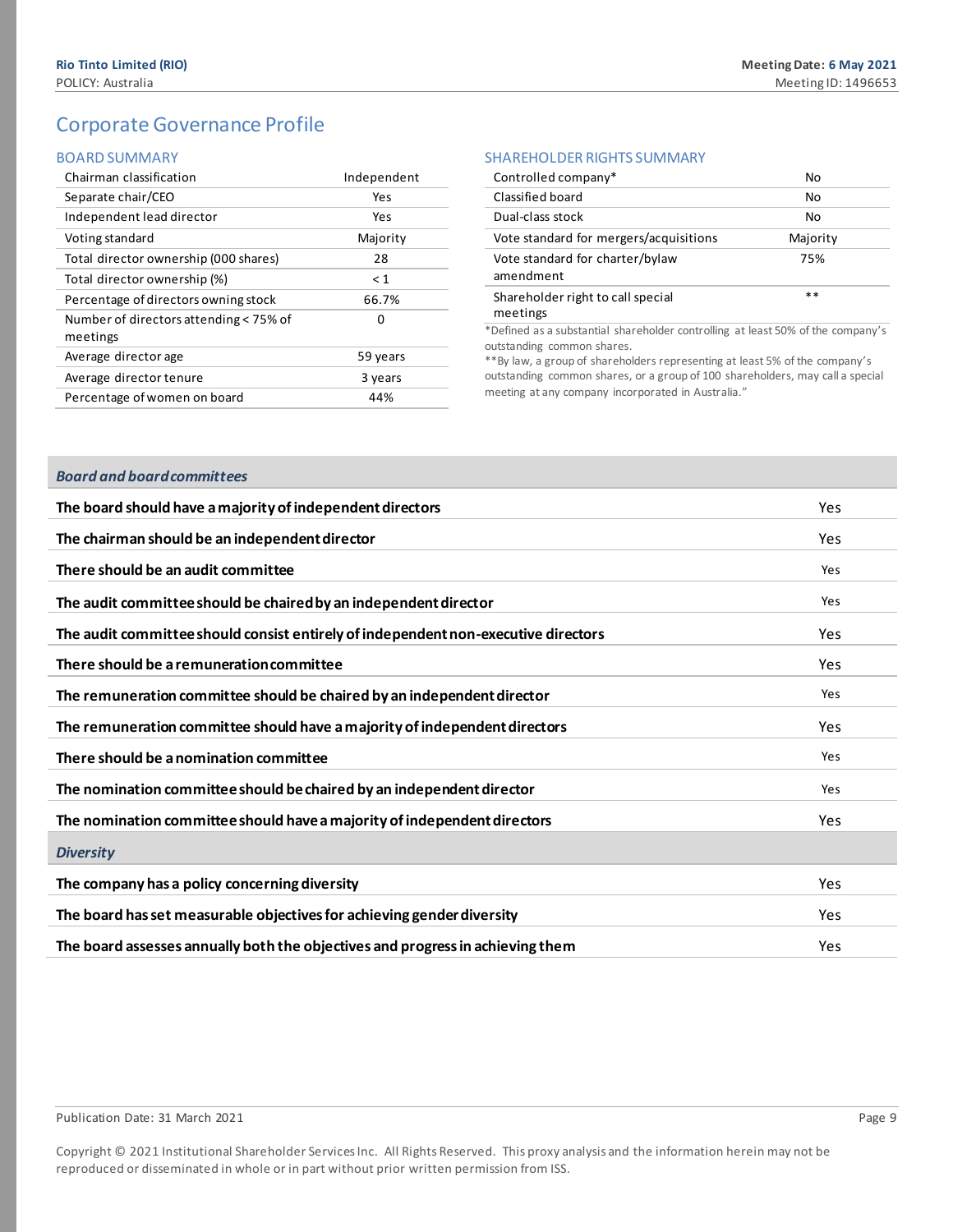# Board & Committee Composition

The information provided in the charts and tables below is based on ISS data records, which rely on disdosures in proxy materials and other public sources available as of the date set forth below (for the general meeting under review) and, with respect to information from prior years, information that was available ahead of each year's annual general meeting at the time of ISS' report for that meeting. As such, these charts and tables might not reflect changes to the board composition and/or other covered elements subsequently disclosed by the issuer after ISS' publications or between general meetings.

Independence values refer to ISS Independence classifications ("Exec": Executive Director; "N-Ind.": Non-Independent Director; "Ind.": Independent Director).









#### **Director tenure**



#### Publication Date: 31 March 2021 **Page 10** Page 10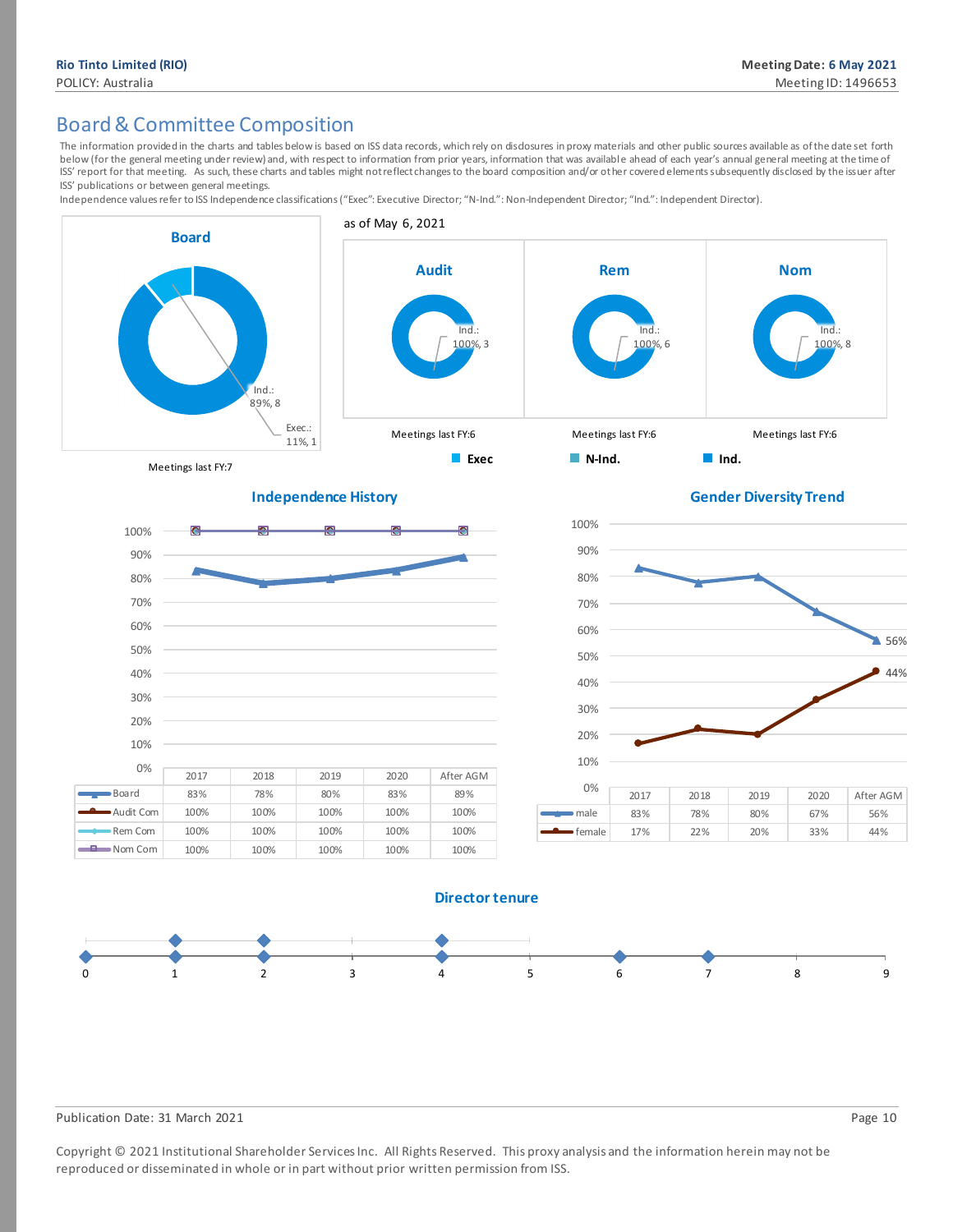# <span id="page-10-0"></span>Board Profile (after upcoming meeting)

| Item#          | <b>Executive Directors</b>     | <b>Affiliation</b> | Independence |            | Leadership | Gender | Age     | <b>Tenure</b>  | <b>Term</b><br><b>Ends</b> | Committee      |              |              |
|----------------|--------------------------------|--------------------|--------------|------------|------------|--------|---------|----------------|----------------------------|----------------|--------------|--------------|
|                |                                |                    | Co.          | <b>ISS</b> |            |        |         |                |                            | Audit          | Rem          | <b>Nom</b>   |
| 11             | <b>Jakob Stausholm</b>         |                    | Exec         | Exec       |            | M      | 52      | $\overline{2}$ | 2022                       |                |              |              |
|                | <b>Non-Executive Directors</b> |                    |              |            |            |        |         |                |                            |                |              |              |
| 12             | Simon Thompson                 |                    | Ind.         | Ind.       | Chair      | M      | 61      | $\overline{7}$ | 2022                       |                | M            | $\mathsf{C}$ |
| 8              | William (Sam) Laidlaw          |                    | Ind.         | Ind.       | Lead Dir   | M      | 65      | 4              | 2022                       |                | C            | M            |
| 5              | <b>Megan Clark</b>             |                    | Ind.         | Ind.       |            | F.     | 62      | 6              | 2022                       |                | M            | M            |
| 6              | Hinda Gharbi                   |                    | Ind.         | Ind.       |            | F      | 50      | $\mathbf{1}$   | 2022                       | M              |              | M            |
| $\overline{7}$ | <b>Simon Henry</b>             |                    | Ind.         | Ind.       |            | M      | 59      | $\overline{4}$ | 2022                       | C <sub>F</sub> |              | M            |
| 9              | Simon McKeon                   |                    | Ind.         | Ind.       |            | M      | 65      | $\overline{2}$ | 2022                       | M              | M            | M            |
| 10             | Jennifer Nason                 |                    | Ind.         | Ind.       |            | F.     | 60      | $\mathbf{1}$   | 2022                       |                | M            | M            |
| 13             | <b>Ngaire Woods</b>            |                    | Ind.         | Ind.       |            | F.     | 58      | 0              | 2022                       |                | M            | M            |
|                |                                | $\sim$<br>$\sim$   | 89% Ind.     | 89% Ind.   |            | 44% F  | Ave: 59 | Ave: 3         | Ave: 1                     | 100%<br>Ind.   | 100%<br>Ind. | 100%<br>Ind. |

Committee Membership: M = Member | C = Chair | **F = Financial Expert**

#### DIRECTOR NOTES

| <b>OTHED INEODMATE</b> |
|------------------------|
|                        |

10N <mark>3i Group plc (Chairperson)</mark>

#### COMMITMENTS AT PUBLIC COMPANIES

| Item# | <b>Director Name</b>    | # of           |                                 |                           | <b>CEO</b>   | <b>Board</b> | <b>Committee</b> |   |   | Ownership |             |                 |
|-------|-------------------------|----------------|---------------------------------|---------------------------|--------------|--------------|------------------|---|---|-----------|-------------|-----------------|
|       |                         | boards         | <b>Company Name</b>             | <b>Mandate Type</b>       |              |              | Audit Rem Nom    |   |   | #         |             | % stock % votes |
| 11    | Jakob Stausholm         | 1              | <b>Rio Tinto Limited</b>        | <b>Executive Director</b> | $\checkmark$ |              |                  |   |   | 0         | 0           | 0               |
|       |                         |                | <b>Rio Tinto Plc</b>            | <b>Executive Director</b> | ✓            |              |                  |   |   |           |             |                 |
| 12    | Simon Thompson          | $\overline{2}$ | <b>Rio Tinto Limited</b>        | Non-Executive Director    |              | ✓            |                  | M | C | 0         | $\mathbf 0$ | $\mathbf 0$     |
|       |                         |                | 3i Group Plc                    | Non-Executive Director    |              | ✓            |                  | М | C |           |             |                 |
|       |                         |                | <b>Rio Tinto Plc</b>            | Non-Executive Director    |              | ✓            |                  | M | C |           |             |                 |
| 8     | William (Sam) Laidlaw 1 |                | <b>Rio Tinto Limited</b>        | Non-Executive Director    |              |              |                  | C | M | 7,500     | < 0.1       | < 0.1           |
|       |                         |                | <b>Rio Tinto Plc</b>            | Non-Executive Director    |              |              |                  | C | M |           |             |                 |
| 5     | Megan Clark             | $\overline{2}$ | <b>Rio Tinto Limited</b>        | Non-Executive Director    |              |              |                  | М | M | 5,770     | < 0.1       | < 0.1           |
|       |                         |                | <b>CSL Limited</b>              | Non-Executive Director    |              |              |                  | C | M |           |             |                 |
|       |                         |                | <b>Rio Tinto Plc</b>            | Non-Executive Director    |              |              |                  | M | M |           |             |                 |
| 6     | Hinda Gharbi            | $\mathbf{1}$   | <b>Rio Tinto Limited</b>        | Non-Executive Director    |              |              | M                |   | M | 1,400     | < 0.1       | < 0.1           |
|       |                         |                | <b>Rio Tinto Plc</b>            | Non-Executive Director    |              |              | M                |   | M |           |             |                 |
| 7     | Simon Henry             | $\overline{2}$ | <b>Rio Tinto Limited</b>        | Non-Executive Director    |              |              | C <sub>F</sub>   |   | M | 1,500     | < 0.1       | < 0.1           |
|       |                         |                | <b>Rio Tinto Plc</b>            | Non-Executive Director    |              |              | C <sub>F</sub>   |   | M |           |             |                 |
|       |                         |                | PetroChina Company Limited      | Non-Executive Director    |              |              |                  |   |   |           |             |                 |
| 9     | Simon McKeon            | $\overline{2}$ | <b>Rio Tinto Limited</b>        | Non-Executive Director    |              |              | M                | M | M | 10,000    | < 0.1       | < 0.1           |
|       |                         |                | <b>Rio Tinto Plc</b>            | Non-Executive Director    |              |              | M                | Μ | M |           |             |                 |
|       |                         |                | National Australia Bank Limited | Non-Executive Director    |              |              |                  |   | M |           |             |                 |
| 10    | Jennifer Nason          | $\mathbf{1}$   | <b>Rio Tinto Limited</b>        | Non-Executive Director    |              |              |                  | м | M | 1,765     | < 0.1       | < 0.1           |
|       |                         |                | <b>Rio Tinto Plc</b>            | Non-Executive Director    |              |              |                  | м | M |           |             |                 |
| 13    | Ngaire Woods            | $\mathbf{1}$   | <b>Rio Tinto Limited</b>        | Non-Executive Director    |              |              |                  | м | M | 0         | 0           | $\mathbf 0$     |
|       |                         |                | <b>Rio Tinto Plc</b>            | Non-Executive Director    |              |              |                  | м | M |           |             |                 |

Companies highlighted in blue are considered belonging to the same group and count as 1 for ISS board count calculations.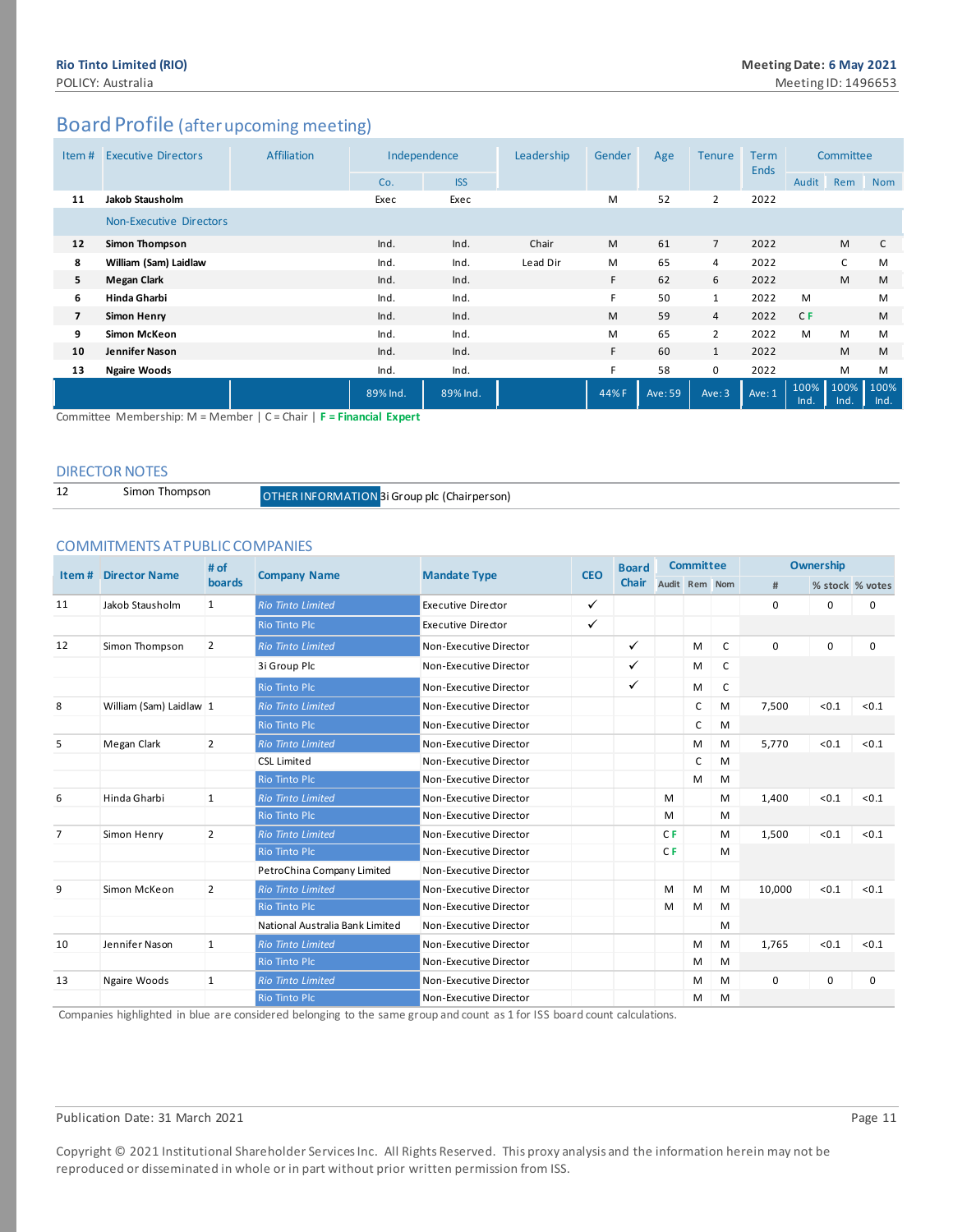#### DIRECTOR PAY AND ATTENDANCE OVERVIEW MOST RECENT FY

| Item# | <b>Director Name</b>   | <b>Board Position</b>                       | Attendance (in %) | <b>Total Compensation</b> |
|-------|------------------------|---------------------------------------------|-------------------|---------------------------|
| 11    | <b>Jakob Stausholm</b> | <b>ED</b>                                   | 100               | 3,274,000                 |
| 12    | Simon Thompson         | NED, Chair, Rem (M), Nom (C)                | 100               | 939,000                   |
| 8     |                        | William (Sam) Laidlaw NED, Rem (C), Nom (M) | 100               | 264,000                   |
| 5     | Megan Clark            | NED, Rem (M), Nom (M)                       | 100               | 240,000                   |
| 6     | Hinda Gharbi           | NED, Audit (M), Nom (M)                     | 94                | 162,000                   |
| 7     | <b>Simon Henry</b>     | NED, Audit (C), Nom (M)                     | 100               | 214,000                   |
| 9     | Simon McKeon           | NED, Audit (M), Rem (M), Nom (M)            | 100               | 239,000                   |
| 10    | Jennifer Nason         | NED, Rem (M), Nom (M)                       | 100               | 153,000                   |
| 13    | <b>Ngaire Woods</b>    | NED, Rem (M), Nom (M)                       | 100               | 60,000                    |
| Total |                        |                                             |                   | 5.545.000                 |

Attendance rates take into account board and committee meetings.

Pay in local currency

ED for Executive Directors, NED for Non-Executive Directors

#### BOARD CHANGES

- On 1 September 2020, Ngaire Woods joined the Board as NED.
- With effect from 31 December 2020, David Constable stepped down as NED to assume the role of CEO at Fluor Corporation.

#### *Board Changes in connection with Juukan Gorge*

As announced on 11 September 2020, following the publication on 24 August 2020 of the Board Review of Cultural Heritage Management (the Board Review), undertaken in response to the destruction of the Juukan rockshelters in May 2020, the Board engaged with stakeholders, which revealed that significant concerns were expressed on executive accountability for the failings identified. The following changes to the Board were accordingly determined:

- On 1 January 2021, Jean-Sébastien Jacques stepped down as CEO and Director and has a planned date of departure from the Group on 31 March 2021. CFO Jakob Stausholm was appointed CEO with effect from the same date.
- Chris Salisbury stepped down as Chief Executive of Iron Ore and his departure from the Company on 31 December 2020. With effect from the same date, Simone Niven, Group Executive of Corporate Relations, ceased employment with the Company. Both individuals assumed non-Board positions.
- On 3 March 2021, Chair Simon Thompson informed the Board that he will not seek re-election as a NED at the 2022 annual general meeting. The announcement of his stepping down follows his admission of accountability for the failings that led to the destruction of the Juukan rockshelters.
- Also with effect on 3 March 2021, it was announced that Michael L'Estrange will step down as NED at the upcoming AGM. He led the Board-initiated heritage process review, which, as further discussed in **Material Company Updates**, was established "with a focus on recommending improvements to the effectiveness of its internal processes and governance".

#### SUCCESSION PLANNING

"In 2021, the Committee will re-focus on broader succession planning for the Board and Executive Committee. In his first year as Chief Executive, Jakob's priorities will include a review of the development needs of the senior executive team and the appointment of a new Chief Financial Officer."

- Additionally, Sam Laidlaw, SID, and Simon McKeon, senior independent director of Rio Tinto Limited, will jointly lead the search for a successor to Simon Thompson, following the announcement of Simon Thompson stepping down from the Board at the 2022 AGM.
- With regards to Directors who have stepped down, the Board states that a search is underway for their replacements to "ensure appropriate representation on the Board from our key countries of operation".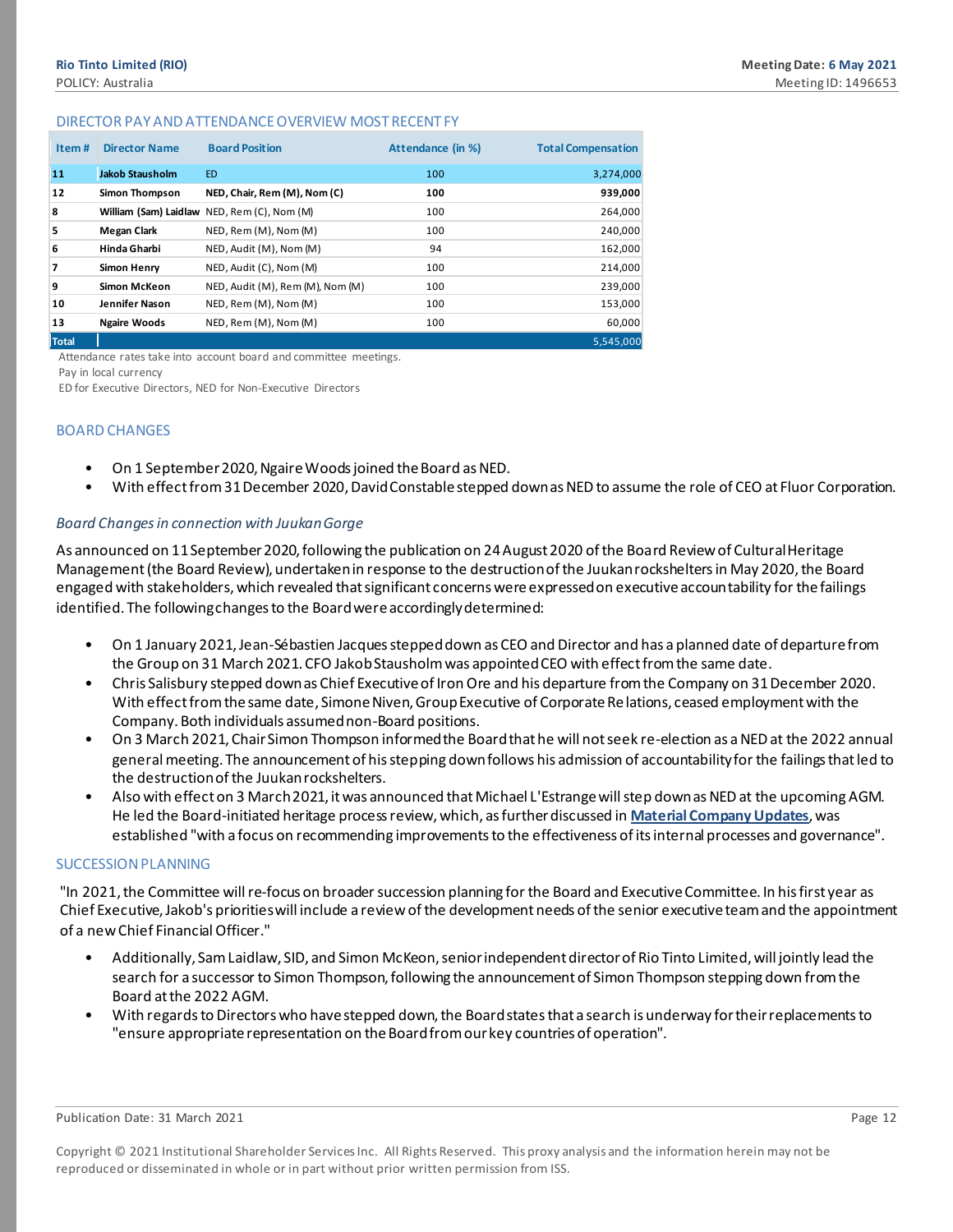#### BOARD DIVERSITY

The annual report states that: "Following the changes to the Board this year, we are fully compliant with both the Hampton Alexander and the Parker review guidelines on board composition."

#### *Gender Diversity Demographics*

| <b>Employee Level</b> | Male $(\%)$ | Female (%) |
|-----------------------|-------------|------------|
| Board                 | 67%         | 33%        |
| Senior Management*    | 77%         | 23%        |
| Total employees       | 81%         | 19%        |
|                       |             |            |

| No of employees | 40,675 |
|-----------------|--------|
|                 |        |

\*Includes Executive Committee and their direct reports.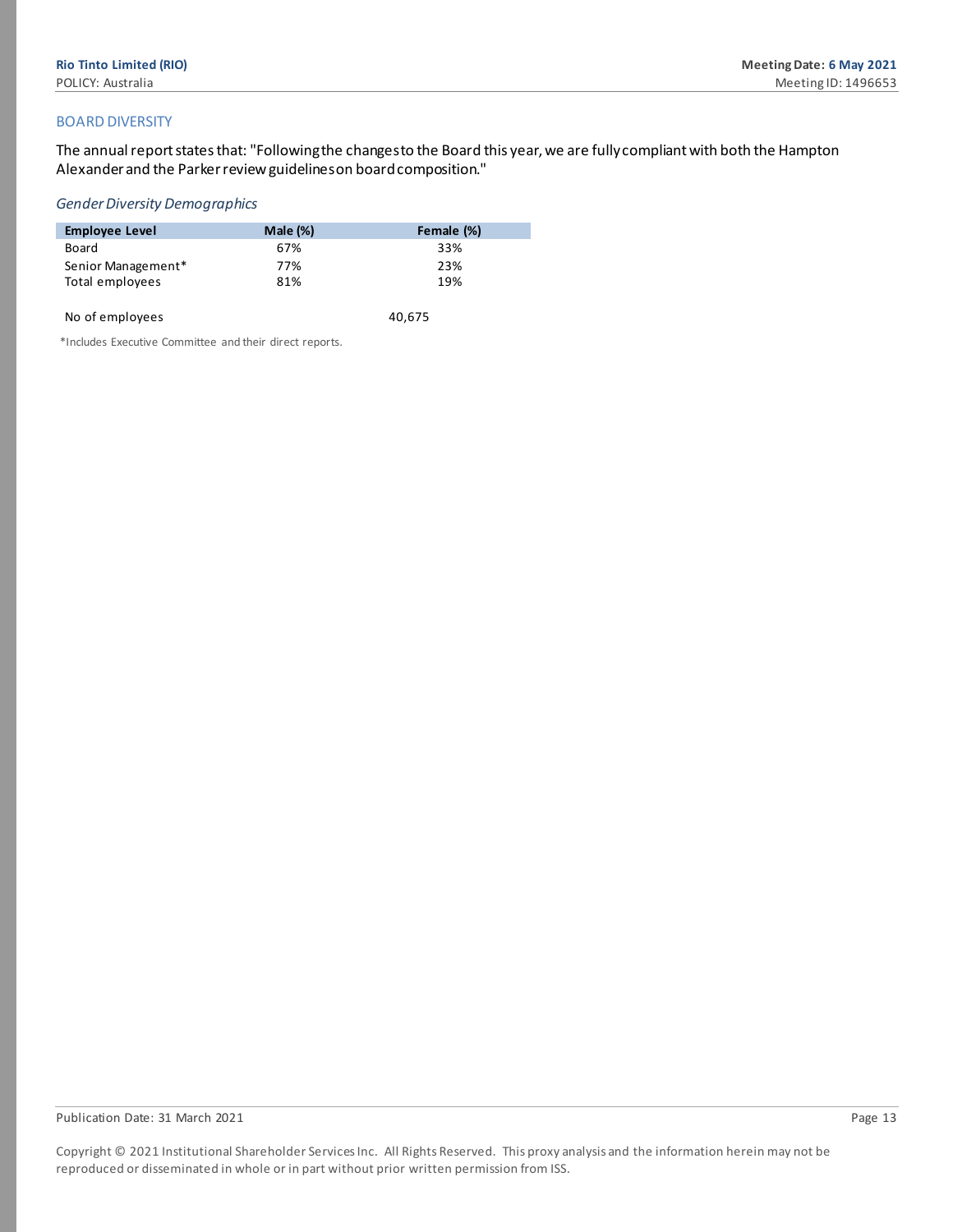# <span id="page-13-0"></span>QualityScore

| Governance                                                       |   | <b>√</b> Environment                                   |   | <b>C</b> Social                                                                             |  |
|------------------------------------------------------------------|---|--------------------------------------------------------|---|---------------------------------------------------------------------------------------------|--|
| Lower Risk<br>Higher Risk                                        |   | Higher Disclosure<br>Lower Disclosure                  |   | Higher Disclosure<br>Lower Disclosure                                                       |  |
| <b>Board Structure</b>                                           |   | Management of Environmental<br>Risks and Opportunities | 4 | Human Rights                                                                                |  |
| Compensation                                                     |   | Carbon and Climate                                     | я | Labor, Health, and Safety                                                                   |  |
| Shareholder Rights                                               |   | Natural Resources                                      | а | Stakeholders and Society                                                                    |  |
| Audit & Risk Oversight<br>Covernance Connor As Of March 20, 2021 | 4 | Waste and Toxicity                                     | 4 | Product Safety, Quality, and Brand<br>Environmental and Coolel Coores As Of: March 20, 2021 |  |

Governance Scores As Of: March 30, 2021 Last Data Profile Update: March 30, 2021

Environmental and Social Scores As Of: March 30, 2021 Last Data Profile Update: Nov. 11, 2020

ISS Governance QualityScore is derived from publicly disclosed data and reporting on company governance disclosure, risk and performance. ISS Environmental **and Social QualityScore is based on company disclosure and transparency practices. Scores indicate decile rank among relativ e index, region (Governance QualityScore), or industry group (Environmental and Social QualityScore). Scores are calculated at each pillar by summing the factor scores in that pillar. Not all factors and not all subcategories have equal weight.**

**For more information on ISS QualityScore, visi[t www.issgovernance.com/solutions/qualityscore.](http://www.issgovernance.com/solutions/qualityscore) For questions, visi[t ISS Help Center.](https://issgovernance.service-now.com/csp)**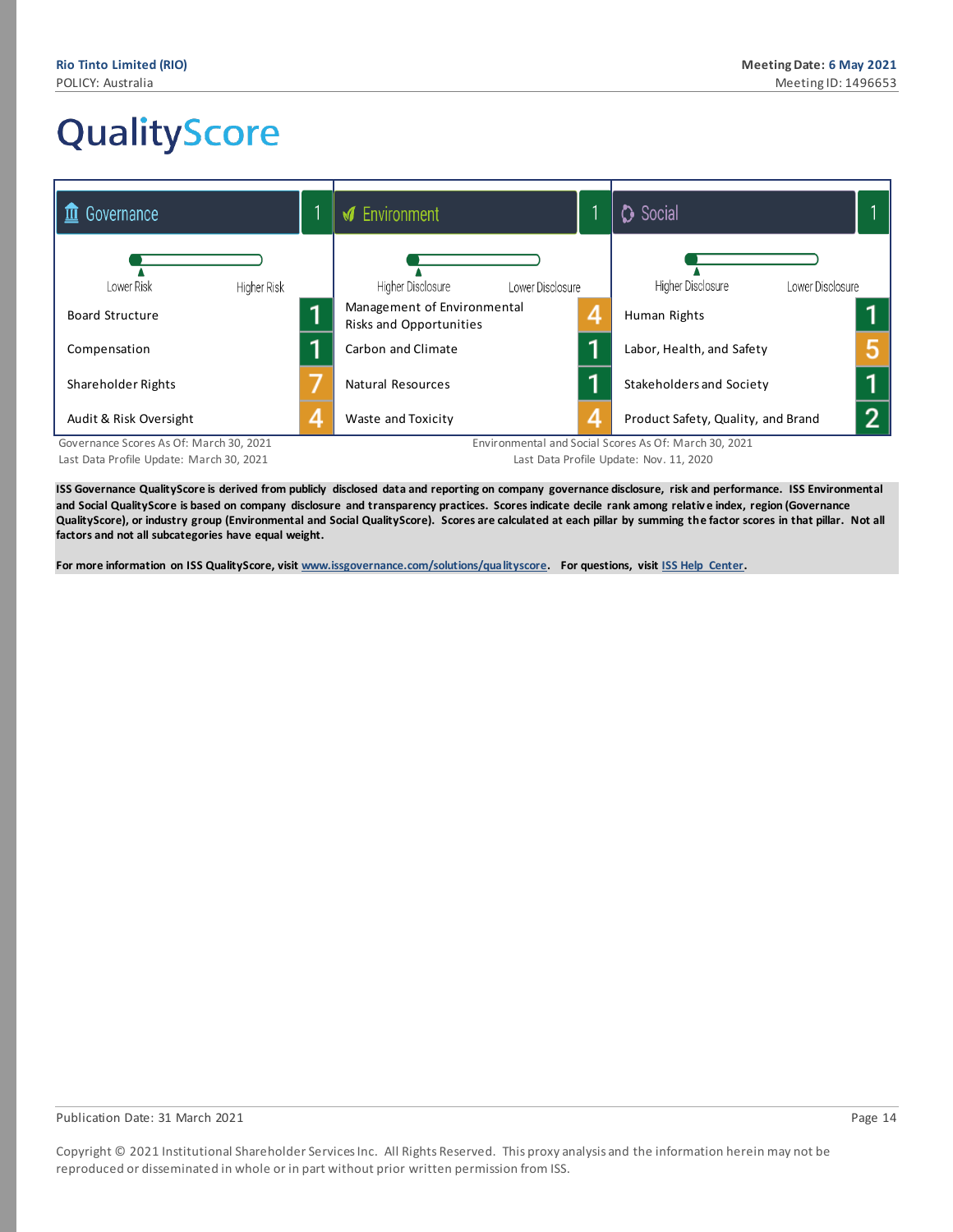# **Climate Awareness Scorecard**

# Climate Risk Exposure

#### CARBON RISK CLASSIFICATION

| <b>Risk Level</b> | <b>High</b> |
|-------------------|-------------|
|-------------------|-------------|

The Carbon Risk Classification identifies a company's individual exposure to carbon risks based on industry assignment and business activities, taking into account the greenhouse gas emissions of production processes, products and services along the value chain. Risk exposure is classified as high, medium, low, or negligible.

### Climate Performance

#### CURRENT CLIMATE PERFORMANCE

| <b>Greenhouse Gas Emissions</b>  | <b>Total</b>                   |
|----------------------------------|--------------------------------|
| Total Emissions (Scope 1&2)      | 26,800,000tCO <sub>2</sub> e*  |
| <b>Total Emissions (Scope 3)</b> | 37,196,391tCO <sub>2</sub> e** |
| Emission Intensity (Scope 1&2    | $620$ tCO <sub>2</sub> e       |
| /m\$ revenue)                    |                                |
| Average Peer Emission Intensity  | 898.4 tCO <sub>2</sub> e       |
| (Scope 1&2/m\$ revenue)          |                                |

#### INCIDENT-BASED RISK EXPOSURE

| <b>Norms Violation</b>                                                        | <b>Under Observation</b>                                                       |  |  |  |  |  |  |
|-------------------------------------------------------------------------------|--------------------------------------------------------------------------------|--|--|--|--|--|--|
|                                                                               | The Paris Agreement and other universally accepted climate norms set "do no    |  |  |  |  |  |  |
| harm" standards for a corporate climate practice. Certain companies, however, |                                                                                |  |  |  |  |  |  |
|                                                                               | might be violating such norms. ISS Norm-Based Research differentiates between  |  |  |  |  |  |  |
|                                                                               | the level of failure to respect norms. The Norms violations categories are     |  |  |  |  |  |  |
|                                                                               | assigned according to the degree of verification, severity and remediation, if |  |  |  |  |  |  |

any.

#### FORWARD-LOOKING CLIMATE PERFORMANCE

| <b>Carbon Risk Rating</b> | Total                    |
|---------------------------|--------------------------|
| Category                  | Climate Medium Performer |
| Rating (0-100)            |                          |

To meet climate targets and avoid climate risks, the current and future performance on climate challenges matters. Current direct and indirect greenhouse gas emissions, normalized by revenue, provide an indicator for the climate efficiency of a company. This can be contrasted to the average emission intensity of industry peers with a similar emission profile. Greenhouse gas emissions are sourced from company disclosure or the CDP and are updated by 31 December of each year for the previous business year. For non- or poorly reporting companies, emissions will be estimated. The Carbon Risk Rating provides a future-oriented analysis of carbon-related risks through an assessment of climate-related performance indicators and the company specific carbon risk classification. It differentiates between leaders, outperformers, medium performers and laggards on a scale from 0 (worst) to 100 (best).

#### Climate Disclosure

CLIMATE RISK DISCLOSURE

| <b>Climate Disclosure Pillars</b> | <b>Disclosure Alignment</b> |
|-----------------------------------|-----------------------------|
| Governance                        | <b>MEETS STANDARD</b>       |
| Strategy                          | <b>MEETS STANDARD</b>       |
| Risk Management                   | <b>EXEMPLIFIES STANDARD</b> |
| Metrics & Targets                 | <b>EXEMPLIFIES STANDARD</b> |

A key indicator of a robust strategy to address the risks and opportunities of climate change is a company's disclosure of its activities. The Climate Disclosure assessment follows the nomenclature of the Task Force on Climate-related Financial Disclosures (TCFD) to score a company on disclosure regarding climate governance, strategy, risk management, and metrics and targets with the classifications: Standard Unmet, Partial Alignment, Meets Standard, and Exemplifies Standard.

The ISS Climate Awareness Scorecard reflects publicly disclosed data and reporting on the company's climate change-related disclosures and performance. The Scorecard uses a range of climate-related factors to indicate a company's disclosure practices and performance record including its carbon risk classification. Companies are evaluated on overall disclosure (Governance, Strategy, Risk Management, Metrics & Targets) and performance factors (Norms Violations, GHG Emissions, Performance Ratings). For more information or questions regarding ISS Climate Awareness Scorecard, please contact[: ISS Help Center.](https://issgovernance.service-now.com/csp) \*Reported \*\*Estimated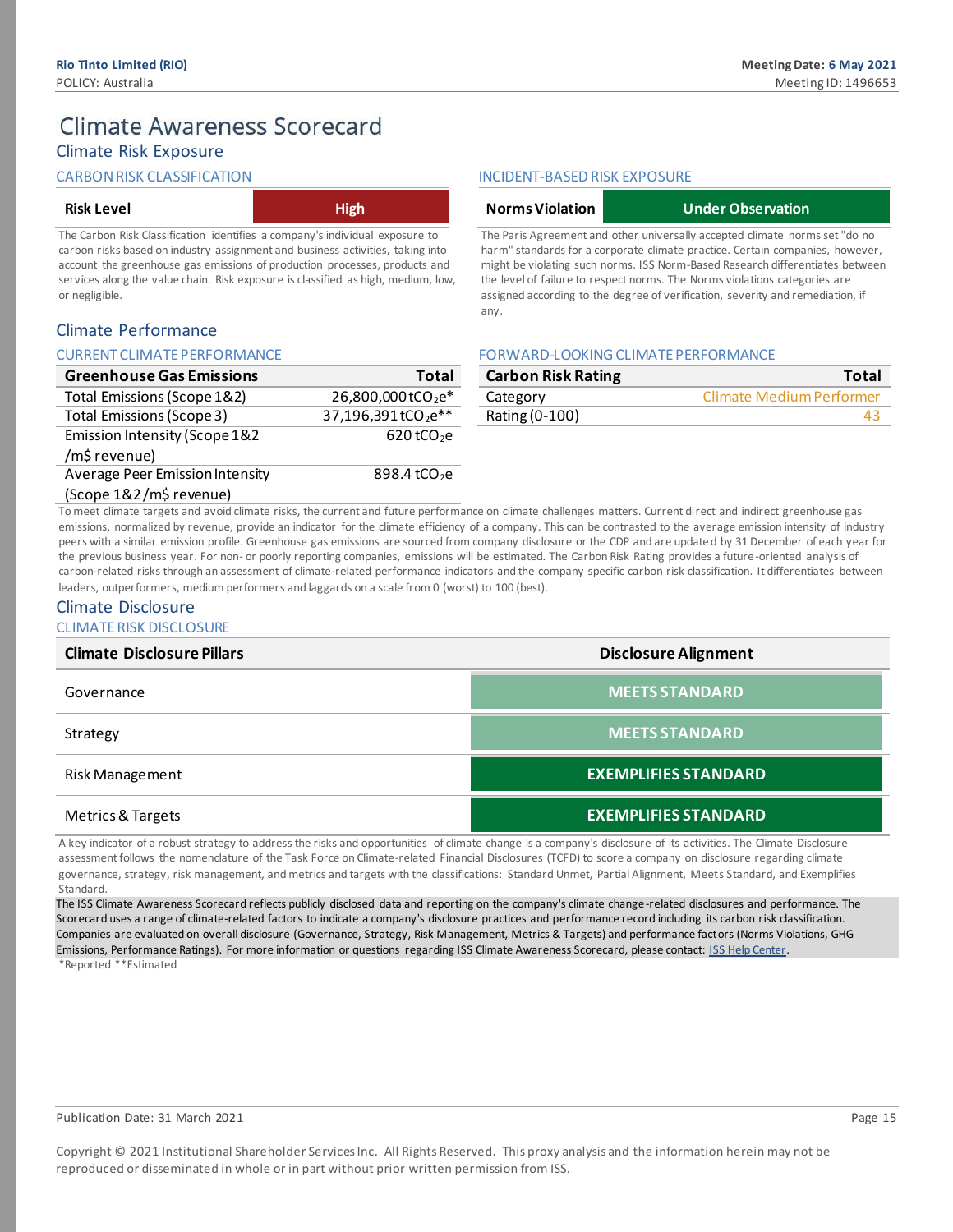# <span id="page-15-0"></span>Vote Results for Annual General Meeting 7 May 2020

#### **Proxy Results**

| Proposal                                                                                   | <b>Mgmt Rec</b> | <b>ISS Rec</b> | % For | % Against | % Abstain |
|--------------------------------------------------------------------------------------------|-----------------|----------------|-------|-----------|-----------|
| 1 Accept Financial Statements and Statutory Reports                                        | For             | For            | 97.7  | 0.8       | 1.5       |
| 2 Approve Remuneration Report for UK Law Purposes                                          | For             | For            | 91.3  | 6.5       | 2.2       |
| 3 Approve Remuneration Report for Australian Law Purposes                                  | For             | For            | 91.3  | 7.2       | 1.5       |
| 4 Approve the Potential Termination of Benefits for Australian Law<br>Purposes             | For             | For            | 97.2  | 1.3       | 1.6       |
| 5 Elect Hinda Gharbi as Director                                                           | For             | For            | 98.7  | 0.1       | 1.2       |
| 6 Elect Jennifer Nason as Director                                                         | For             | For            | 98.7  | 0.1       | 1.2       |
| 7 Elect Ngaire Woods as Director                                                           | For             | For            | 98.7  | 0.1       | 1.2       |
| 8 Elect Megan Clark as Director                                                            | For             | For            | 98.7  | 0.1       | 1.2       |
| 9 Elect David Constable as Director                                                        | For             | For            | 98.6  | 0.2       | 1.2       |
| 10 Elect Simon Henry as Director                                                           | For             | For            | 98.4  | 0.5       | 1.2       |
| 11 Elect Jean-Sebastien Jacques as Director                                                | For             | For            | 98.7  | 0.1       | 1.2       |
| 12 Elect Sam Laidlaw as Director                                                           | For             | For            | 97.8  | 0.6       | 1.6       |
| 13 Elect Michael L'Estrange as Director                                                    | For             | For            | 98.6  | 0.2       | 1.2       |
| 14 Elect Simon McKeon as Director                                                          | For             | For            | 98.7  | 0.2       | 1.2       |
| 15 Elect Jakob Stausholm as Director                                                       | For             | For            | 98.6  | 0.2       | 1.2       |
| 16 Elect Simon Thompson as Director                                                        | For             | For            | 97.6  | 1.2       | 1.3       |
| 17 Appoint KPMG LLP as Auditors                                                            | For             | For            | 98.0  | 0.8       | 1.2       |
| 18 Authorise the Audit Committee to Fix Remuneration of Auditors                           | For             | For            | 98.5  | 0.3       | 1.2       |
| 19 Authorise EU Political Donations and Expenditure                                        | For             | For            | 97.5  | 0.9       | 1.5       |
| 20 Amend Articles of Association Re: General Updates and Changes                           | For             | For            | 82.6  | 15.9      | 1.5       |
| 21 Amend Articles of Association Re: Hybrid and Contemporaneous<br><b>General Meetings</b> | For             | For            | 99.7  | 0.1       | 0.1       |
| 22 Approve the Renewal of Off-Market and On-Market Share<br><b>Buyback Authorities</b>     | For             | For            | 97.9  | 2.0       | 0.1       |
| 23 Approve the Amendments to the Company's Constitution                                    | Against         | Against        | 8.2   | 85.3      | 6.5       |
| 24 Approve Emissions Targets                                                               | Against         | For            | 35.9  | 61.3      | 2.8       |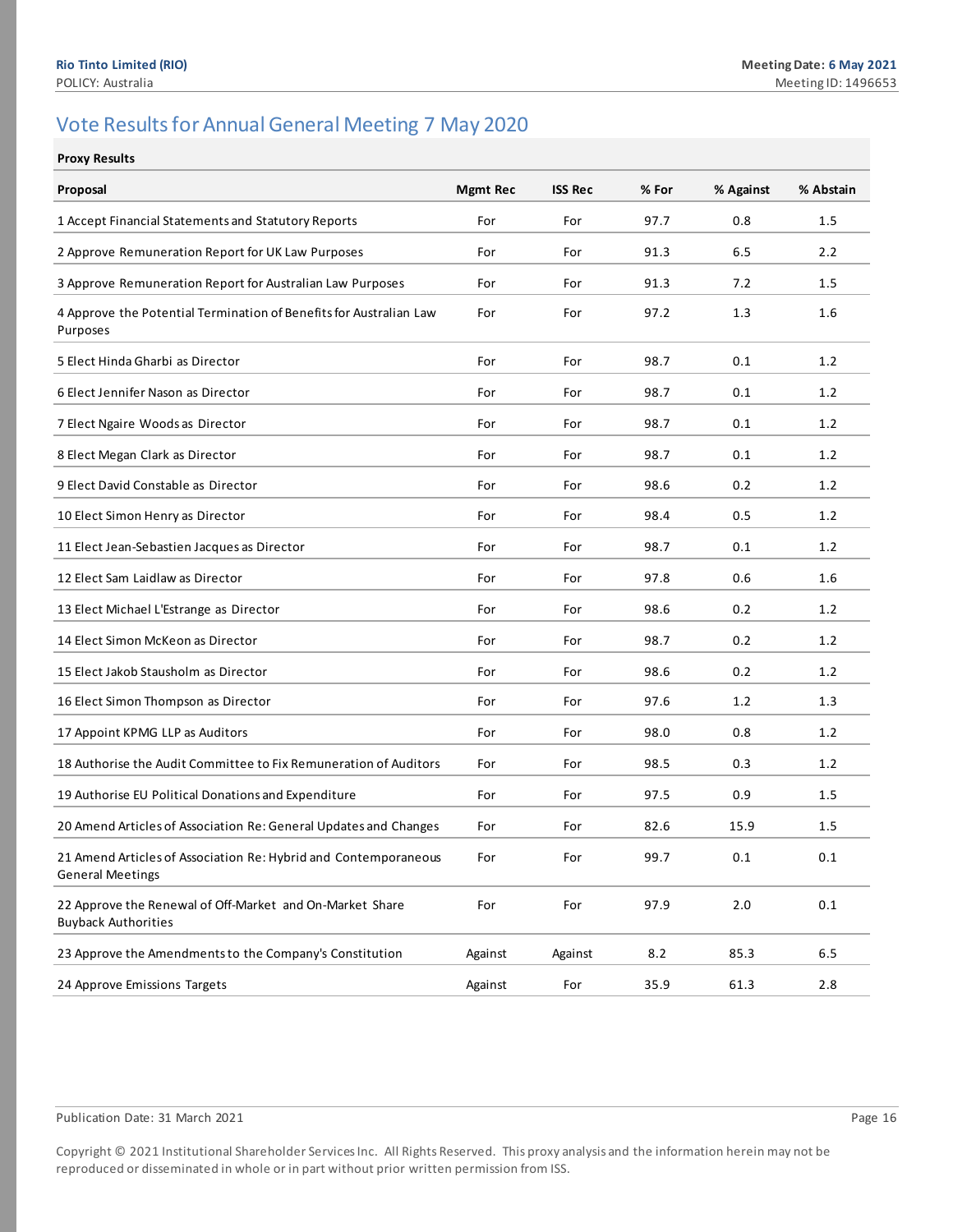# Meeting Agenda & Proposals

<span id="page-16-0"></span>

| <b>Item 1. Accept Financial Statements and Statutory Reports</b>                                                                                                     | <b>FOR</b> |
|----------------------------------------------------------------------------------------------------------------------------------------------------------------------|------------|
| <b>VOTE RECOMMENDATION</b>                                                                                                                                           |            |
| A vote FOR the Company's routine submission of the directors' report and financial statements is warranted as no<br>significant concerns have been identified.       |            |
| <b>BACKGROUND INFORMATION</b>                                                                                                                                        |            |
| <b>Policies: Ordinary Business</b>                                                                                                                                   |            |
| <b>Proposal and Analysis</b>                                                                                                                                         |            |
| This is the Company's routine submission of the directors' report and financial statements for the year to 31<br>December 2020.                                      |            |
| <b>INTERNAL CONTROL FRAMEWORK</b>                                                                                                                                    |            |
| Does the annual report disclose the existence of a formal internal audit function?                                                                                   | Yes        |
| Have any significant internal control failings or weaknesses been disclosed in the annual report?                                                                    |            |
| Internal control failings were identified in relation to operational events at the Juukan Gorge in May 2020, as<br>further discussed under Material Company Updates. | Yes        |

The auditors' report contained in the annual report states that, in the opinion of the auditors, the Company's financial statements give a true and fair view of the state of the Group'saffairs as at 31 December 2020.

#### DIVIDEND POLICY

#### As stated in the annual report:

*"The Board expects total cash returns to shareholders over the longer term to be in a range of 40- 60% of underlying earnings in aggregate through the cycle. Acknowledging the cyclical nature of the industry, it is the Board s intention to supplement the ordinary dividend with additional returns to shareholders in periods of strong earnings and cash generation."*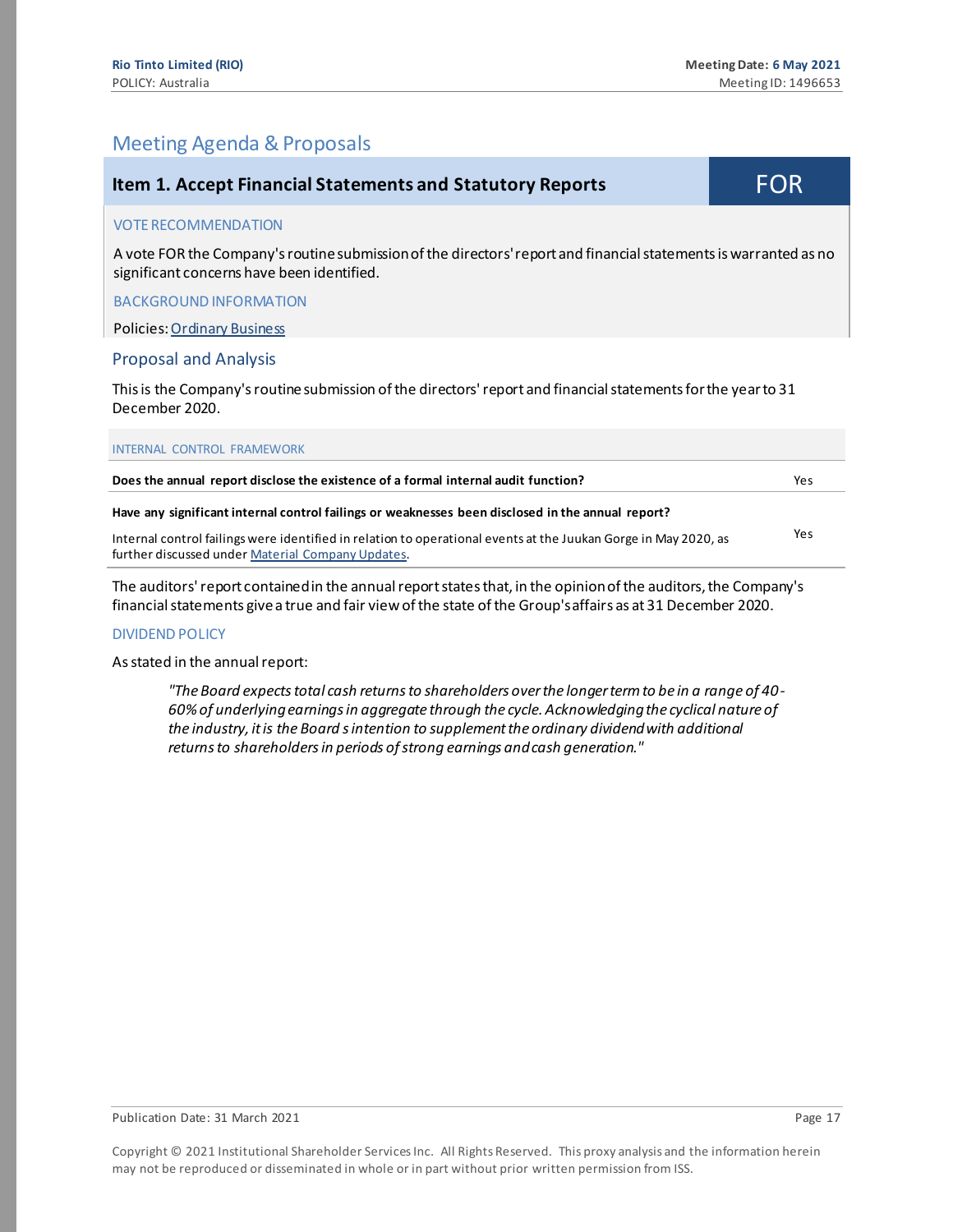# <span id="page-17-0"></span>**Item 2. Approve Remuneration Policy FOR**

#### VOTE RECOMMENDATION

A vote FOR this item is considered warranted, as no significant voting concerns have been identified.

#### **Discussion**

Shareholder approval is sought for a binding resolution to approve the Company'sremuneration policy. This new remuneration policy would be effective starting in 2021 until 2024.

A summary of the key points is set out below. Where applicable, the numbers on the right-hand side correspond to points raised in the separate Analysis section.

#### EXECUTIVE REMUNERATION COMPONENTS

|                                                                                                                                                                                                                                                                                                                                                                                                                                                                                                                                                                |                                                                                                                                                                                                                                                                                                                                                                                               | <b>Current Policy</b>                                                                                                 | <b>Proposed Policy</b> |                                                                                                                                                                                               |  |
|----------------------------------------------------------------------------------------------------------------------------------------------------------------------------------------------------------------------------------------------------------------------------------------------------------------------------------------------------------------------------------------------------------------------------------------------------------------------------------------------------------------------------------------------------------------|-----------------------------------------------------------------------------------------------------------------------------------------------------------------------------------------------------------------------------------------------------------------------------------------------------------------------------------------------------------------------------------------------|-----------------------------------------------------------------------------------------------------------------------|------------------------|-----------------------------------------------------------------------------------------------------------------------------------------------------------------------------------------------|--|
| For the purposes of assessing the appropriate level<br>of remuneration, the Remuneration Committee<br>refers to the FTSE30 (excluding financial services<br>companies) as the initial comparator group.<br>References are also made to other relevant<br>supplementary comparator groups, including a cross-<br>section of comparable international industrial<br>organisations and other international mining<br>companies. Typically the Committee aims to position<br>base salaries at the median of these comparator<br>Salary<br>groups.<br>(positioning) |                                                                                                                                                                                                                                                                                                                                                                                               |                                                                                                                       |                        | Largely unchanged.<br>Base salaries are reviewed annually, with a maximum<br>individual increase of 5% plus CPI per annum. An<br>individual increase may be higher than this.                 |  |
|                                                                                                                                                                                                                                                                                                                                                                                                                                                                                                                                                                | Benchmarking is undertaken periodically, but not<br>annually, and the intention is to apply judgement in<br>evaluating market data. The Committee will take<br>salary increases in the broader employee population<br>into account in determining any change to the base<br>pay. Base salaries are reviewed annually, with a<br>maximum increase of 9%, or inflation if higher, per<br>annum. |                                                                                                                       |                        |                                                                                                                                                                                               |  |
| <b>Benefits</b>                                                                                                                                                                                                                                                                                                                                                                                                                                                                                                                                                |                                                                                                                                                                                                                                                                                                                                                                                               | In line with market practice. Additional benefits<br>include private healthcare, car allowance and life<br>assurance. |                        | Company car or car allowance to be removed for<br>new appointments. Removed for Jakob Stausholm<br>from 1 January 2021.                                                                       |  |
| <b>Pension type</b><br>and level                                                                                                                                                                                                                                                                                                                                                                                                                                                                                                                               |                                                                                                                                                                                                                                                                                                                                                                                               | Maximum Contribution: 25% of salary (For<br>appointments from 1 June 2018).                                           |                        | For new appointees and the incumbent ED (effective<br>from 1 January 2021), superannuation fund, cash in<br>0<br>lieu or participation in a pension plan equivalent to<br>14% of base salary. |  |
| <b>Target</b>                                                                                                                                                                                                                                                                                                                                                                                                                                                                                                                                                  | <b>Director</b>                                                                                                                                                                                                                                                                                                                                                                               | % of Base salary                                                                                                      | <b>Direcor</b>         | % of Base salary                                                                                                                                                                              |  |
| <b>Annual bonus</b>                                                                                                                                                                                                                                                                                                                                                                                                                                                                                                                                            | All ED <sub>s</sub>                                                                                                                                                                                                                                                                                                                                                                           | 120%                                                                                                                  | All ED <sub>s</sub>    | ❸<br>100%                                                                                                                                                                                     |  |
|                                                                                                                                                                                                                                                                                                                                                                                                                                                                                                                                                                |                                                                                                                                                                                                                                                                                                                                                                                               |                                                                                                                       |                        |                                                                                                                                                                                               |  |

Publication Date: 31 March 2021 **Page 18** Page 18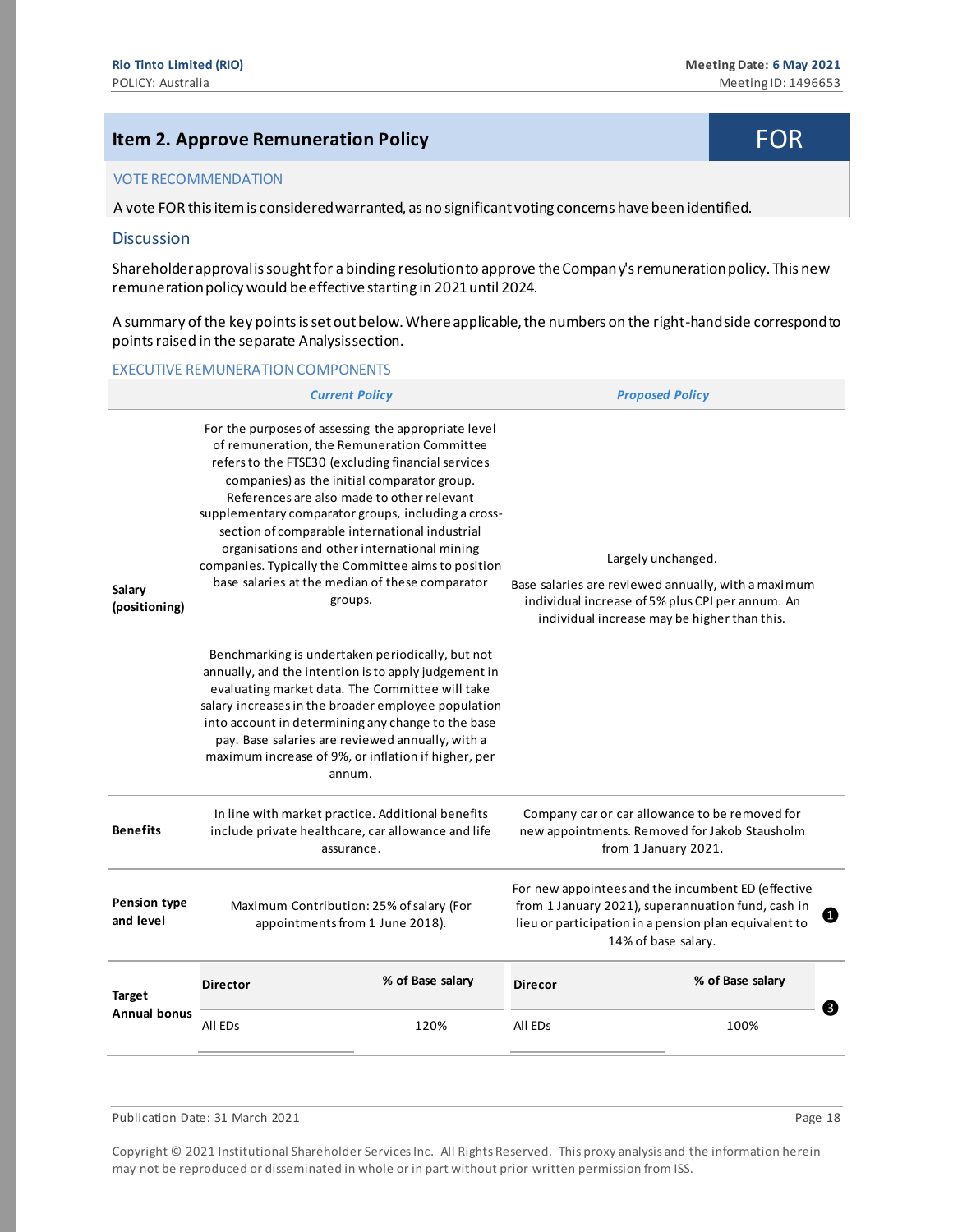| <b>Max Annual</b><br>bonus | <b>Annual bonus Short</b><br><b>Term Incentive Plan</b><br>(STIP) | % of Base salary | Unchanged. |                  | ❸ |  |
|----------------------------|-------------------------------------------------------------------|------------------|------------|------------------|---|--|
|                            | All ED <sub>S</sub>                                               | 200%             |            |                  |   |  |
| Max LTIP                   | <b>Director</b>                                                   | % of Base salary |            | % of Base salary |   |  |
|                            | <b>EDs</b>                                                        | 438%             | All EDs    | 400%             | ❹ |  |
| Exceptional<br><b>LTIP</b> | N/D                                                               |                  |            |                  |   |  |

#### VARIABLE PAY FEATURES (PROPOSED POLICY)

#### *Annual bonus ("Short Term Incentive Plan (STIP)")*

| Plan Participant(s)        | All EDs.                                                                                                                                                                                                                                                                                                                                                                                                                                                                                                                                                                                                                                                                                                                                                                                                                                                                                                                                                                                                                                                                                                                                                                                                                                                 |
|----------------------------|----------------------------------------------------------------------------------------------------------------------------------------------------------------------------------------------------------------------------------------------------------------------------------------------------------------------------------------------------------------------------------------------------------------------------------------------------------------------------------------------------------------------------------------------------------------------------------------------------------------------------------------------------------------------------------------------------------------------------------------------------------------------------------------------------------------------------------------------------------------------------------------------------------------------------------------------------------------------------------------------------------------------------------------------------------------------------------------------------------------------------------------------------------------------------------------------------------------------------------------------------------|
| Award Type(s)              | Normally 50% of the STIP is delivered in bonus deferred shares (known as a Bonus Deferral<br>Award (BDA)) with the remainder delivered in cash with no deferral.                                                                                                                                                                                                                                                                                                                                                                                                                                                                                                                                                                                                                                                                                                                                                                                                                                                                                                                                                                                                                                                                                         |
| <b>Deferral</b>            | Shares deferred for three years.                                                                                                                                                                                                                                                                                                                                                                                                                                                                                                                                                                                                                                                                                                                                                                                                                                                                                                                                                                                                                                                                                                                                                                                                                         |
| <b>Financial weighting</b> | At least 50%.                                                                                                                                                                                                                                                                                                                                                                                                                                                                                                                                                                                                                                                                                                                                                                                                                                                                                                                                                                                                                                                                                                                                                                                                                                            |
| <b>Threshold</b>           | Threshold performance opportunity is nil for the financial component (current policy: 25% of<br>❸<br>maximum may pay out at threshold).                                                                                                                                                                                                                                                                                                                                                                                                                                                                                                                                                                                                                                                                                                                                                                                                                                                                                                                                                                                                                                                                                                                  |
| Malus/Clawback             | Yes, applies in circumstances such as:<br>any fraud or misconduct by a participant or an exceptional event which has had, or<br>may have, a material effect on the value or reputation of any member of the<br>Group (excluding an exceptional event or events which have a material adverse<br>effect on global macroeconomic conditions);<br>an error in the Group's financial statements which requires a material downward<br>restatement or is otherwise material or where information has emerged since the<br>0<br>award date which would have affected the size of award granted or vested;<br>where the Committee determines that the personal performance of a participant,<br>of their product group or of the Group does not justify vesting or where the<br>participant s conduct or performance has been in breach of their employment<br>contract, any laws, rules or codes of conduct applicable to them or the standards<br>reasonably expected of a person in their position;<br>the performance of the Company, business or undertaking in which a participant<br>worked or works or for which he or she was or is directly or indirectly responsible<br>is found to have been misstated or based upon any material misrepresentation |

Publication Date: 31 March 2021 **Page 19** Page 19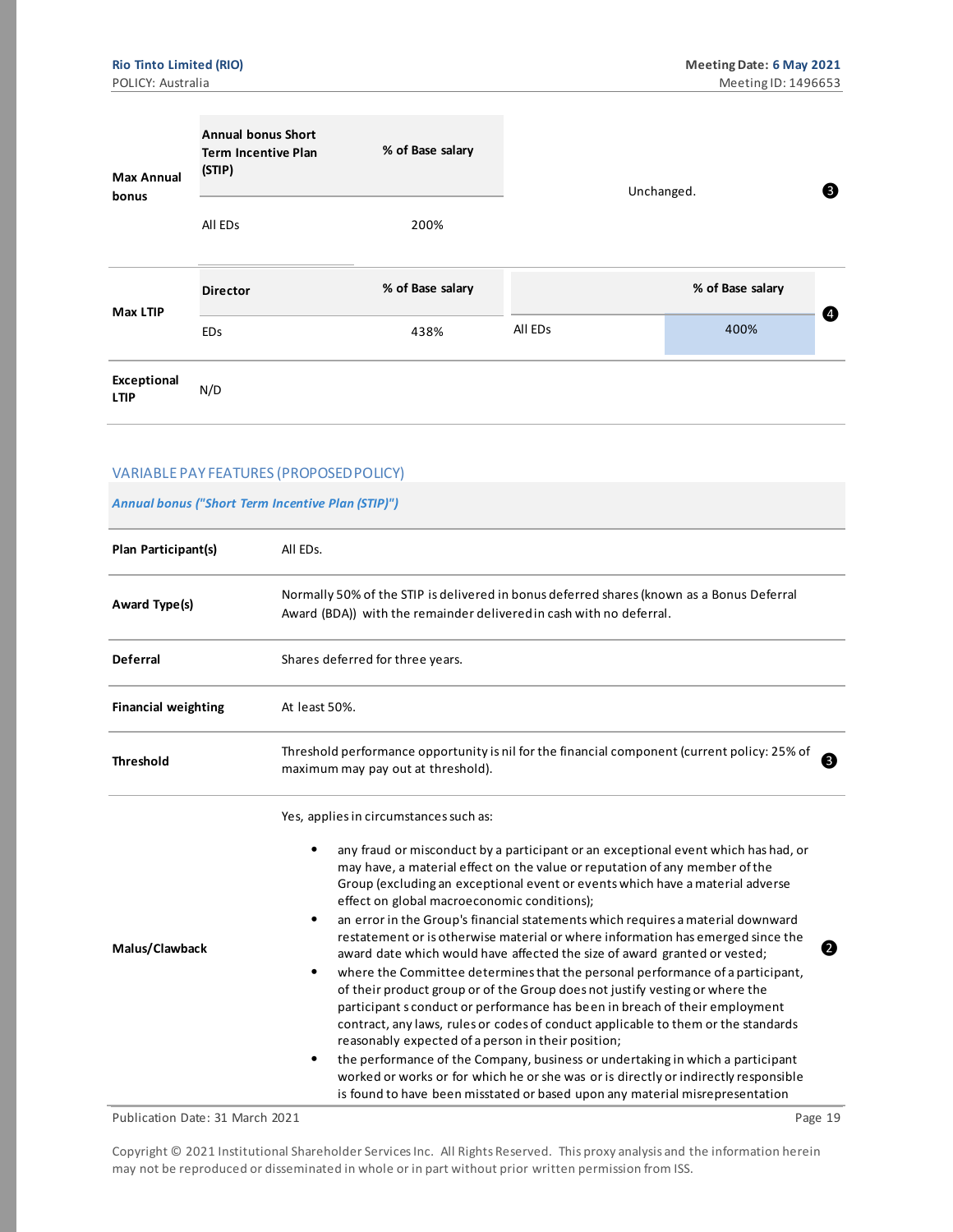and which resulted in the award being granted and/or vesting over a greater number of shares than would otherwise have been the case;

- where any team, business area, member of the Group or profit centre in which the participant works or worked has been found guilty in connection with any regulatory investigation or has been in breach of any laws, rules or codes of conduct applicable to it or the standards reasonably expected of it.
- where the Committee determines that there has been material damage to the Group's social license to operate (not included within the current policy);
- a catastrophic safety or environmental event or events occurring in any part of the Group.

| <b>LTIP ("LTIP - Performance Share Awards (PSA)")</b> |                                                                                                                                                                                                                                                                                                                                                                                                                                                                                                                                    |
|-------------------------------------------------------|------------------------------------------------------------------------------------------------------------------------------------------------------------------------------------------------------------------------------------------------------------------------------------------------------------------------------------------------------------------------------------------------------------------------------------------------------------------------------------------------------------------------------------|
| Plan Participant(s)                                   | Executive Directors.                                                                                                                                                                                                                                                                                                                                                                                                                                                                                                               |
| Award Type(s)                                         | Performance shares.                                                                                                                                                                                                                                                                                                                                                                                                                                                                                                                |
| <b>Vesting Period/Schedule</b>                        | Five years.                                                                                                                                                                                                                                                                                                                                                                                                                                                                                                                        |
| <b>Performance Conditions &amp;</b><br>Period         | Awards vest subject to the achievement of performance conditions, comparing Rio Tinto s<br>TSR relative to the Euromoney Global Mining Index (50%) and to the MSCI World Index<br>(50%). Full vesting is only achieved if Rio Tinto's relative TSR significantly outperforms the<br>TSR of both indices. Relative TSR has been chosen as the current measure of long-term<br>$\overline{4}$<br>performance as it provides an objective external assessment over a sustained period on a<br>basis that is familiar to shareholders. |
|                                                       | Performance conditions assessed over five years.                                                                                                                                                                                                                                                                                                                                                                                                                                                                                   |
| <b>Holding Period</b>                                 | None. Awards vest at the end of the performance period, with no further restrictions.                                                                                                                                                                                                                                                                                                                                                                                                                                              |
| <b>Threshold Vesting Levels</b>                       | 22.5% of maximum award opportunity can vest at threshold levels of performance.                                                                                                                                                                                                                                                                                                                                                                                                                                                    |
| Malus/Clawback                                        | See above under Short-Term Incentive Plan.<br>$\overline{2}$                                                                                                                                                                                                                                                                                                                                                                                                                                                                       |

#### PERFORMANCE CONDITIONS (PROPOSED POLICY)<sup>3</sup>

At least 50% of short-term incentives will be based on financial performance. Furthermore, at least 15% of the bonus framework will comprise of an ESG component, which a new introduction to the policy, and a significant component related to safety.

#### OTHER FEATURES (PROPOSED POLICY)

*Service Contracts/Exit Payments*

| <b>Notice Period</b> | <b>Notice Period</b> |                      |  |
|----------------------|----------------------|----------------------|--|
|                      | <b>From Company</b>  | <b>From Director</b> |  |
|                      |                      |                      |  |

Publication Date: 31 March 2021 **Page 20** Page 20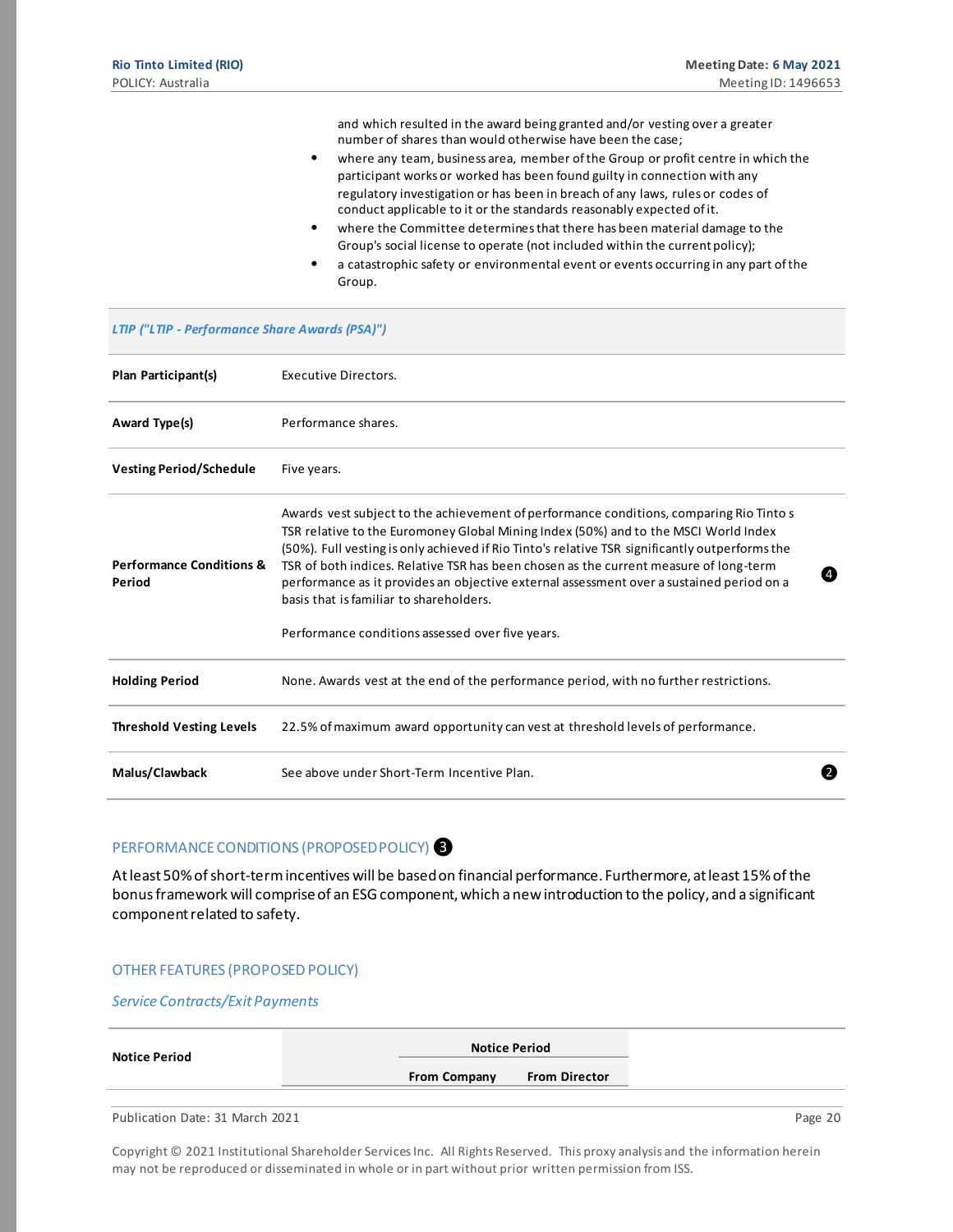|                                                          | All EDs                                                          | 12 months | 12 months                                                                                                                                                                                                                                                                                                                                                                                                                                                                                                                                                                                                                                                        |
|----------------------------------------------------------|------------------------------------------------------------------|-----------|------------------------------------------------------------------------------------------------------------------------------------------------------------------------------------------------------------------------------------------------------------------------------------------------------------------------------------------------------------------------------------------------------------------------------------------------------------------------------------------------------------------------------------------------------------------------------------------------------------------------------------------------------------------|
|                                                          | term contracts for Executive Directors.                          |           | In exceptional circumstances, an initial notice period of up to 24 months during the first two<br>years of employment, reducing to up to 12 months thereafter, may be necessary to secure<br>an external appointment. In some circumstances, it may also be appropriate to use fixed-                                                                                                                                                                                                                                                                                                                                                                            |
|                                                          | Remuneration Committee discretion. Any bonus awards              |           | 12 months' fixed pay with variable pay pro-rated for time and performance, subject to                                                                                                                                                                                                                                                                                                                                                                                                                                                                                                                                                                            |
| <b>Potential termination</b><br>payments                 | award and will forfeit the deferred shares portion.              |           | If an Executive provides the company notice of their resignation during the performance<br>year, but does not leave the Group until after the end of the performance year, the<br>Committee may determine in its absolute discretion to make an award under the STIP. In<br>these circumstances, the Executive will only be eligible to receive the cash portion of the                                                                                                                                                                                                                                                                                          |
| Non-compete agreement                                    | policy.                                                          |           | Yes, exists. The length of non-compete clause is not disclosed within the remuneration                                                                                                                                                                                                                                                                                                                                                                                                                                                                                                                                                                           |
| <b>Treatment of equity</b>                               | company.                                                         |           | If there is a change of control, awards will vest to the extent performance conditions are<br>then satisfied. Unless the Committee determines otherwise, if the change of control happens<br>during the first three years from the date of grant of the award, the number of shares that<br>can vest will be reduced pro rata. The Committee may, alternatively, with agreement of an<br>acquiring company, replace a PSA with equivalent new awards over shares in the acquiring                                                                                                                                                                                |
| <b>Good leavers</b>                                      | award under the STIP.                                            |           | STIP: If an eligible leaver leaves the Group during a performance year, the Committee may<br>determine in its absolute discretion to award a pro rata portion of the STIP based on the<br>amount of the year served and based on actual assessment of performance against targets.<br>Any cash payment will be made at the normal STIP payment date and no portion of the<br>award will be deferred into shares. If an executive provides the company notice of their<br>resignation during the performance year, but does not leave the Group until after the end of<br>the performance year, the Committee may determine in its absolute discretion to make an |
|                                                          | months from the grant date.                                      |           | LTIP: PSA will normally be retained, and vest on the scheduled vesting date, subject to time<br>pro-rating and the satisfaction of any performance conditions. PSA will be pro-rated over 36                                                                                                                                                                                                                                                                                                                                                                                                                                                                     |
| <b>Post-Cessation</b><br><b>Shareholding Requirement</b> | on termination, if lower) for two years after leaving the Group. |           | Executive directors will be required to retain their minimum shareholding (or their holding<br>6                                                                                                                                                                                                                                                                                                                                                                                                                                                                                                                                                                 |
| <b>Restrictive Covenants</b>                             | covenant.                                                        |           | The Policy provides additional flexibility to make payments in respect of expanding or<br>enhancing existing covenants to protect Rio Tinto and its shareholders. The amount of such<br>payment will be determined by the Committee based on the content and duration of the                                                                                                                                                                                                                                                                                                                                                                                     |

#### OTHER NOTABLE ELEMENTS (PROPOSED POLICY)

**Shareholding Requirements** CEO: 400% of base salary;

Publication Date: 31 March 2021 **Page 21** Page 21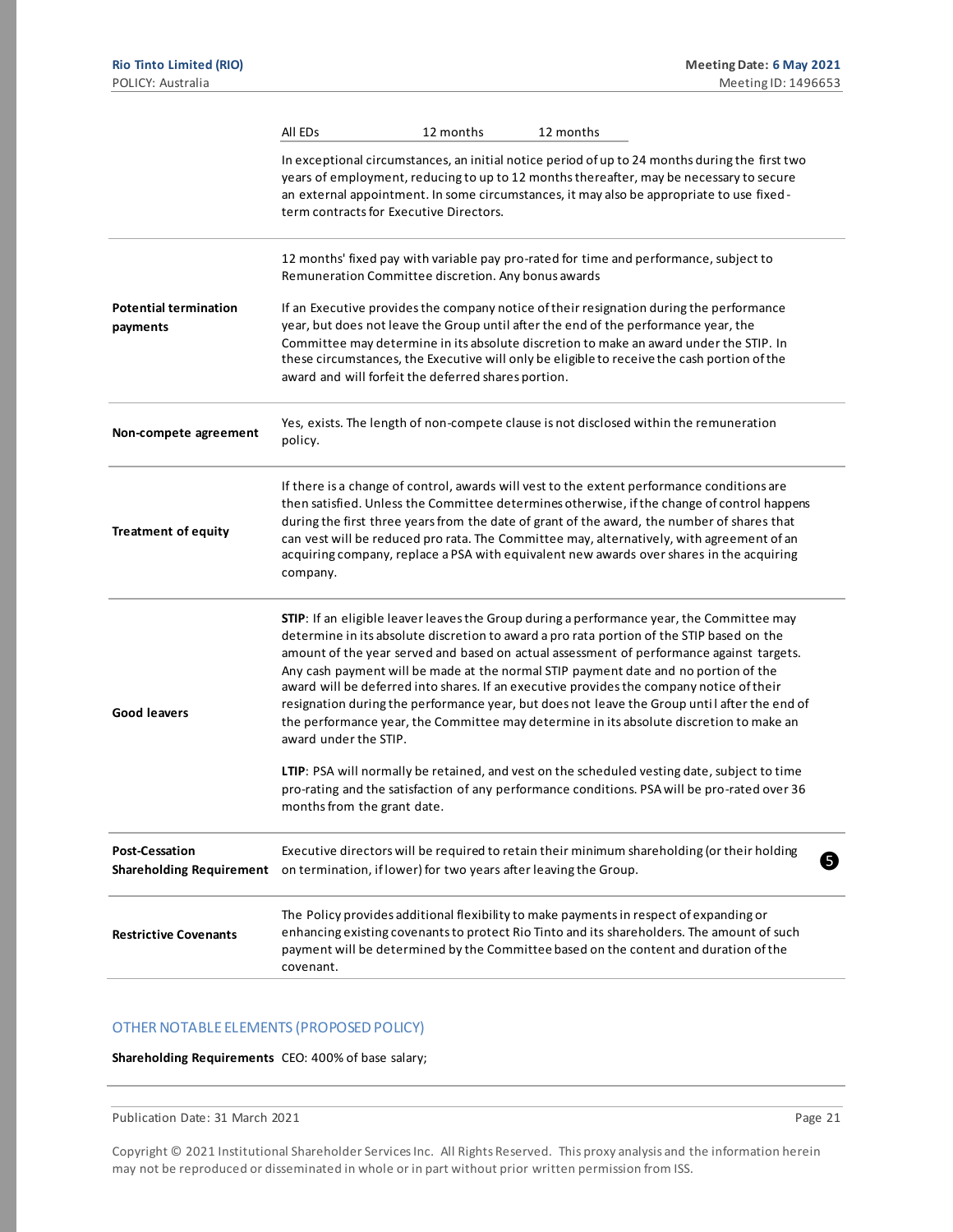|                      | Other EDs: 300% of base salary.                                                                                                                                                                                                                                                                                                                                                                              |
|----------------------|--------------------------------------------------------------------------------------------------------------------------------------------------------------------------------------------------------------------------------------------------------------------------------------------------------------------------------------------------------------------------------------------------------------|
| <b>Discretion</b>    | The Remuneration Committee has the discretion to amend certain aspects of the<br>remuneration policy, for example in relation to the operation of incentive schemes.                                                                                                                                                                                                                                         |
| <b>Derogations</b>   | United Kingdom does not allow any derogations as per Directive (EU) 2017/828                                                                                                                                                                                                                                                                                                                                 |
| <b>New Joiners:</b>  |                                                                                                                                                                                                                                                                                                                                                                                                              |
| General              | Policy the same as for existing Executive Directors.                                                                                                                                                                                                                                                                                                                                                         |
| <b>Buyout Awards</b> | Possible. Limited to value of awards at previous employer and performance conditions will<br>be applied on a like for like basis. The Remuneration Committee will obtain an independent<br>external assessment of the value of awards proposed to be bought out and retains<br>discretion, to make such compensation as it deems necessary and appropriate to secure the<br>relevant executive s employment. |
| <b>Extra Awards</b>  | None specified.                                                                                                                                                                                                                                                                                                                                                                                              |

#### REMUNERATION AS BOARD MEMBERS

|                   | <b>Current Policy (applied)</b>                                                                                                                                                                                                               | <b>Proposed Policy</b> |
|-------------------|-----------------------------------------------------------------------------------------------------------------------------------------------------------------------------------------------------------------------------------------------|------------------------|
| <b>Fee Policy</b> | Disclosed in the remuneration report. NEDs receive a base fee with additional fees paid for further Board<br>responsibilities such as committee membership or committee chair positions or taking on the senior<br>independent director role. |                        |

#### Analysis

The primary changes in the new policy relate to pension contribution rates, malus and clawback provisions, and certain mechanical elements of the variable pay structures. These are discussed in more detail below.

**O** Pension: Pension allowances, which are typically delivered in cash as a salary supplement, have received increased focus since the introduction of the 2018 UK Corporate Governance Code. The Code recommends that contribution rates should be aligned with those offered to the wider workforce, and UK investors clearly expect the contribution rates of incumbent directors to be brought down over time.

With effect from 1 January 2021, the pension contribution rate will be lowered from a maximum of 25% of salary to 14% of salary. This level is stated to be the approximate weighted average contribution rate for UK and Australia-based employees. All members of the Executive Committee will be aligned to this level from 2021, except for the Chief Operating Officer (a below-Board position), who will retain the previous contribution level until his retirement in 2022.

The pension contribution rate of 14% appears somewhat high in comparison with the rates typically provided to broad employee populations. BHP Group, the Company's most directly comparable peer, being dual-listed in both London and Sydney as is Rio Tinto, provides its CEO a pension contribution equivalent to 10% of salary.

Publication Date: 31 March 2021 **Page 22**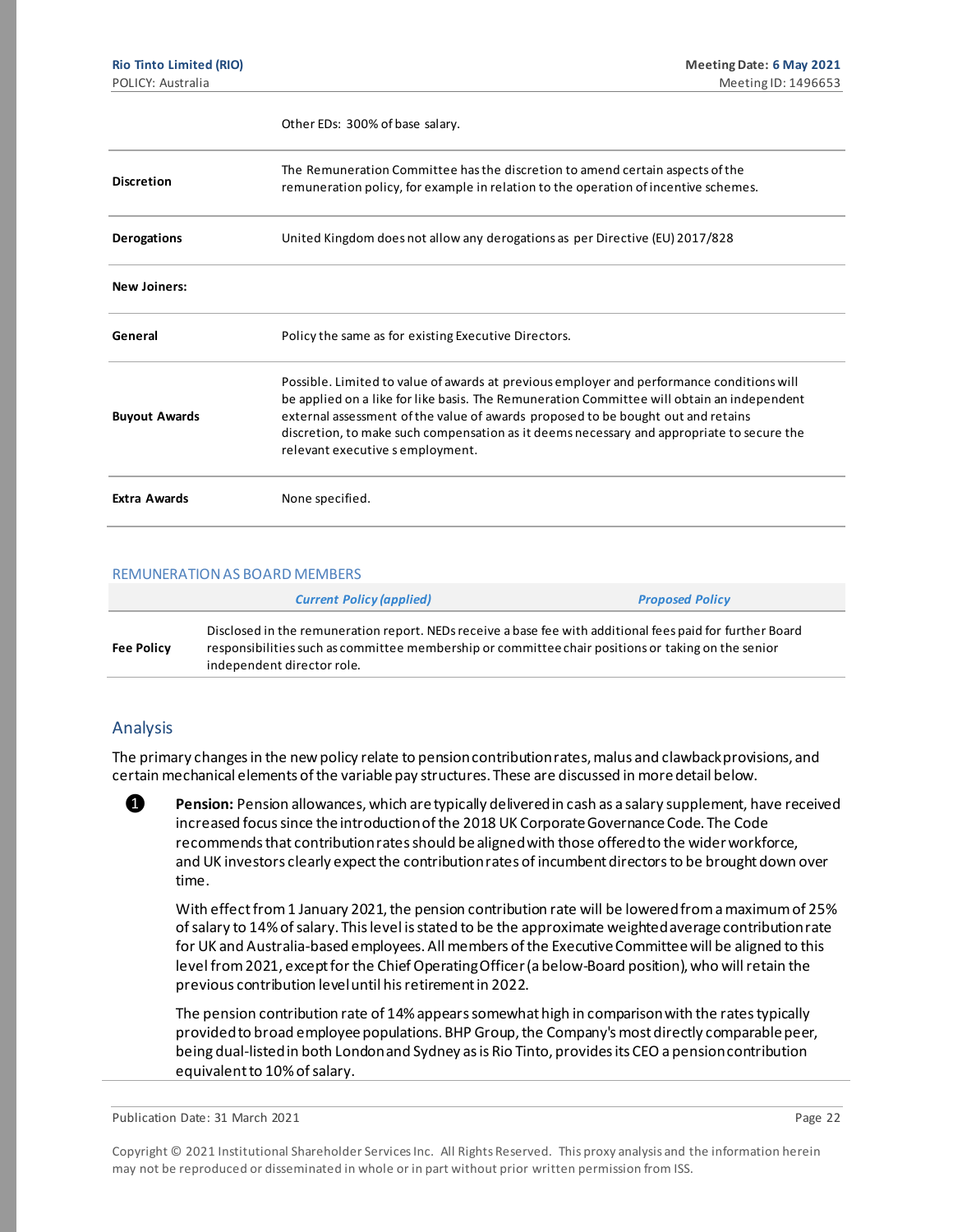Upon engagement, the Company clarified that the weighted average rate for Australian employees is 14% of salary.

❷ **Malus and Clawback Provisions**: The malus and clawback provisions have again been augmented with a clause that states that they may apply in the event that the Remuneration Committee determines that there has been material damage to the Group's social licence to operate. The Committee had previously strengthened these provisions in the 2018 version of the policy which was in force during the period in review.

The timing of this change is of interest, following the destruction of the Juukan Gorge. This change is noted positively.

❸ **Bonus:** A number of changes are being made to the operation of the bonus framework. Specifically:

- The threshold payout level will decrease from 25% of maximum opportunity, to nil for the financial component of the bonus framework;
- The target opportunity has reduced from 120% of salary to 100% of salary (50% of maximum) as the 1.2x multiplier is now removed;
- Effective 2021 award cycle, half of the individual performance metric will comprise an ESGrelated element, with a weighting of 15%. This element would represent a bundle of targets related to climate change initiatives, diversity and inclusion, and governance of the cultural heritage management and other risk-related areas.

ESG-related targets have been incorporated into the 2021 bonus framework. These will be reviewed under the remit of the remuneration report but would appear appropriate in light of the Juukan controversy.

❹ **LTIP:** The maximum award size has reduced from 438% of salary to 400% of salary, excluding any dividends. This slightly reduces the threshold payout opportunity to 90% of salary.

Furthermore, some flexibility is being incorporated into policy language to allow the Remuneration Committee to introduce performance measures other than related TSR. For FY2021, however, relative TSR against MSCI World Index and the EMIX Global Mining Index will continue to operate as the sole performance condition.

❺ **Post-Cessation Shareholding Guideline**: In line with UK market practice, a post-employment shareholding guideline is being introduced, such that a departing ED will need to maintain the lower of the shareholding guideline or their current shareholding for a period of two years post-cessation.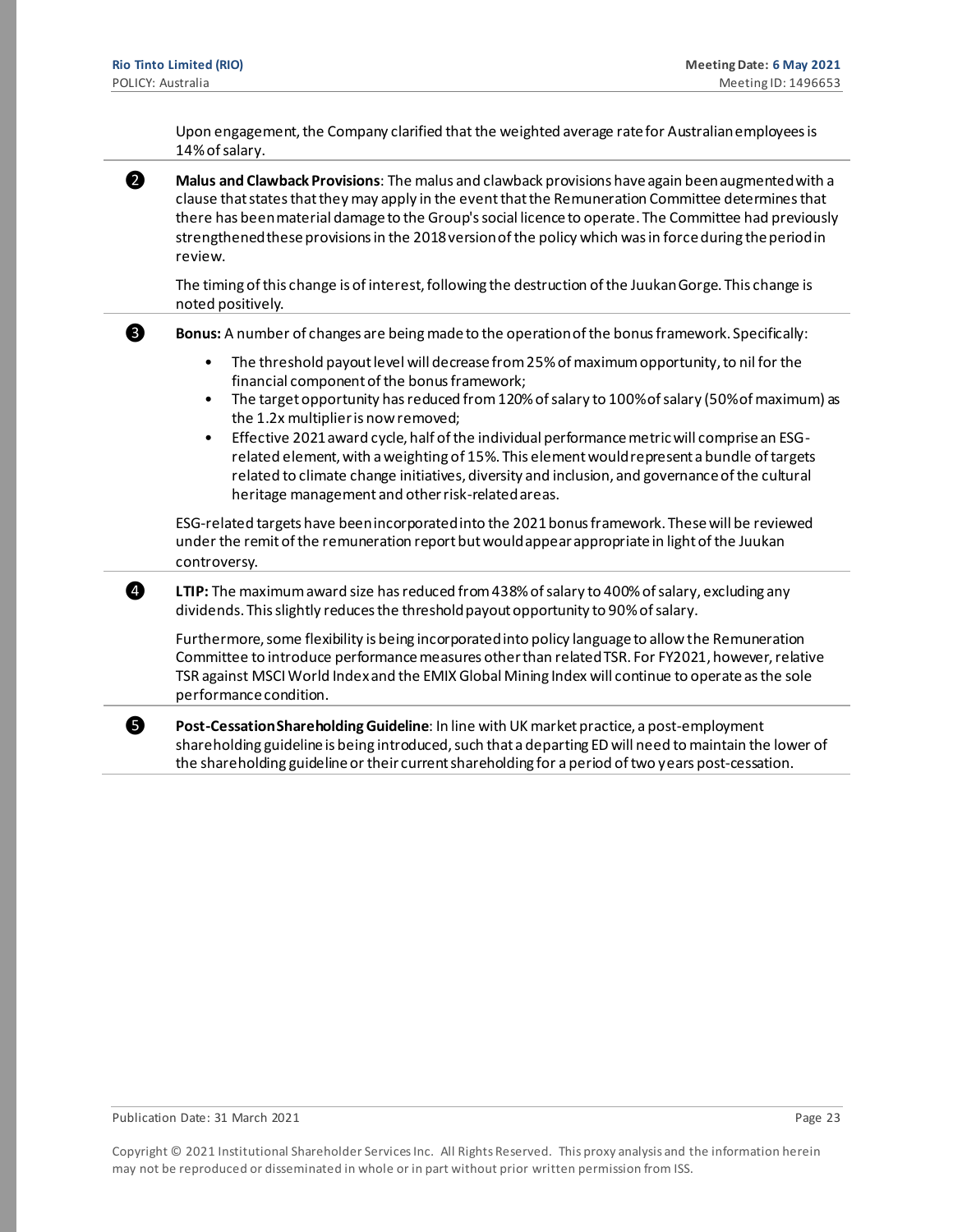# <span id="page-23-0"></span>**Item 3. Approve Remuneration Report for UK Law Purposes AGAINST**

#### VOTE RECOMMENDATION

A vote AGAINST this item is considered warranted.

The Company has allowed the former CEO to retain a significant proportion of his outstanding LTIP awards, subject to pro-rating for time and performance. The failures in risk oversight and governance at the Juukan site clearly constitute a "catastrophic environment event" which has "had a material effect on the reputation" of Rio Tinto, as defined in the malus and clawback provisions of the 2018 remuneration policy. In this light, it is unclear why these provisions have not been more comprehensively applied.

BACKGROUND INFORMATION

Policies[: Compensation](https://www.governanceexchange.com/index2.php?x=mtx&i=475)

#### **Discussion**

Shareholder approval is sought for an advisory resolution to approve the company'sremuneration report regarding financial year 2020.

A summary of the key points is set out below. Where applicable, the numbers on the right-hand side correspond to points raised in the separate Analysis section.

#### REMUNERATION REPORT - VOTE FEATURES

| Item                                         | Feature                                                           |
|----------------------------------------------|-------------------------------------------------------------------|
| Vote                                         | Advisory                                                          |
| Majority requirement                         | Simple majority of votes cast excluding "abstain votes"           |
| Last vote (report)                           | 91.3%                                                             |
| Support to underlying<br>remuneration policy | Support was warranted in the absence of any significant concerns. |
| Last vote (policy)                           | 92.7% (2018 AGM)                                                  |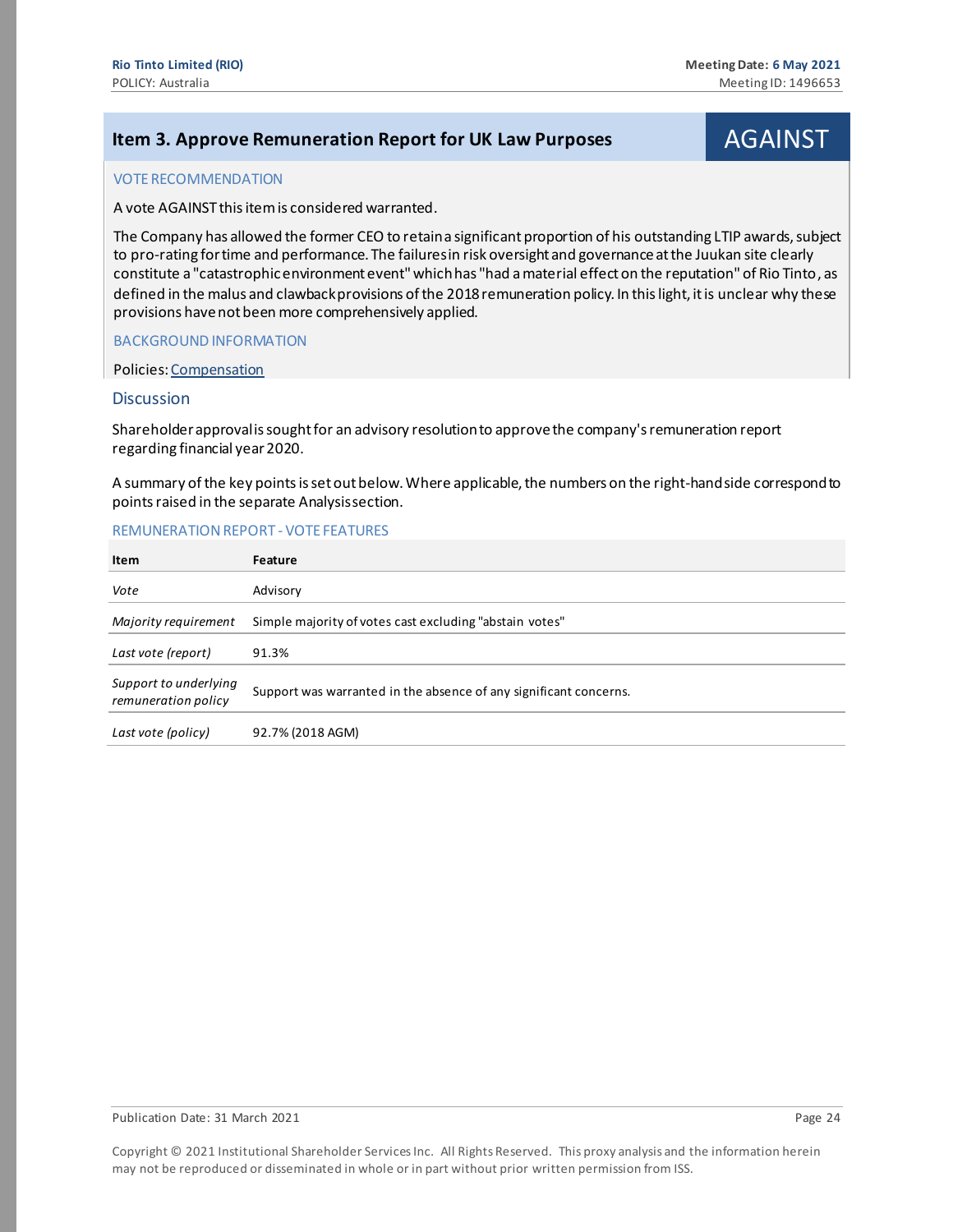# Components of Pay Table

| <b>COMPONENTS OF PAY</b>    |                             |                                  |                             |                             |       |
|-----------------------------|-----------------------------|----------------------------------|-----------------------------|-----------------------------|-------|
| <b>GBP</b> in thousands     |                             | Lead<br>Executive<br>Peer Median |                             |                             |       |
|                             | Jacques, Jean-<br>Sebastien |                                  | Jacques, Jean-<br>Sebastien | Jacques, Jean-<br>Sebastien |       |
|                             | 2020                        | Change                           | 2019                        | 2018                        | 2020  |
| Base salary                 | 1,158                       | $+2.2%$                          | 1,133                       | 1,105                       | 1,140 |
| Perquisites                 | 51                          | $-28.2%$                         | 71                          | 61                          | 30    |
| Pension                     | 287                         | $+2.5%$                          | 280                         | 274                         | 236   |
| All other compensation      | $\overline{\phantom{a}}$    |                                  | $\overline{\phantom{a}}$    | $\Omega$                    | 38    |
| Cash Bonus                  | $\mathbf 0$                 | $-100.0%$                        | 850                         | 778                         | 506   |
| Deferred Bonus              | $\mathbf 0$                 | $-100.0%$                        | 851                         | 778                         | 644   |
| Total short-term incentives | $\mathbf 0$                 | $-100.0%$                        | 1,701                       | 1,556                       | 598   |
| Non-equity incentives       | $\overline{\phantom{a}}$    |                                  | $\overline{\phantom{a}}$    | $\overline{\phantom{a}}$    | 0     |
| Restricted stock            | 5,728                       | $+103.6%$                        | 2,814                       | 1,548                       | 1,901 |
| Options                     |                             |                                  | $\overline{\phantom{a}}$    |                             | 0     |
| Total long-term incentives  | 5,728                       | $+103.6%$                        | 2,814                       | 1,548                       | 1,094 |
| <b>Total</b>                | 7,224                       | $+20.4%$                         | 5,999                       | 4,544                       | 2,964 |
|                             |                             |                                  |                             |                             |       |
| % of Net Income             | 0.10%                       |                                  | 0.10%                       | 0.04%                       |       |
| % of Revenue                | 0.02%                       |                                  | 0.02%                       | 0.01%                       |       |

#### Lead executive pay package

#### NON-PERFORMANCE BASED PAY

#### **Item**

|                 | Executive                                                                                                                               | 2019        | %<br>change | 2020                              | %<br>change | 2021                              |
|-----------------|-----------------------------------------------------------------------------------------------------------------------------------------|-------------|-------------|-----------------------------------|-------------|-----------------------------------|
|                 | Jakob Stausholm (CEO) <sup>1</sup>                                                                                                      | GBP 775,000 | $+2.1%$     | GBP 791,000                       |             | +45.4% <sup>2</sup> GBP 1,150,000 |
| Salary Levels   | Jean-Sebastien Jacques<br>(Former CEO) $3$                                                                                              |             |             | GBP 1.138.000 +2.1% GBP 1.162.000 | N/A         | N/A                               |
|                 | * Salaries are reviewed with effect from 1 March.<br>1. The former CFO Jakob Stausholm was appointed as the Chief Executive effective 1 |             |             |                                   |             |                                   |
|                 | January 2021. His salary as CEO was set at GBP 1,150,000 upon appointment.                                                              |             |             |                                   |             |                                   |
|                 | 2. Jean-Sebastien Jacques stepped down as CEO with effect on 1 January 2021.                                                            |             |             |                                   |             |                                   |
| Key perquisites | Jean-Sebastien Jacques (CEO)                                                                                                            |             |             |                                   |             |                                   |

#### Publication Date: 31 March 2021 **Page 25** Page 25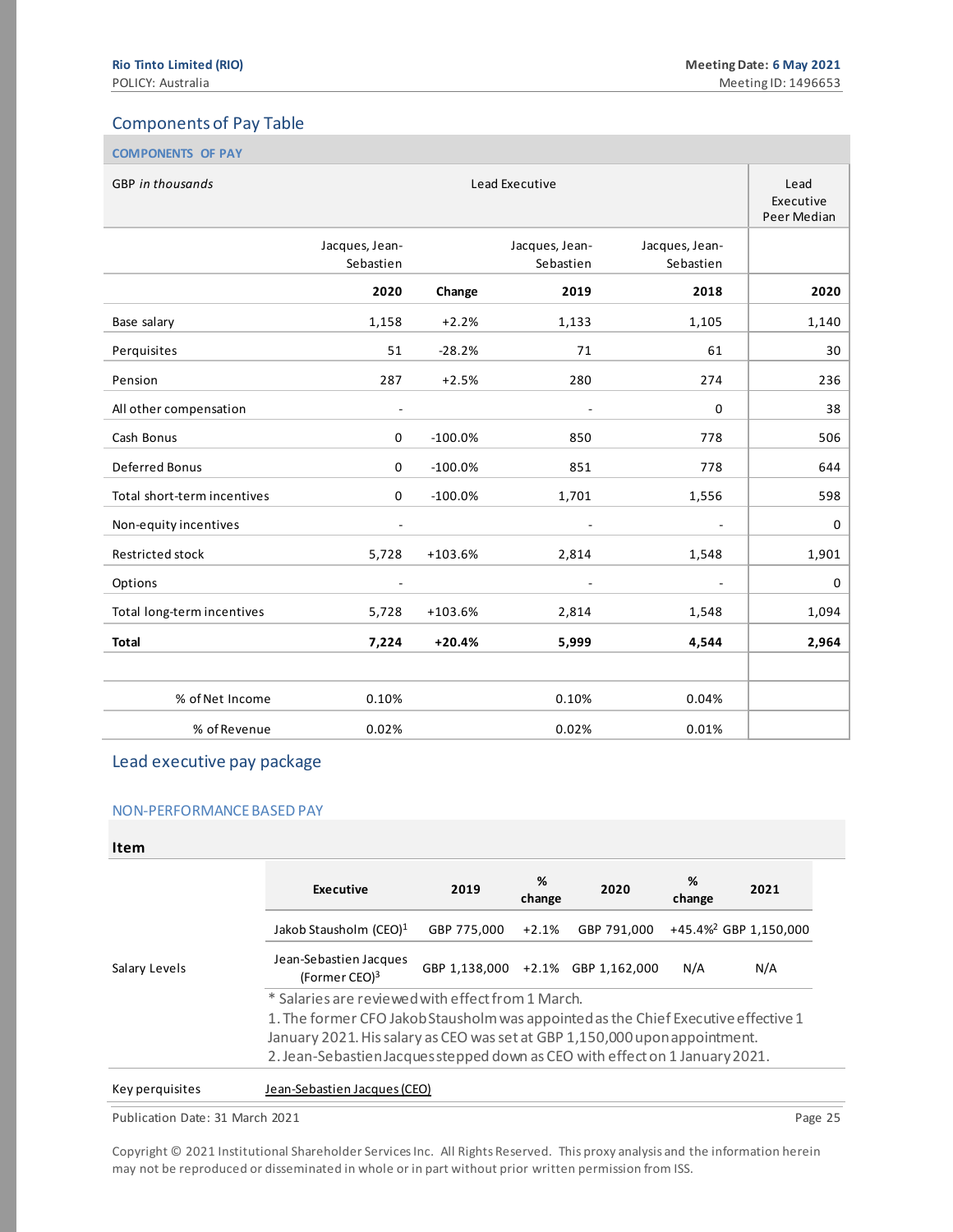Healthcare, allowance for professional tax compliance services, car and fuel allowances: GBP 51,000 Jakob Stausholm (CFO) healthcare, allowance for professional tax compliance services, car and fuel allowances: GBP 83,000 Pension **Executive FY under review % of Salary Pension Type** Jakob Stausholm (CEO and former CFO)<sup>1</sup> GBP 174,000 22.1% Defined contribution and Jean-Sebastien Jacques<br>
GBP 287,000 24.8% Cash in lieu (Former CEO) 1. Effective 1 January 2021, from appointment to Chief Executive the pension provision is now set at 14% of base salary. Other compensation N/D

## SHORT-TERM INCENTIVES **18**

**Operation**: In considering financial performance against the annual plan, half is measured against the original plan; the other half is flexed to exclude the impact of fluctuations in exchange rates, and quoted metal and other prices during the year, which are considered to be outside management s control.

*Performance targets* **FY2020** STIP measures and weightings used are weighted 50% for financial, 30% for individual and 20% for safety measures. The individual targets include objectives relating to safety, people, cash, partnership, growth and climate change. The Group financial targets relate to underlying earnings and STIP free cash flow. **FY2021** The STIP measures and weightings for executives will be 50% for financial, 20% safety (both unchanged from 2020), 15% for ESG and 15% for individual targets. Some ESG-related aspects were previously embedded within the 30%-weighted individual component. From 2021 onwards, this has been split into a standalone ESG component of 15% and a reduced individual component of 15%. The individual component will continue to reflect key objectives set across the Company's strategic pillars, which for the Chief Executive will include objectives related to evolving the organisational culture. The 2021 ESG metrics will be as follows: **Group STIP Metrics Target Outstanding Weighting out of 100%** Environmental Approve 0.22Mt CO<sub>2</sub>e of abatement projects 0.22Mt CO<sub>2</sub>e 0.37Mt CO<sub>2</sub>e 2.5% Delivery of goals to progress scope 3 partnership strategy 3 out of 4 4 out of 4 2.5 Social Percentage point increase of women in the overall workforce against 2020 baseline 2% 3% 5% ❸

Publication Date: 31 March 2021 **Page 26** and 2021 **Page 26** and 2021 **Page 26** and 2021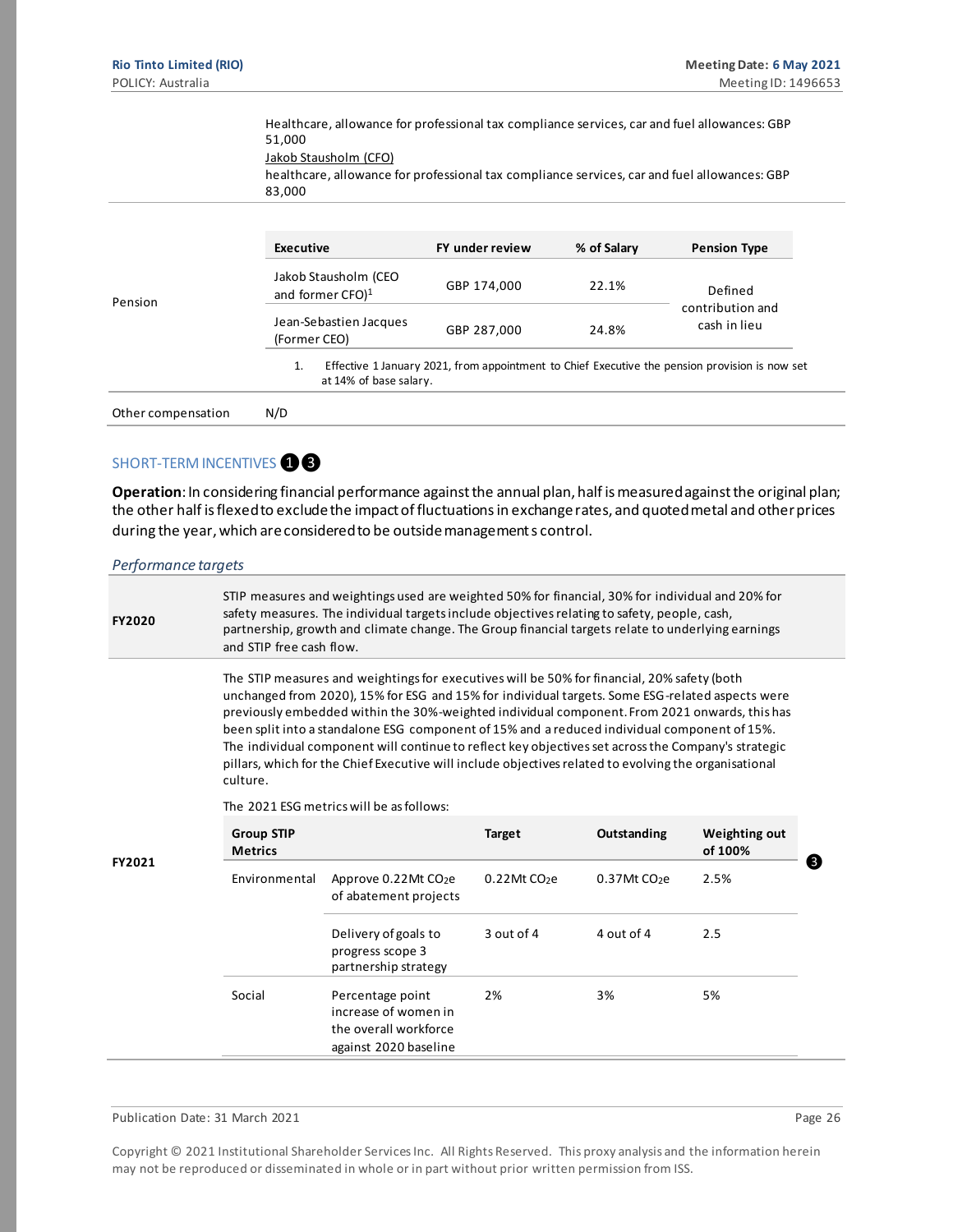*Payout*

| Governance | Support delivery of<br><b>Group Communities</b><br>and Social Performance<br>improvements and<br>cultural awareness<br>training | (GIA review)* | (GIA review)* | 2.5% |
|------------|---------------------------------------------------------------------------------------------------------------------------------|---------------|---------------|------|
|            | Improved assurance<br>and risk management<br>processes                                                                          | (GIA review)* | (GIA review)* | 2.5% |

\*Group Internal Audit (GIA) will perform an end of year certification of performance for each objective against a detailed baseline plan set out in the Trusted Partnership Program (TPP). The TPP was established in response to the Board Review which identified six priorities which have been mapped to a number of topic areas across three groupings: The Iron Ore product group, Australia and Group. Within each topic area there are multiple workstreams that cover the specific requirements contained in the Board Review and other activities identified through the engagement to date, each with an accountable lead. Progress is reported to the Board Sustainability Committee on a regular basis. The TPP is a multi-year effort requiring substantive change and focus at all levels of the Group and across multiple dimensions.

The financial and individual targets that have been set for 2021 are considered by the Board to be commercially sensitive. As such, the specific targets for these measures, and the performance against them, are expected to be described retrospectively in the 2021 Implementation Report. The Group financial targets relate to underlying earnings and free cash flow.

| ruyuu                                        |                        |                        |                  |                        |           |  |
|----------------------------------------------|------------------------|------------------------|------------------|------------------------|-----------|--|
|                                              | STI opportunity        |                        |                  | Actual payout          |           |  |
| Executive                                    | Target                 | Maximum                | Amount           | In % of base<br>salary | % of max. |  |
| Jean-Sebastien<br>Jacques (CEO) <sup>1</sup> | 120% of Base<br>salary | 200% of Base<br>salary | GBP <sub>0</sub> | 0%                     | 0%        |  |
| Jakob Stausholm<br>(CFO)                     | 100% of Base<br>salary | 200% of Base<br>salary | GBP 1,129,000    | 143.1%                 | 71.3%     |  |

1. Following the Board Review of the destruction of the Juukan Gorge rock shelters in May 2020, the Remuneration Committee and Board exercised discretion and cancelled any payout due under the 2020 STIP for Jean -Sebastien Jacques.

#### *All Executive Directors, Performance conditions*

| <b>Metric</b>                     | Weight (%) | <b>Threshold</b>           | <b>Target</b>              | Maximum                    | Actual       | Payout as % of<br>max. |
|-----------------------------------|------------|----------------------------|----------------------------|----------------------------|--------------|------------------------|
|                                   |            |                            |                            |                            |              |                        |
| STIP free cash flow<br>(flexed)   | 12.5%      | <b>USD 9.7</b><br>billion  | <b>USD 12.6</b><br>billion | <b>USD 16.5</b><br>billion | 13.4 billion | 59%                    |
| STIP free cash flow<br>(unflexed) | 12.5%      | <b>USD 5.5</b><br>billion  | <b>USD 7.8</b><br>billion  | <b>USD 10.8</b><br>billion | 13.4 billion | 100%                   |
| Underlying earnings<br>(flexed)   | 12.5%      | <b>USD 10.6</b><br>billion | <b>USD 12.7</b><br>billion | <b>USD 15.7</b><br>billion | 12.4 billion | 47%                    |
| Underlying earnings<br>(unflexed) | 12.5%      | <b>USD 6.6</b><br>billion  | <b>USD 8.2</b><br>billion  | USD 10.2<br>billion        | 12.4 billion | 100%                   |

Publication Date: 31 March 2021 **Page 27 Page 27**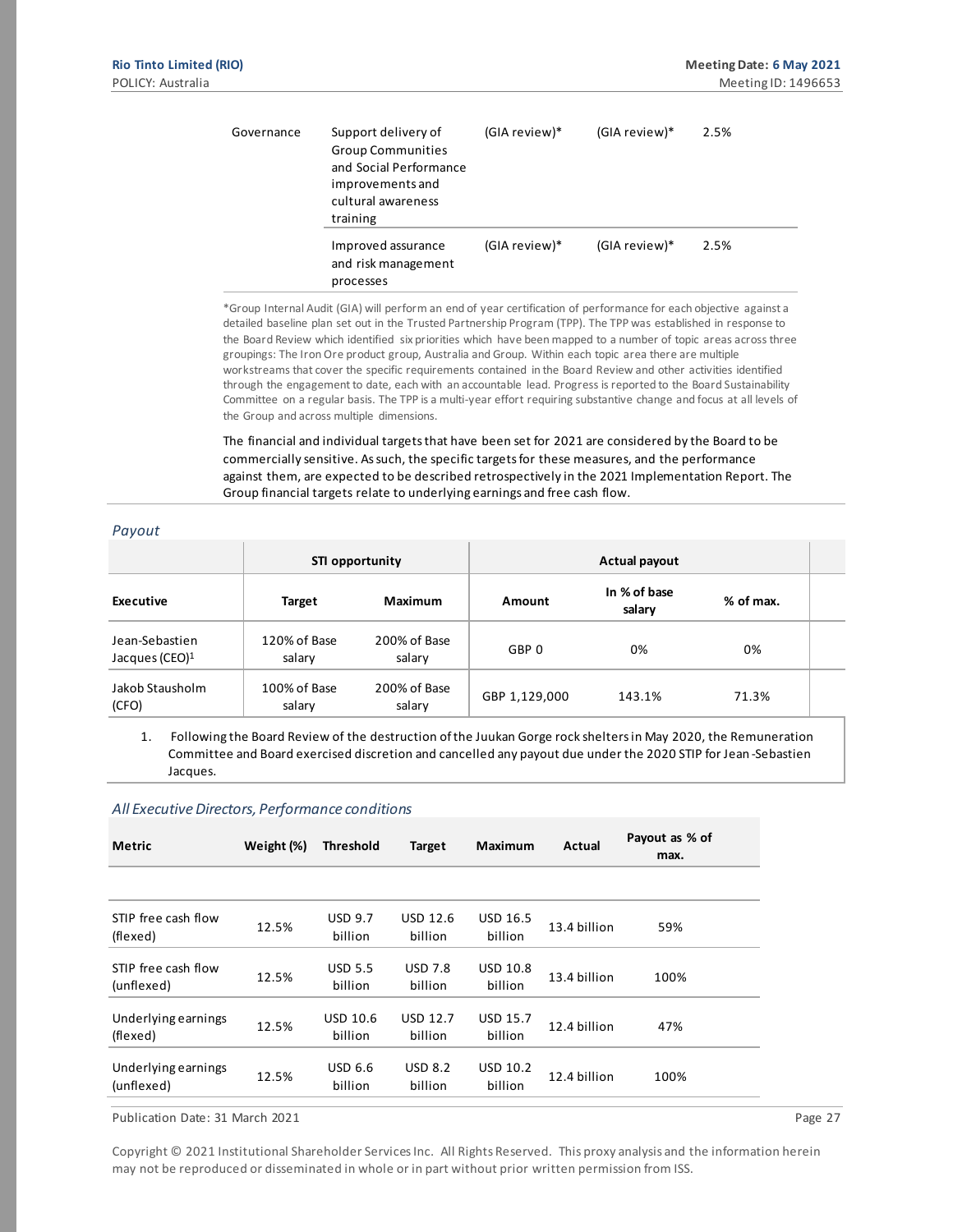| Total group financial  | 50%  |                   | 77%            |
|------------------------|------|-------------------|----------------|
| Group Safety           | 20%  | See details below | 74%            |
| Individual objective - | 30%  | See details below | CEO: 0%        |
| Cash                   |      |                   | CFO: 30%       |
| <b>TOTAL</b>           | 100% |                   | <b>CEO: 0%</b> |
|                        |      |                   | CFO: 71.3%     |

#### *Financial adjustments*

The Remuneration Committee did not apply, but considered a financial adjustment during the year for the following reasons:

"As in prior years the Committee considered whether any adjustments were warranted to ensure the outcome was a fair reflection of underlying performance. The [Remuneration] Committee noted the COVID-19 related expenditure incurred in ensuring our operations continued to run safely which reduced the Group result by 2% but determined not to make any related adjustments, recognising the broader impact of the pandemic on the Group's operating and financial performance in the year.

In accordance with our adjustment principles, the [Remuneration] Committee considered the write-down of deferred tax assets in the Alcan Australia tax group which was recognised by the Aluminium product group in the year. The write -down results from a review in the year of the long-term prospects for recovery of these deferred tax assets and did not result from operating performance or market conditions in 2020. An adjustment was therefore proposed to neutralise the impact of this write down on 2020 STIP outcomes.

The [Remuneration] Committee determined that the adjustment was warranted but should only be applied to the Aluminium product group result, with no impact on the Group results. Consequently, the Group's financial results for the year remained at an unadjusted 77% of maximum."

| Performance<br><b>Measures</b>              |     | Weighting Threshold | <b>Target</b>      | Max  | Actual             | Payout as a<br>% of Max |
|---------------------------------------------|-----|---------------------|--------------------|------|--------------------|-------------------------|
| Binary fatality                             | 8%  | N/A                 | Zero<br>fatalities | N/A  | Zero<br>fatalities | 100%                    |
| All injury frequency<br>rate (AIFR)         | 4%  | 0.42                | 0.37               | 0.31 | 0.37               | 50%                     |
| Safety maturity model<br>(SMM) <sup>1</sup> | 8%  | 4.3                 | 5.2                | 6.2  | 5.4                | 60%                     |
| Total group safety                          | 20% |                     |                    |      |                    | 74%                     |

#### **Group safety measures**

1. The 2019 end of year SMM scores served as baseline (threshold) for each individual asset for the 2020 assessments. The average baseline score across the Group from the 2019 assessments was 4.5. In H1 2020 seven additional assets were added to the programme. The baseline scores for these added assets was de termined in assessments completed at that time. The combined average of the baseline scores (threshold) for all sites (including the seven additional sites) in 2020 was then adj usted to 4.3.

The Group aspiration of improving by 1 point above the prior year assessment scores was realised in 2020, with a Group average outcome across all individual assets of 5.4. The Group STIP percentage for SMM is calculated based on the average of the SMM STIP percentage outcomes for each individual asset.

#### **Individual Objectives**

*Jean-Sebastien Jacques*

| Category                        | <b>Outcome</b>                                                                                                                                                      | Payout as<br>a % of Max |
|---------------------------------|---------------------------------------------------------------------------------------------------------------------------------------------------------------------|-------------------------|
| Safety                          | Outstanding leadership and management response to COVID-19, prioritising the health<br>and safety of employees, contractors and local communities while maintaining | 0% (Malus<br>adjustment |
| Publication Date: 31 March 2021 |                                                                                                                                                                     | Page 28                 |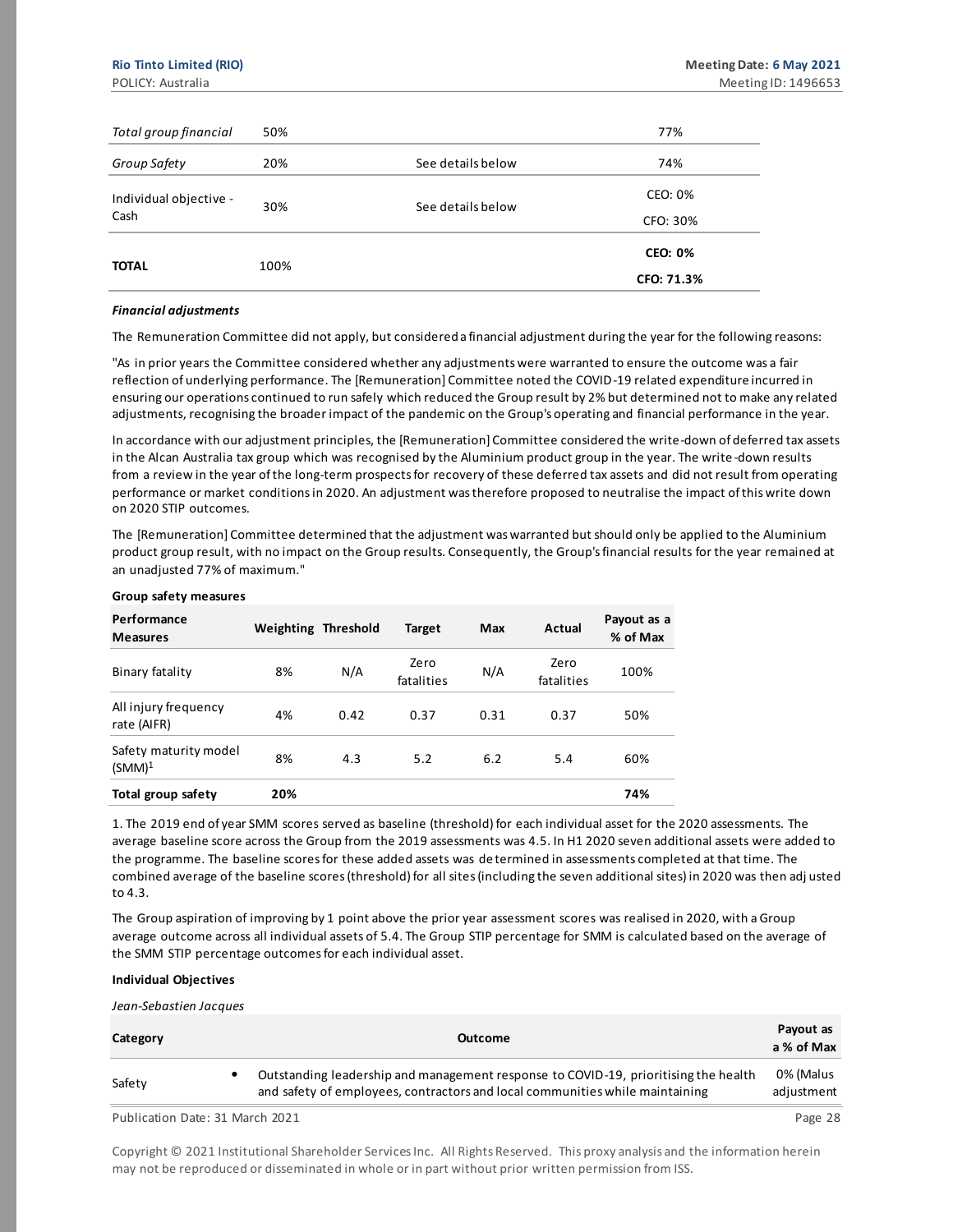|             | operations at all managed facilities.<br>Led the executive leadership team in delivering the second successive fatality free year<br>٠<br>in the Group's 148-year history.                                                                                                                                                                                                                                                                                                                                                                                                                                                                                                                                                                                                                         | applied) |
|-------------|----------------------------------------------------------------------------------------------------------------------------------------------------------------------------------------------------------------------------------------------------------------------------------------------------------------------------------------------------------------------------------------------------------------------------------------------------------------------------------------------------------------------------------------------------------------------------------------------------------------------------------------------------------------------------------------------------------------------------------------------------------------------------------------------------|----------|
| People      | Employee engagement continued to improve, achieving a positive eNPS for the second<br>successive year.<br>Improvement in female participation amongst senior management roles, but further<br>work required on gender diversity across the workforce.                                                                                                                                                                                                                                                                                                                                                                                                                                                                                                                                              |          |
| Cash        | Profitability at record levels with 51% underlying EBITDA margin and 27% ROCE,<br>٠<br>delivering a strong balance sheet and underpinning the Group's resilience in response to<br>COVID-19.<br>TSR of 34%, including a record annual average share price.                                                                                                                                                                                                                                                                                                                                                                                                                                                                                                                                         |          |
| Partnership | Advancement of the sustainability agenda, including the development of the 2030 and<br>٠<br>2050 climate change targets.<br>Partnership renewed with Tsinghua University and new partnerships confirmed with AB<br>٠<br>InBev, Paul Wurth and Nippon Steel. Further progress on climate change partnership<br>with Baowu. Completion of the ELYSIS pilot plant in the Saguenay.<br>Agreements finalised with local communities in Canada, including the Cheslatta in British<br>Colombia and Innu communities in Quebec and Labrador City.<br>Successful utilisation of commercial blockchain and development of portside trading and<br>٠<br>blending initiatives in China.<br>The relationship with Turquoise Hill Resources and the Government of Mongolia<br>٠<br>continued to be challenging. |          |
| Growth      | Advancement of the Simandou strategy.<br>Delivering the Definitive Estimate for Oyu Tolgoi within the previously disclosed range of<br>possible outcomes.<br>Declaration of the Jadar maiden ore reserve.                                                                                                                                                                                                                                                                                                                                                                                                                                                                                                                                                                                          |          |

#### *Jakob Stausholm*

| Category    | <b>Outcome</b>                                                                                                                                                                                                                                                                                                                                                                                          | Payout as<br>a % of<br>Max |
|-------------|---------------------------------------------------------------------------------------------------------------------------------------------------------------------------------------------------------------------------------------------------------------------------------------------------------------------------------------------------------------------------------------------------------|----------------------------|
| Safety      | Member of the executive leadership team which delivered the second successive fatality<br>٠<br>free year in the Group's 148-year history.<br>Contributed to strong management response to COVID-19 challenges across the Group.<br>٠                                                                                                                                                                    |                            |
| People      | Contributed to the continued improvement in employee engagement.<br>٠<br>Year-on-year improvement in succession planning and leadership development across<br>٠<br>the Finance function.<br>Progress made towards gender and diversity targets, but further improvement needed.<br>٠                                                                                                                    |                            |
| Cash        | Against a backdrop of unprecedented market and economic volatility, continued to<br>٠<br>deliver a strong balance sheet and improved net debt position.<br>Strong focus on liquidity risk management against uncertain market backdrop.<br>Solid management of working capital and increased collaboration with commercial<br>٠<br>teams.<br>TSR of 34%, including a record annual average share price. | 60%                        |
| Partnership | Active development of relationships with investors, particularly following the Juukan<br>٠<br>Gorge tragedy.<br>Ongoing engagement with ratings agencies and key stakeholders.<br>Commenced engagement with civil society stakeholders.<br>٠                                                                                                                                                            |                            |

Publication Date: 31 March 2021 **Page 29** Page 29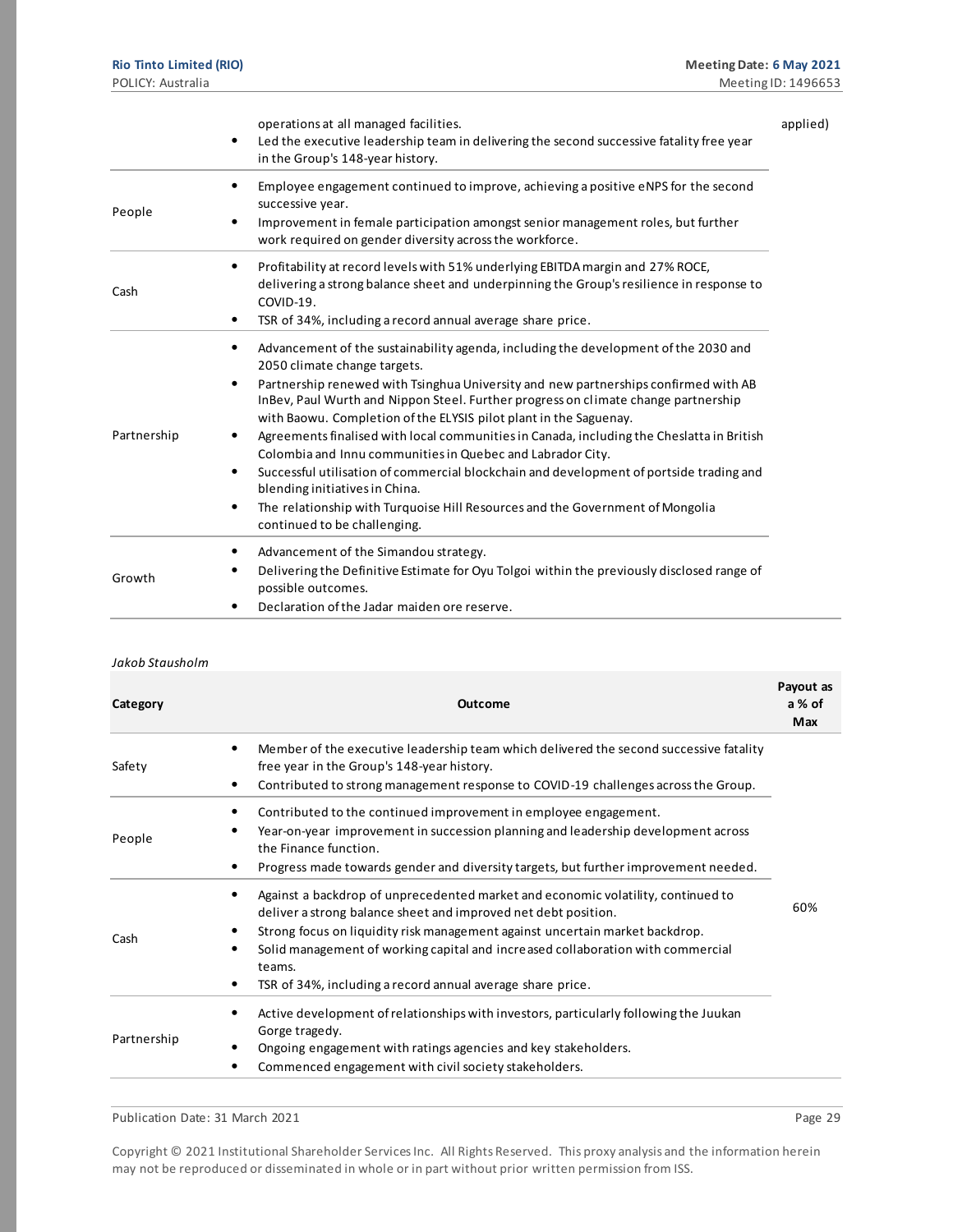Further progress made on the growth pipeline, with a focus on Tier 1 potential projects.<br> **Growth** e Active and disciplined approach to capital allocation decisions

• Active and disciplined approach to capital allocation decisions.

#### *Additional information*

| Item            | Feature                                                                     |
|-----------------|-----------------------------------------------------------------------------|
| Delivery method | 50% Cash and 50% deferred shares                                            |
| Deferral        | Yes, deferred awards will vest in 2023.                                     |
| Discretion      | Yes, downwards (malus application to Jacques Jean-Sebastien's bonus award). |

#### LONG-TERM INCENTIVES

| $Plan$ #1<br>LTIP - Performance Share Awards (PSA) |                        |                              |                                  |                         |                        |  |
|----------------------------------------------------|------------------------|------------------------------|----------------------------------|-------------------------|------------------------|--|
|                                                    | <b>Executive</b>       |                              | <b>Exceptional Maximum Award</b> | Normal Maximum Award    |                        |  |
| Award level                                        | Jacques Jean-Sebastien |                              | N/D                              | 430%                    |                        |  |
|                                                    | Jakob Stausholm        |                              | N/D                              |                         | 410%                   |  |
|                                                    | <b>Executive</b>       | Award type                   | Grant date                       | Opportunity at<br>grant | Vesting (in<br>months) |  |
| Awards granted                                     | Jacques Jean-Sebastien | Performance<br><b>Shares</b> | FY2020                           | 430%                    | 60                     |  |
|                                                    |                        | Performance                  | FY2020                           | 410%                    |                        |  |
|                                                    | Jakob Stausholm        | <b>Shares</b>                | FY2021                           | 400%                    | 60                     |  |

#### *All Executive Directors, Performance conditions*

|                                                          | <b>Metric</b>       | Weight (%) | Requirement                                       | <b>Vesting</b> | Peer group                         |  |
|----------------------------------------------------------|---------------------|------------|---------------------------------------------------|----------------|------------------------------------|--|
|                                                          |                     |            | Equal to index                                    | 22.5% vesting  |                                    |  |
| Performance<br>metrics granted<br>awards (2020-<br>2025) |                     | 50         | Outperformance of<br>the index by 6% per<br>annum | 100% vesting   | MSCI World<br>Index                |  |
|                                                          | <b>Relative TSR</b> |            | Equal to index                                    | 22.5% vesting  |                                    |  |
|                                                          |                     | 50         | Outperformance of<br>the index by 6% per<br>annum | 100% vesting   | <b>EMIX Global</b><br>Mining Index |  |

#### *All Executive Directors, Performance conditions*

| Performance                      | <b>Metric</b> | Weight (%) | Requirement                                       | <b>Vesting</b> | Peer group          |
|----------------------------------|---------------|------------|---------------------------------------------------|----------------|---------------------|
| Metrics-ensuing<br>year's grants |               |            | Equal to index                                    | 22.5% vesting  |                     |
| $(2021 - 2026)$                  | Relative TSR  | 50         | Outperformance of<br>the index by 6% per<br>annum | 100% vesting   | MSCI World<br>Index |

Publication Date: 31 March 2021 **Page 30** Page 30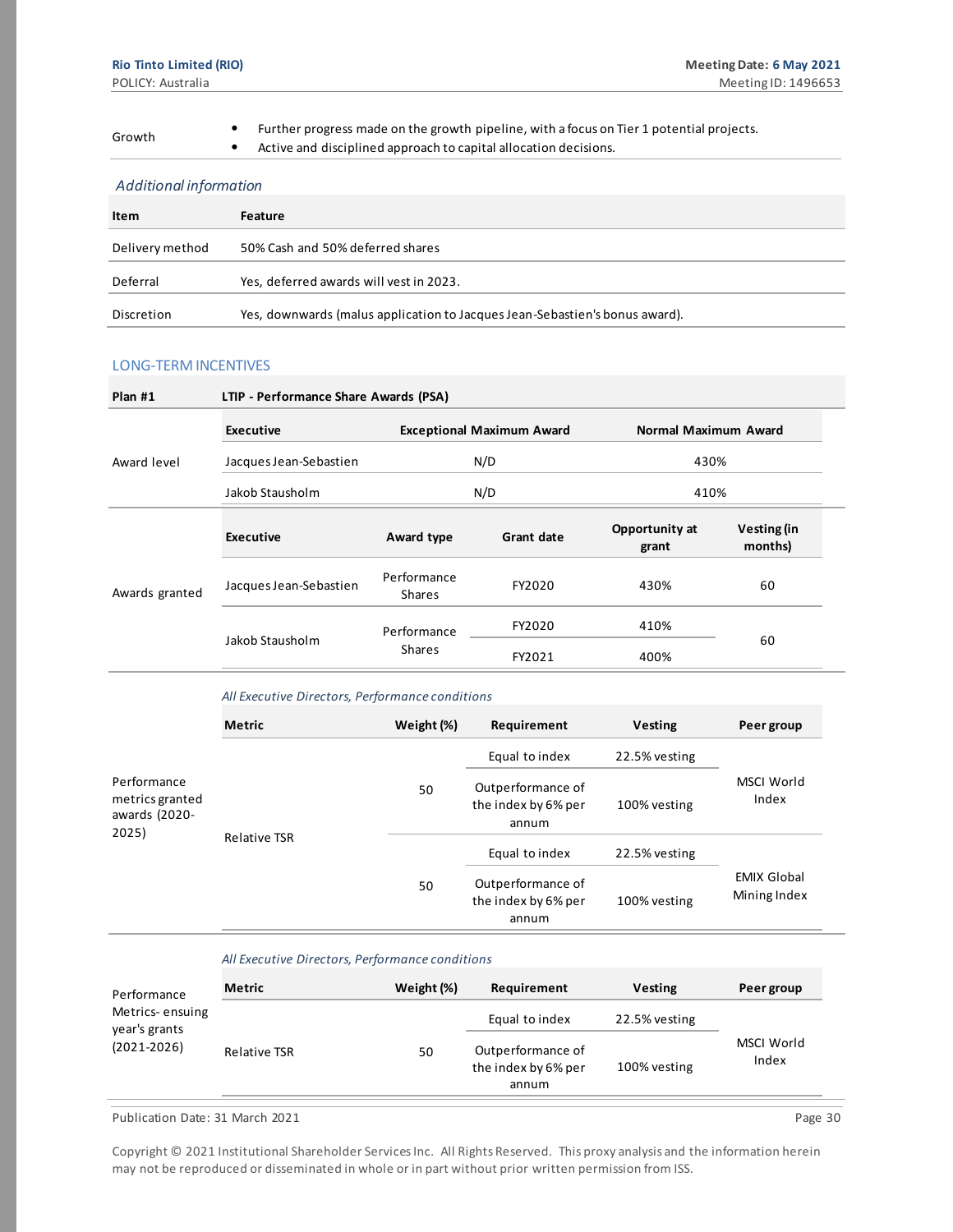|                                         |                                                                                                 |                      |                                   | Equal to index                                                                                   | 22.5% vesting       |                  |                                                |
|-----------------------------------------|-------------------------------------------------------------------------------------------------|----------------------|-----------------------------------|--------------------------------------------------------------------------------------------------|---------------------|------------------|------------------------------------------------|
|                                         |                                                                                                 | 50                   |                                   | Outperformance of<br>the index by 6% per<br>annum                                                | 100% vesting        |                  | <b>EMIX Global</b><br>Mining Index             |
| Discretion<br>(granted)                 | None.                                                                                           |                      |                                   |                                                                                                  |                     |                  |                                                |
| Post-vesting<br>holding<br>requirements | None. Awards vest at the end of the five-year performance period, with no further restrictions. |                      |                                   |                                                                                                  |                     |                  |                                                |
|                                         | <b>Executive</b>                                                                                | <b>Award Type</b>    | <b>Grant date</b>                 | Opportunity<br>at grant                                                                          | <b>Vesting date</b> | Vested<br>awards | Estimated<br>value at<br>vesting (GBP<br>'000) |
| Awards vested                           | Jean-Sebastien<br>Jacques                                                                       | Performance<br>Based | March 2016 &<br>September<br>2016 | 400% of<br>salary                                                                                | 2020-05-31          | 136,255          | 6,728,000*                                     |
|                                         | <b>Malus</b>                                                                                    |                      |                                   | Following the Board Review of the destruction of the Juukan Gorge rock shelters in May 2020, the |                     |                  |                                                |

Following the Board Review of the destruction of the Juukan Gorge rock shelters in May 2020, the Remuneration Committee and Board exercised discretion and applied malus adjustment of GBP 1 million to the vesting of the 2016 LTIP for Jean-S bastien Jacques. Therefore, the figure received after discretion was GBP 5,728,000.

#### *Jean-Sebastien Jacques, Performance conditions*

|                                                         | Metric                                  | Weight<br>$(\%)$               | Requirement                                                           | Vesting                                           | Peer group                               | <b>Outcome</b>                                                                                                                                                                                                                    | <b>Total Vesting</b> |
|---------------------------------------------------------|-----------------------------------------|--------------------------------|-----------------------------------------------------------------------|---------------------------------------------------|------------------------------------------|-----------------------------------------------------------------------------------------------------------------------------------------------------------------------------------------------------------------------------------|----------------------|
| Performance<br>metrics vested<br>awards (2016-<br>2021) |                                         |                                | Equal to index                                                        | 22.5%<br>vesting                                  |                                          | 9.7% per<br>annum<br><b>Vesting: 100%</b><br>6.6% per<br>annum<br><b>Vesting: 100%</b>                                                                                                                                            |                      |
|                                                         | <b>Relative TSR</b>                     | 33.3%                          | Outperformance<br>of the index by<br>6% per annum                     | 100%<br>vesting                                   | <b>MSCI World</b><br>Index               |                                                                                                                                                                                                                                   |                      |
|                                                         |                                         | 33.3%                          | Equal to index                                                        | 22.5%<br>vesting                                  | <b>EMIX</b><br>Global<br>Mining<br>Index |                                                                                                                                                                                                                                   | 66.67%               |
|                                                         | <b>Relative EBIT</b><br>33.3%<br>Margin | Above 6th                      | 22.5%<br>vesting                                                      | Undisclosed<br>group of 11<br>mining<br>companies | Approximately<br>6 <sup>th</sup>         |                                                                                                                                                                                                                                   |                      |
|                                                         |                                         | Equal to or<br>better than 2nd | 100%<br>vesting                                                       |                                                   | Vesting: 0%                              |                                                                                                                                                                                                                                   |                      |
| Discretion<br>(vested)                                  |                                         |                                | Yes, downward discretion of GBP 1 million for Jean-Sebastien Jacques. |                                                   |                                          |                                                                                                                                                                                                                                   |                      |
| Post-vesting                                            |                                         |                                | $\mathbf{r}$                                                          |                                                   |                                          | $\mathcal{L}$ and the state of the state of the state of the state of the state of the state of the state of the state of the state of the state of the state of the state of the state of the state of the state of the state of |                      |

holding requirements None. Awards vest at the end of the five-year performance period, with no further restrictions.

Publication Date: 31 March 2021 **Page 31**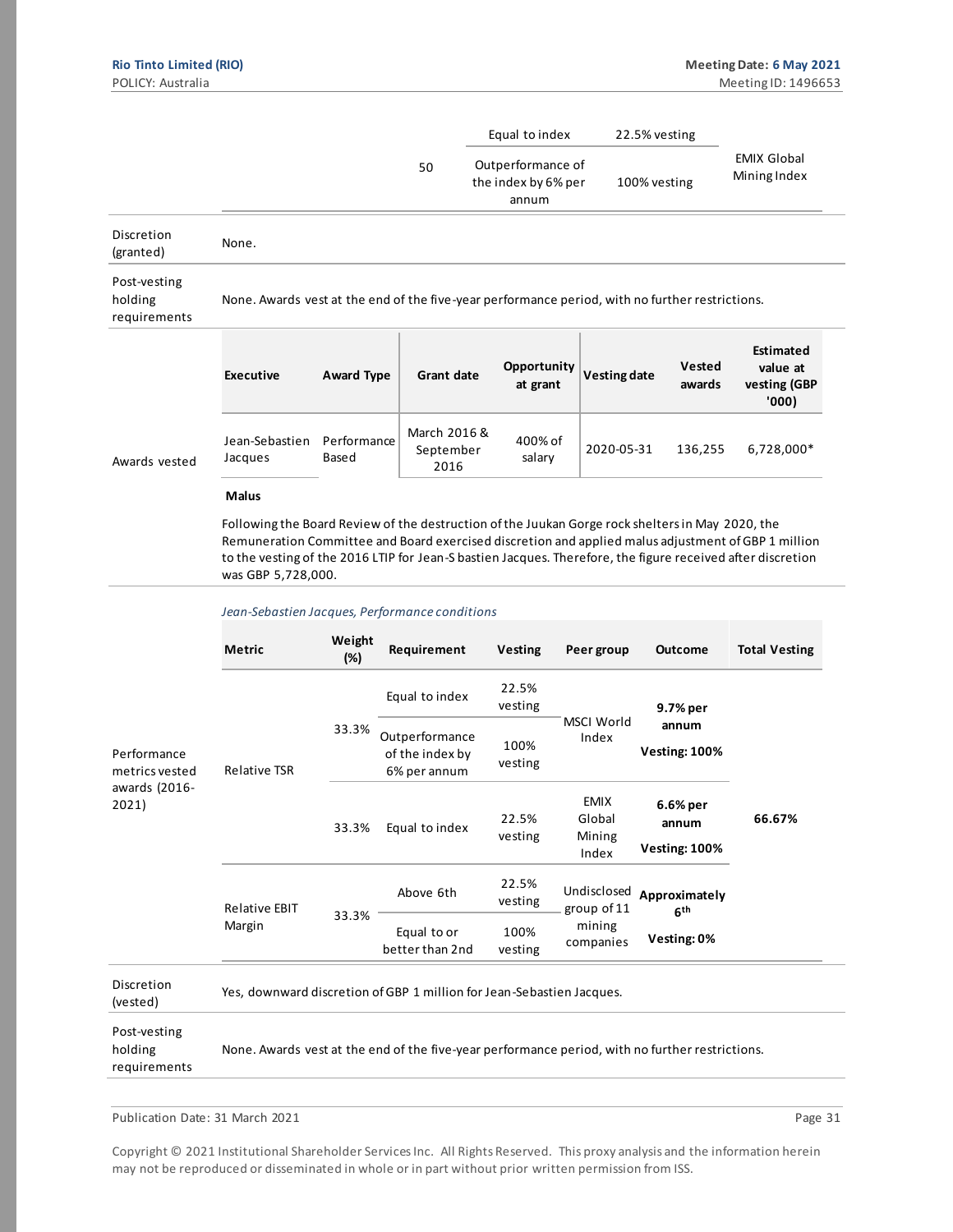#### DILUTION

**Dilution limits** 10% in 10 years for all schemes, 5% in 10 years for discretionary schemes. Current dilution: 0.5%

#### SHAREHOLDINGS

|                    | <b>Director</b>                     | % of basic salary  |
|--------------------|-------------------------------------|--------------------|
| Shareholding       | CEO                                 | 400%               |
| requirement        | Other EDs                           | 300%               |
|                    | <b>Director</b>                     | % of basic salary* |
|                    | Jean-Sebastien Jacques (Former CEO) | 820%               |
| Level of executive | Jakob Stausholm (CEO) <sup>1</sup>  | 270%               |
| shareholdings      | *As at 31 December 2020.            |                    |
|                    |                                     |                    |

1. Following his appointment as Chief Executive on 1 January 2021, Jakob Stausholm's shareholding requirement will increase from 3x to 4x base salary which he will be expected to meet by 31 December 2024.

#### ONE-OFF AWARDS

#### None granted during the year.

#### SINGLE TOTAL FIGURE

|          | <b>Director</b>                                                                                                                                                    | <b>FY2019</b> | <b>FY2020</b>               | % change |                                                                                                                                                                                                 |
|----------|--------------------------------------------------------------------------------------------------------------------------------------------------------------------|---------------|-----------------------------|----------|-------------------------------------------------------------------------------------------------------------------------------------------------------------------------------------------------|
|          | Jean-Sebastien Jacques <sup>1</sup> GBP 5,999,000 GBP 7,224,000                                                                                                    |               |                             | $+20.4%$ |                                                                                                                                                                                                 |
|          | Jakob Stausholm <sup>2</sup>                                                                                                                                       |               | GBP 1,882,000 GBP 2,175,000 | $+15.6%$ |                                                                                                                                                                                                 |
| 1.<br>2. | the significant share price appreciation since grant of the 2016 LTIP.<br>The main reason for the increase in remuneration is a higher STIP payout than in FY2019. |               |                             |          | Notwithstanding the malus adjustment applied to his 2016 LTIP vested award, which entails a<br>GBP 1 million reduction, his 2020 single total figure of remuneration is higher than 2019 due to |

#### CEO PAY RATIO

| Disclosed Pay Ratio            | 1:81                                                                                                                                                                                                                                                                                                                                                                                            |
|--------------------------------|-------------------------------------------------------------------------------------------------------------------------------------------------------------------------------------------------------------------------------------------------------------------------------------------------------------------------------------------------------------------------------------------------|
| Employee Pay Disclosure base   | Median                                                                                                                                                                                                                                                                                                                                                                                          |
| <b>Computation Methodology</b> | The ratio is primarily driven by the percentage of total<br>remuneration that is performance related and reflects the<br>increased LTIP vesting outcomes for 2020 compared to 2019.<br>This further demonstrates the alignment to the shareholder<br>experience as measured by total shareholder return. As the<br>Group has less than 250 UK-based employees, this is voluntary<br>disclosure. |

#### Publication Date: 31 March 2021 **Page 32** Page 32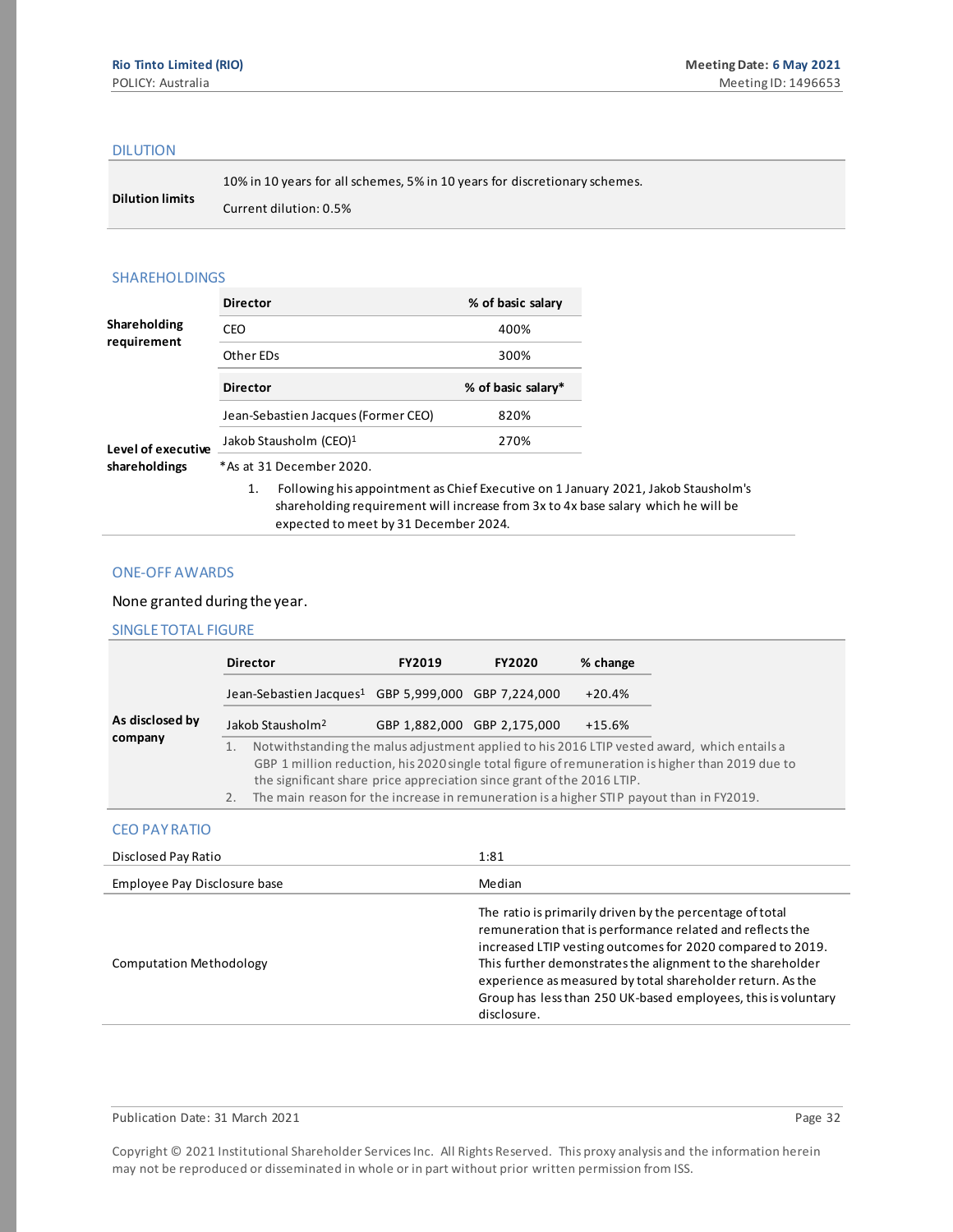#### **EXIT PAYMENTS**

**Jean-Sebastien Jacques**stepped down from his role as an Executive Director and Chief Executive on 1 January 2021. He will remain on garden leave until 31 March 2021 and receive his base salary and contractual benefits including benefits-in-kind and pension (contributions or cash allowance in lieu) up to his termination date. He is eligible to receive the following payments:

- GBP 519,000 in lieu of his remaining unworked notice of approximately five months which will be paid in monthly instalments and remain subject to mitigation;
- GBP 215,000 for statutory accrued and unused annual and long service leave in line with relevant legislation and policy;
- Outstanding LTIP awards will be treated in accordance with eligible leaver provisions of each plan and in accordance with our Policy, with pro-rating for service where applicable, up to 31 March 2021. All LTIP awards will vest on their normal vesting dates with the PSAs remaining subject to achievement of applicable performance conditions. Under the terms of his settlement agreement, Jean-S bastien Jacques must comply with a two-year post-employment holding requirement.
- As noted above, a malus provision has been applied to his 2020 LTIP vesting outcome of a GBP 1 million reduction. In addition, his 2020 STIP award was reduced to nil.

#### *Non-Board Directors*

**Chris Salisbury**, Chief Executive of Iron Ore, and **Simone Niven**, Group Executive of Corporate Relations, stepped down from the Executive Board and both ceased employment on 31 December 2020. Their departures were determined following the assessment of the impact of the Juukan Gorge destruction. The following changes are stipulated for their remuneration:

- They both received their base salary and benefits until his departure date;
- As part of the Juukan Gorge malus adjustment, their respective 2020 bonus awards were forfeited;
- They received contractual payments in lieu of their remaining unworked notice of approximately eight months;
- Chris Salisbury also received payment of AUD 1,687,000 for statutory accrued and unused annual and long service leave in line with Australian legislation and policy, and Simone Niven received a further severance payment of GBP 448,000 based on her 12 years of service, "consistent with [the Company's] severance practices in the UK";
- Simone Niven will also receive a payment of GBP 49,000 for statutory accrued and unused annual leave in line with UK.
- Both are considered good leavers, and their outstanding LTIP awards will vest on a pro-rata basis up to 31 December 2020.
- Outstanding LTIP awards will be treated in accordance with eligible leaver provisions of each plan and in accordance with our Policy, with pro-rating where applicable, up to 31 December 2020. All LTIP awards will vest on their normal vesting dates with PSA remaining subject to achievement of any applicable performance conditions.

#### NEW JOINER(S)

Jakob Stausholm was appointed as the Chief Executive effective 1 January 2021. The annual report states:

"The remuneration package offered to the new Chief Executive has been aligned with the new Policy and is comprised of the following elements:

- A base salary of GBP 1,150,000. The next salary review will be in March 2022.
- Target STIP opportunity of 100% of base salary (with a maximum opportunity of 200% of base salary).
- LTIP award of up to 400% of base salary.
- A reduced company pension contribution of 14% of base salary.

Publication Date: 31 March 2021 **Page 33** Page 33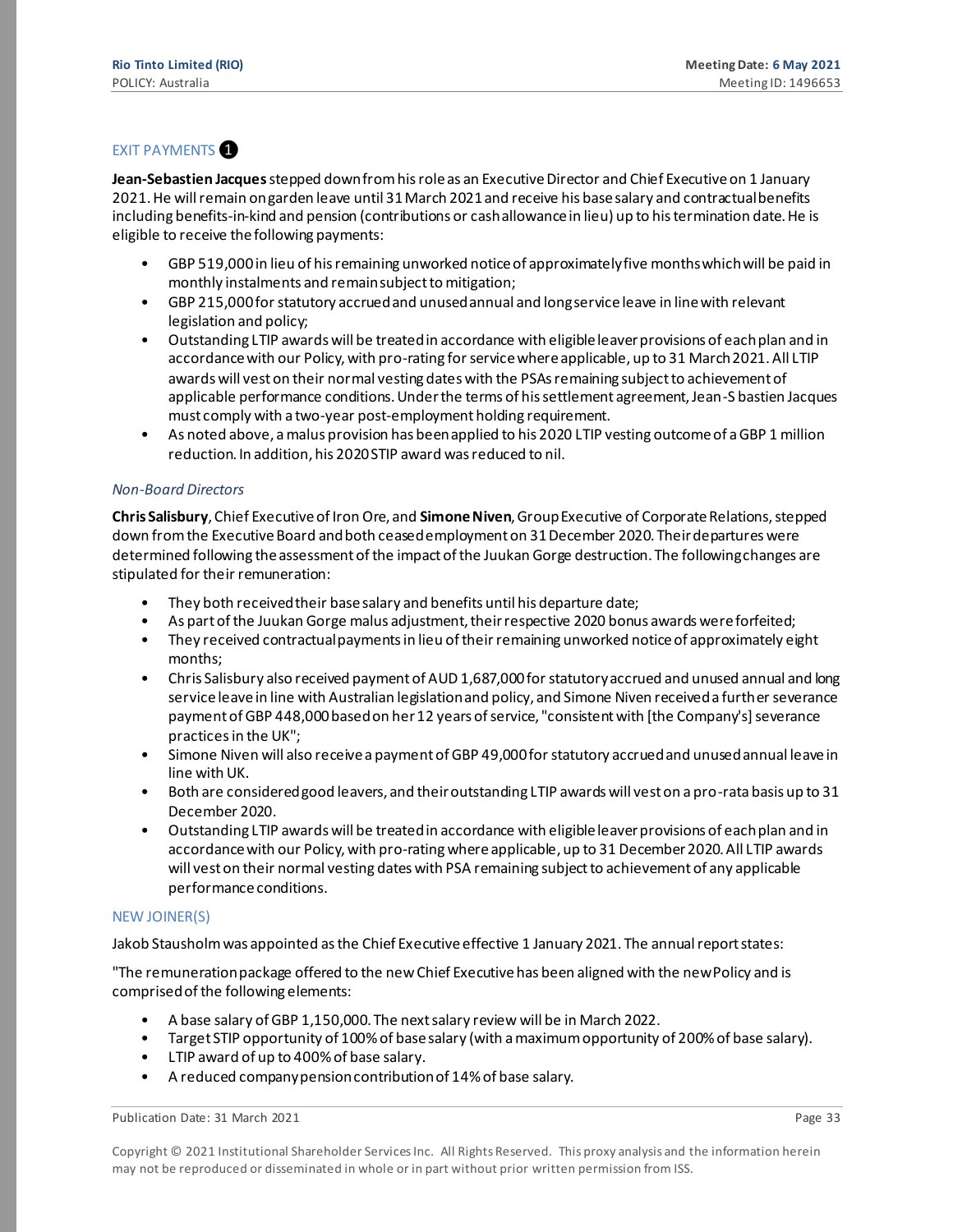- Other benefits include company provided health-care coverage, and continued eligibility to participate in the all-employee share plans.
- A minimum shareholding requirement of 400% of base salary (including a two-year post-employment holding requirement) applies."

#### ADVISERS

L

| Remuneration consultants | Deloitte was paid USD 268,394 for FY2020 (FY2019: Willis Towers Watson and Deloitte were<br>paid USD 160,131 and USD 53,164 respectively for FY2019). |
|--------------------------|-------------------------------------------------------------------------------------------------------------------------------------------------------|
| <b>NON-EXECUTIVE PAY</b> |                                                                                                                                                       |

| FY2020 & FY2021                                                  |
|------------------------------------------------------------------|
| GBP 730,000                                                      |
| GBP 95,000                                                       |
| GBP 105,000                                                      |
| GBP 45,000                                                       |
| FY2020 & FY2021                                                  |
| GBP 40,000                                                       |
| GBP 25,000                                                       |
| GBP 35,000                                                       |
| GBP 20,000                                                       |
| GBP 35,000                                                       |
| GBP 20,000                                                       |
| GBP 7,500                                                        |
| GBP 10,000                                                       |
| Medium distance (flights of 5-10 hours per journey)<br>GBP 5,000 |
|                                                                  |

#### Analysis

**Fee level**❷

Pay-For-Performance concern level is low.

All remuneration-related vote recommendations are based on a holistic review considering any relevant qualitative and quantitative factors.

ISS' quantitative pay-for-performance model ("P4P") suggests that pay outcomes have been generally aligned to performance and/or peers (see Remuneration Profile earlier in this report).

In this case, however, the Company'sremuneration practices are not in line with market standards as explained hereafter.

The main concern for shareholders is the treatment of outstanding awards for the CEO and other former senior executives. This is discussed in more detail below.



❶ **Juukan Gorge Incident & Outstanding LTIP Awards:** Following the publication of the Board's internal review on the Juukan Gorge incident, the Company determined that Jean-Sebastien Jacques (CEO), Chris

Publication Date: 31 March 2021 **Page 34** Page 34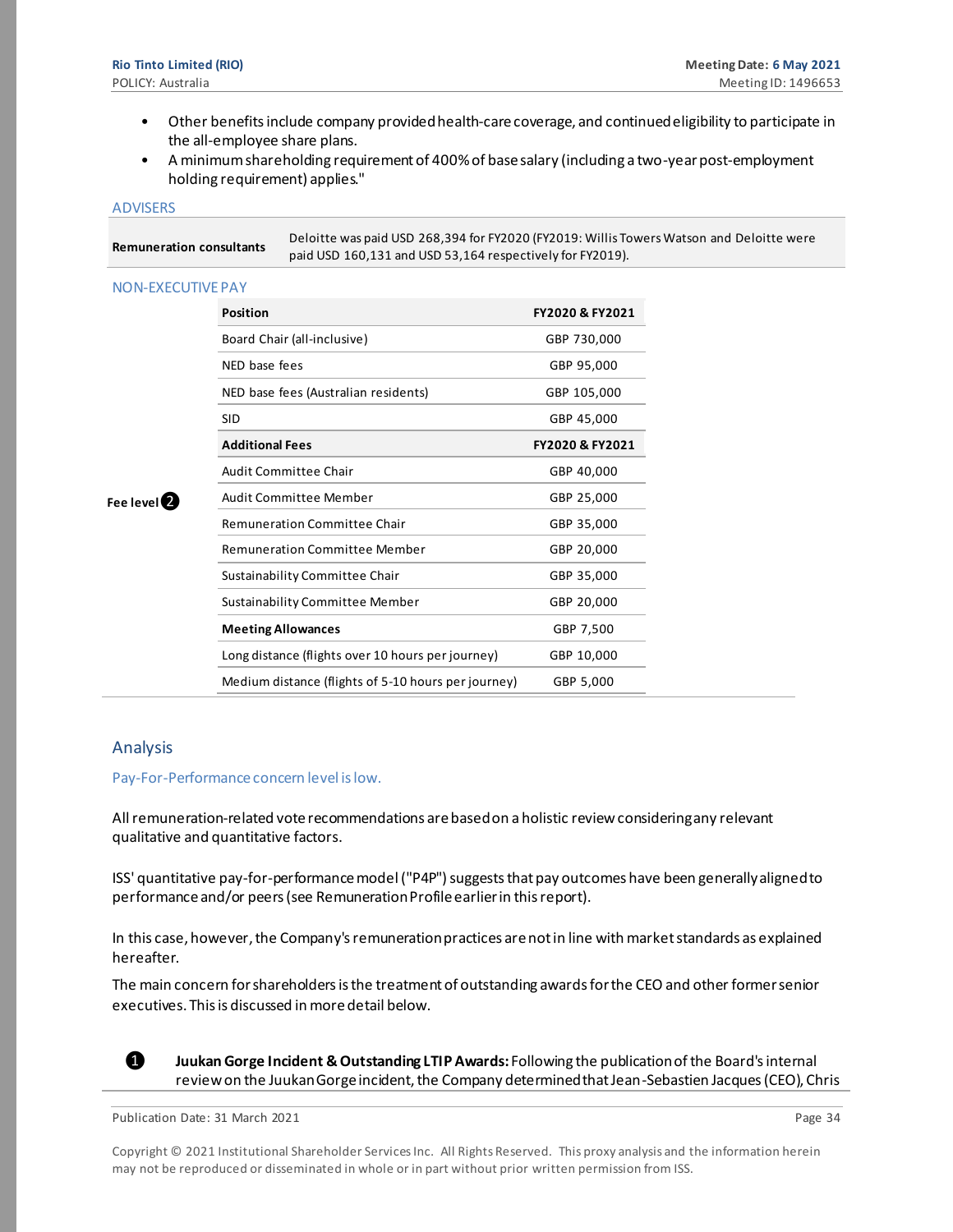Salisbury (Chief Executive of Iron Ore), and Simone Niven (Group Executive of Corporate Relations) should resign by mutual agreement. A malus provision was applied to Jean-Sebastien Jacques' 2020 LTIP vesting outcome, reducing the value of the vesting share award by GBP 1 million. Further, their 2020 bonus awards were forfeited. All three Executive Committee members have been classified as good leavers. In determining the financial penalties, the Company states that it was mindful that leadership did not "deliberately cause the events to happen, they did not do anything unlawful, nor did they engage in fraudulent or dishonest behaviour or willfully neglect their duties".

In response to a draft copy of this report, the Company stated that a "good leaver" status was considered most appropriate for former CEO, as the Board was not in a position to terminate his employment for cause, which would have been necessary to categorise him as a bad leaver. The Board considered a number of factors to determine his good leaver status, including but not limited to the fact that there was no deliberate act or omission to act by the executives, nor any fraud or compliance failure.

ISS does not dispute the treatment of the former executives as good leavers, which is typical when executives are terminated by mutual agreement. However, there is a strong case for a more robust application of the malus provisions available to the Committee. The Company enhanced its malus and clawback provisions in 2018. Specifically, ISS draws attention to two of the provisions which would appear to be in play in this case:

- *"any fraud or misconduct by a participant or an exceptional event which has had, or may have, a material effect on the value or reputation of any member of the Group (excluding an exceptionalevent or events which have a material adverse effect on global macroeconomic conditions; [ ]*
- *a catastrophic safety or environmental event or events occurring in any part of the Rio Tinto Group."*

This would cover all LTIP awards since 2018. However, Rio Tinto's LTIP awards are subject to a 5-year performance period, and as such it is worth considering the provisions in place prior to any grants made prior to 2018.

On this point, the Company clarified during engagement that the 2016 LTIP award (which vested in 2021) was subject to the previous 2013 plan rules. Under the 2013 rules, any malus for material impact on reputation needed to be caused by gross misconduct, which the Company did not determine to be the case.

An approximate estimate of all outstanding performance shares that Jean-Sebastien Jacques holds is c. GBP 27 million, based on the following assumptions: a share price of GBP 55 as at the date of drafting of this report, and an estimated vesting outcome of c. 60% of awards vest (an average of the vesting outcomes in the past five years). This figure accounts for the GBP 1 million in malus that has been deducted from the face value of awards that vested in December 2020.

It must be acknowledged that, despite the Board's initial efforts to disquiet stakeholder unrest with only a cut to the former CEO's variable pay outturns, that he has ultimately been forced out of his job. He has therefore been subject to significant financial penalties in the wake of Juukan, having forfeited his 2020 bonus, lost GBP 1 million in value in relation to the LTIP vesting in 2020, and of course having ultimately vacated his post despite good company performance under his leadership.

Nonetheless, he walks away with a large proportion of his LTIP intact, and there is no disputing that the destruction of Juukan categorically qualifies as a "catastrophic environmental event", as defined in the 2018 malus/clawback policy. It follows, then, that the decision not to apply the full weight of the malus provision is a controversial one, and some shareholders may decide that the actions taken by the Remuneration Committee do not sufficiently reflect the gravity of the failures at Juukan. While ISS accepts that the 2013 scheme rules may have been inadequate for these purposes where it concerns

Publication Date: 31 March 2021 **Page 35** Page 35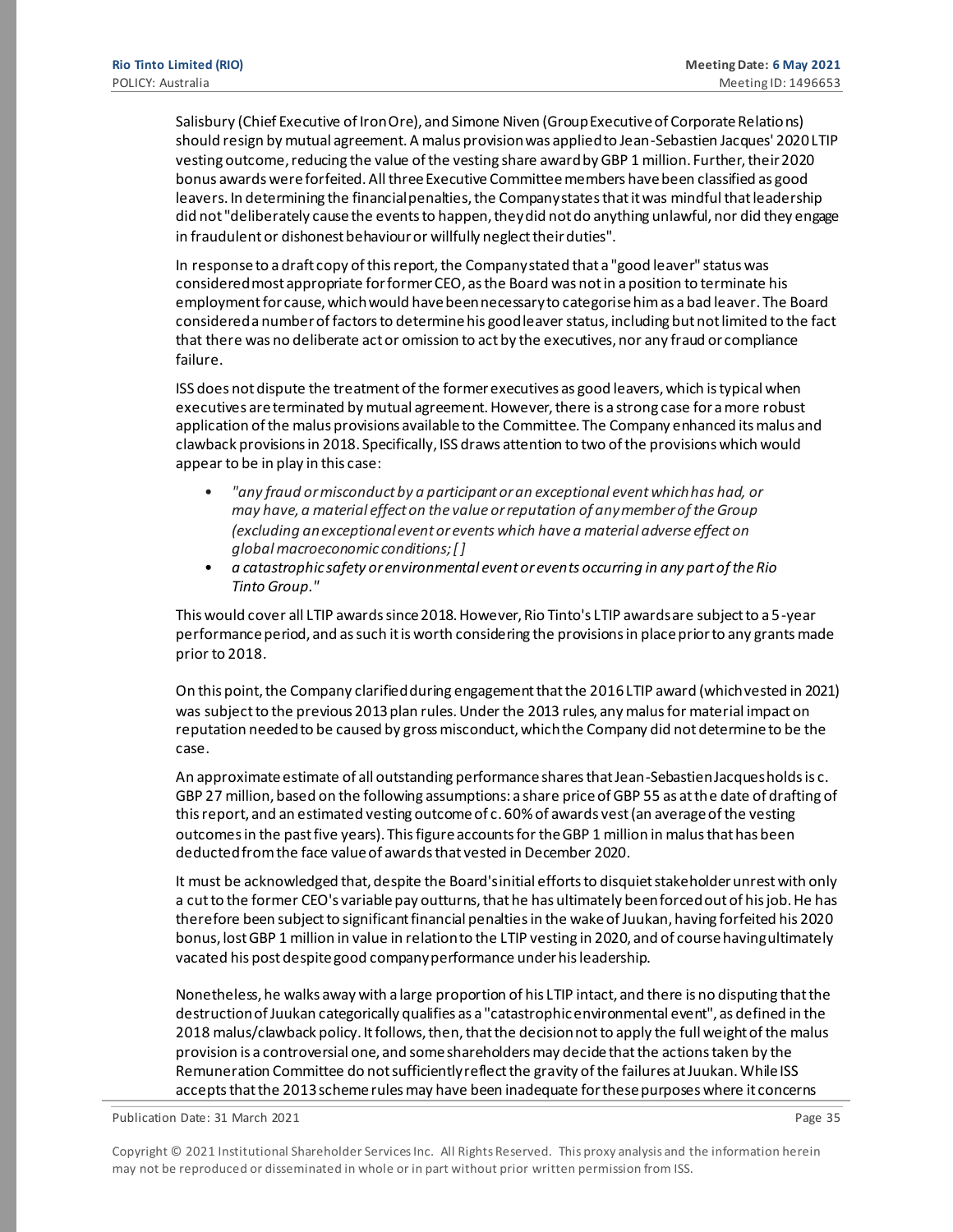awards made prior to 2018, the 2018 policy provides ample discretion to the Committee to further reduce awards. The awards granted from 2018 onwards represent approximately one-third of the total value of all subsisting outstanding awards.

In light of the above, a vote AGAINST the remuneration report is considered warranted.



❷ **NED Fees:** NED Michael L'Estrange's FY2020 fees increased by 46% year on year, to GBP 208,000. The additional fees were compensation for his role in leading the internal Board review surrounding the events at Juukan Gorge. The fee may rankle some shareholders given that the report was widely criticised, and initially led the Board to conclude that a reduced bonus would be a sufficient penalty, a position that it later revised.



**8** Bonus Framework: As noted in previous ISS research, certain of the individual performance conditions within the bonus framework appear to reward day-to-day activities. The complexity of the structure has also been raised, though this has been addressed in part by the removal of the 1.2x multiplier from the framework under the new policy.

Going forward, ESG-related targets will comprise 15% of the bonus framework and will reduce the weighting of individual targets from 30% to 15%. ESG targets for 2021 have been disclosed ahead of the ensuing financial year, and comprise measurable targets related to emissions and abatement projects, female representation in the workforce, and assurance and risk management and cultural awareness training.

As a note on bonus outcomes, it is highlighted that Jakob Stausholm, in his capacity as CFO, earned a bonus award of c. 143% of his salary. While he did not have direct involvement in the Jukaan Gorge destruction, it may be questioned as to whether the bonus award can be considered appropriate for FY2020.

❹ **Former CEO Sam Walsh's Deferred Bonus Released:** As covered in previous ISS reports (see 2017 AGM), a deed of deferral was entered into with former CEO Sam Walsh in connection with the investigations concerning the Simandou project. This deferral arrangement covered his 2016 STIP award and all remaining unvested LTIP awards at the time of his departure in 2016.

He was due to receive an initial instalment of the deferred remuneration on 31 December 2018, however the Company had wished to further defer these amounts until such time as the regulatory investigations concluded. Although it had been envisaged at the time the deferral agreement was made that the investigation would be concluded by this time, it currently remains ongoing.

Following an independent confidential and binding dispute resolution process, a determination was made that the first-stage deferral, which would have been payable on 31 December 2018 together with associated dividends and interest, should be paid to Sam Walsh. As such, an amount of AUD 7,304,309, less statutory deductions, was paid to him on 13 March 2020.

In light of the decision taken under the binding dispute resolution, combined with no further material information having emerged, the Board concluded that Sam Walsh should receive the second-stage deferral, payable on 31 December 2020 together with associated dividends and interest. Accordingly, he received payment of a further AUD 17,574,205, less statutory deductions, on 31 December 2020.

A final disclosure with respect to the third-stage deferral will be made in the 2021 annual report.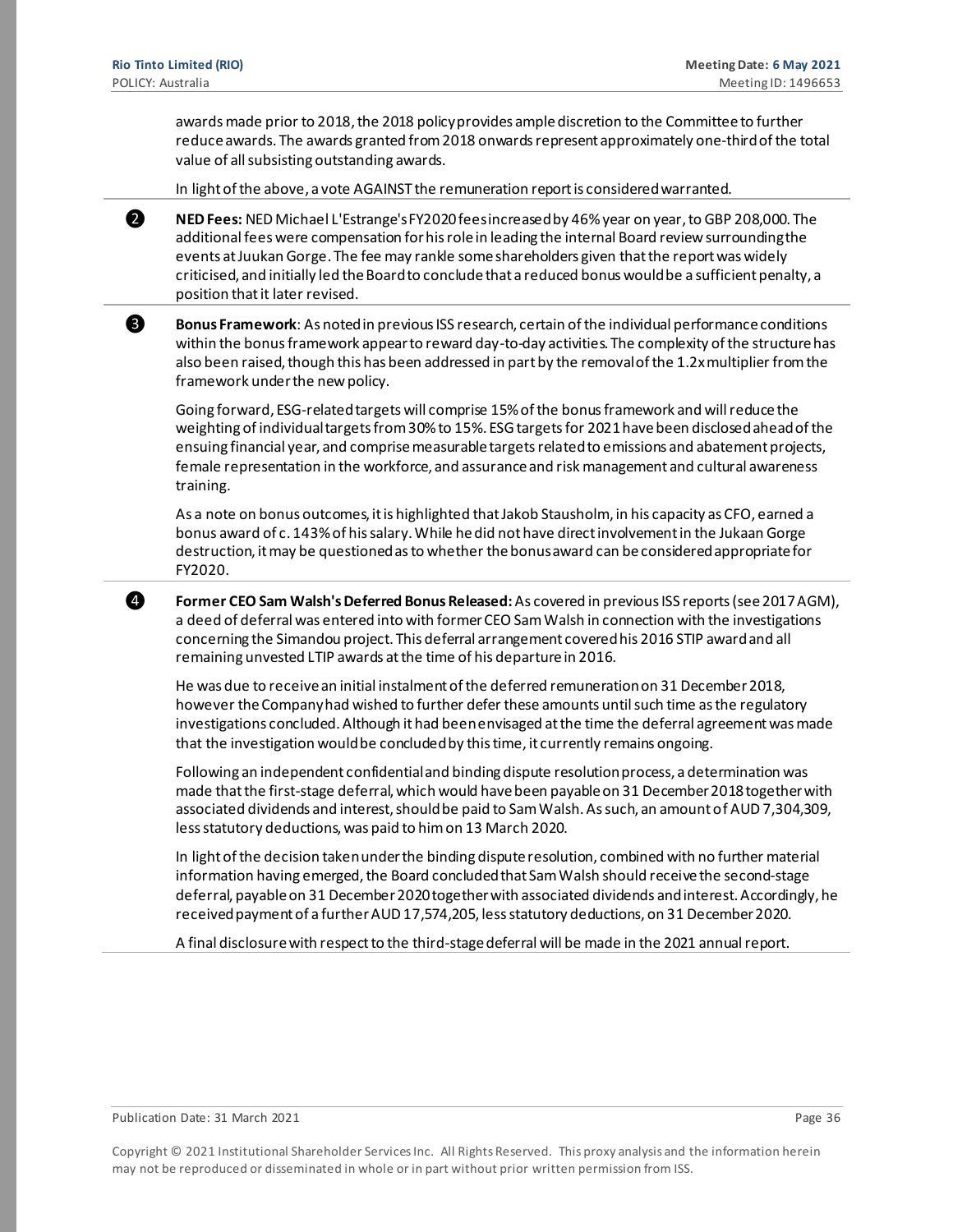# <span id="page-36-0"></span>**Item 4. Approve Remuneration Report for Australian Law Purposes | AGAINST**

#### VOTE RECOMMENDATION

A vote AGAINST this item is considered warranted.

The Company has allowed the former CEO to retain a significant proportion of his outstanding LTIP awards, subject to pro-rating for time and performance. The failures in risk oversight and governance at the Juukan site clearly constitute a "catastrophic environment event" which has "had a material effect on the reputation" of Rio Tinto, as defined in the malus and clawback provisions of the 2018 remuneration policy. In this light, it is unclear why these provisions have not been more comprehensively applied.

BACKGROUND INFORMATION

Policies[: Compensation](https://www.governanceexchange.com/index2.php?x=mtx&i=475)

#### **Discussion**

Shareholder approval is sought for an advisory resolution to approve the company's remuneration report regarding financial year 2020.

A summary of the key points is set out below. Where applicable, the numbers on the right-hand side correspond to points raised in the separate Analysis section.

#### REMUNERATION REPORT - VOTE FEATURES

| Item                                         | Feature                                                 |
|----------------------------------------------|---------------------------------------------------------|
| Vote                                         | Advisory                                                |
| Majority requirement                         | Simple majority of votes cast excluding "abstain votes" |
| Last vote (report)                           | 91.3%                                                   |
| Support to underlying<br>remuneration policy | No significant concerns were identified.                |
| Last vote (policy)                           | 92.7% (2018 AGM)                                        |

#### Proposal

Shareholder approval is sought for a non-binding resolution to approve the Company's remuneration report for the purposes of satisfying the Company's obligations under Australian law. This resolution covers all of the remuneration disclosures in the annual report, i.e. both the remuneration policy (which for UK law purposes is proposed separately for approval under Item 2) and the remuneration report (which for UK law purposes was proposed separately for approval under Item 3).

Please refer to Item 3 for details on the Company's remuneration practices for the year under review.

This proposal concerns the company's submission of its remuneration report. The Australian Corporations Act requires listed companies to include an audited remuneration report in the annual report, and to put their remuneration report to a shareholder vote at the AGM. The vote on this resolution is advisory only and not binding on the board.

Publication Date: 31 March 2021 **Page 37** Page 37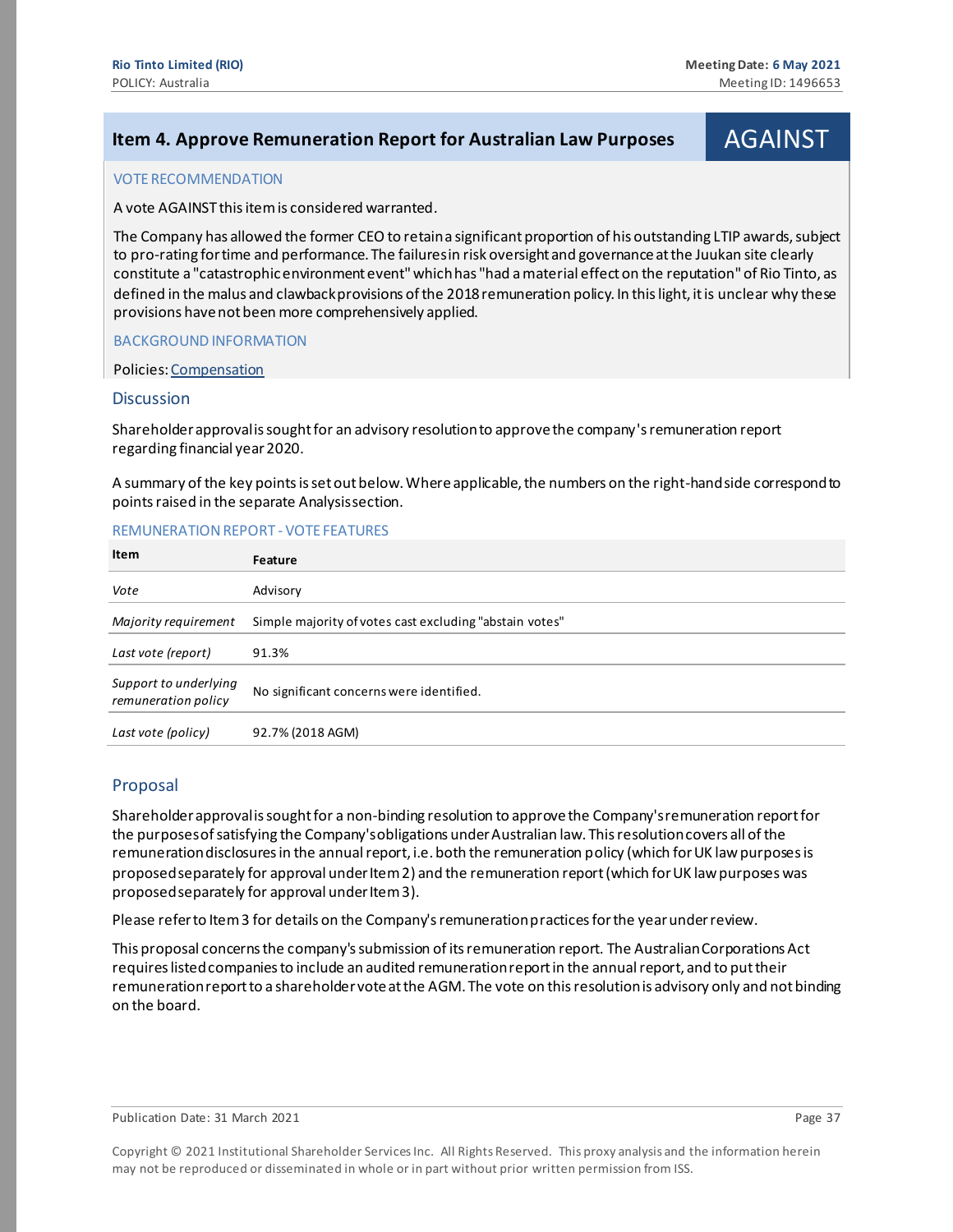

Note: This table is provided in USD.

#### **COMPONENTS OF PAY**

| USD in thousands                   |                | Lead Executive<br>Peer Median |                |                |          |
|------------------------------------|----------------|-------------------------------|----------------|----------------|----------|
|                                    | Jean-Sebastien |                               | Jean-Sebastien | Jean-Sebastien |          |
|                                    | Jacques        |                               | Jacques        | Jacques        |          |
|                                    | 2020           | Change                        | 2019           | 2018           | 2020     |
| Base salary                        | 1,487          | 2.8                           | 1,447          | 1,476          | 1,212    |
| Non-monetary benefits              | 40             |                               | 0              | 0              | 3        |
| Superannuation                     | 22             | $-18.5$                       | 27             | 36             | 14       |
| Retirement accrual                 | 0              |                               | 0              | 0              | 0        |
| Expat benefits                     | 0              |                               | $\mathbf 0$    | 0              | 0        |
| Other benefits                     | 366            | $-11.6$                       | 414            | 412            | 0        |
| Sign-on payment                    | 0              |                               | $\mathbf 0$    | 0              | 0        |
| <b>Total All Other Payments</b>    | 428            | $-2.9$                        | 441            | 448            | 29       |
| <b>Total Fixed Pay</b>             | 1,915          | 1.4                           | 1,888          | 1,924          | 1,243    |
| Cash Bonus                         | 0              |                               | 1,118          | 989            | 613      |
| Deferred Cash Bonus                | 0              |                               | $\mathbf 0$    | 0              | 0        |
| <b>Deferred Share Bonus</b>        | 0              |                               | 1,118          | 989            | 698      |
| One-Time STI                       | 0              |                               | $\mathbf 0$    | 0              | 0        |
| <b>Total Short-Term Incentives</b> | 0              |                               | 2,236          | 1,978          | 1,403    |
| <b>Stock Awards</b>                | 4,960          | $-27.5$                       | 6,845          | 8,749          | 2,465    |
| <b>Option Awards</b>               | 0              |                               | 0              | 0              | $\Omega$ |
| <b>Total Long-Term Incentives</b>  | 4,960          | $-27.5$                       | 6,845          | 8,749          | 2,465    |
| <b>Total</b>                       | 6,875          | $-37.3$                       | 10,969         | 12,651         | 4,752    |

Figures above refer to ISS' pay definition and may significantly differ from issuer-reported figures. Please refer to the ISS policy documents and FAQs for more details.

Publication Date: 31 March 2021 **Page 38** Page 38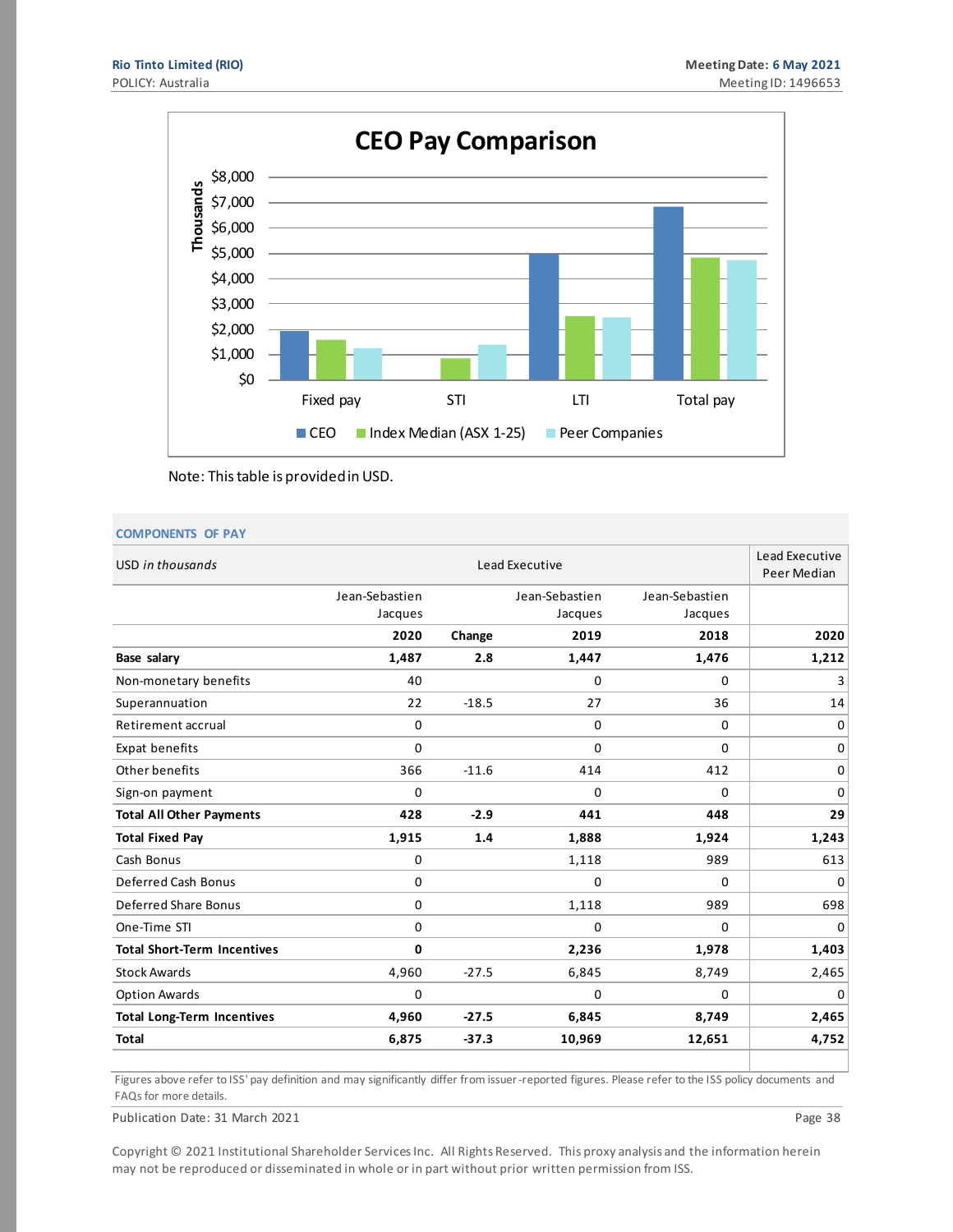#### RELATIVE ALIGNMENT

The chart plots percentiles of the annualized 3-year performance and pay rankings for the company  $(\triangle)$  and ISS' derived peers ( $\blacklozenge$ ). The gray bar indicates pay and performance alignment.



#### PAY MAGNITUDE

Pay in \$thousands. The gray band represents 25<sup>th</sup> to 75<sup>th</sup> percentile of CEO pay of ISS' selected peer group, and the blue line represents the 50<sup>th</sup>percentile.



#### ABSOLUTE ALIGNMENT

CEO granted pay trends versus value of a \$100 investment made on the first day of the five-year period.



#### PAY-FOR-PERFORMANCE QUANTITATIVE SCREEN

| <b>Measure</b>         | Result  | Concern |
|------------------------|---------|---------|
| Relative degree of     | -4.66   | Low     |
| alignment              |         |         |
| Multiple of peer       | 1.45    | Low     |
| group median           |         |         |
| Absolute alignment     | 30.26   | Low     |
|                        |         |         |
| Initial Quantitative   | Low     |         |
| Screen                 | Concern |         |
| P4P Run # 202103240139 |         |         |
|                        |         |         |

For more information on ISS' quantitative pay-for-performance measures, visi[t https://www.issgovernance.com/policy](https://www.issgovernance.com/policy-gateway/2017-policy-information/)[gateway/2017-policy-information/](https://www.issgovernance.com/policy-gateway/2017-policy-information/)

#### EVA PERFORMANCE

The below EVA performance information is provided for informational purposes. It does not affect the pay -for-performance quantitative screens.



| <b>Metrics</b>                   | Long-Term<br>Performance | <b>Quartile Ranking vs.</b><br>Peers |
|----------------------------------|--------------------------|--------------------------------------|
| <b>EVA Margin</b>                | 12.42                    |                                      |
| <b>EVA Spread</b>                | 7.67                     |                                      |
| <b>FVA Momentum</b><br>(Sales)   | 3.01                     |                                      |
| <b>EVA Momentum</b><br>(Capital) | 1.71                     |                                      |

EVA Metrics are calculated by ISS EVA, and are based on audited financial data reported in public filings. For more information on the EVA methodology and metrics, visit https://www.issgovernance.com/solutions/iss-analytics/iss-eva-resource-center/

#### Publication Date: 31 March 2021 **Page 39**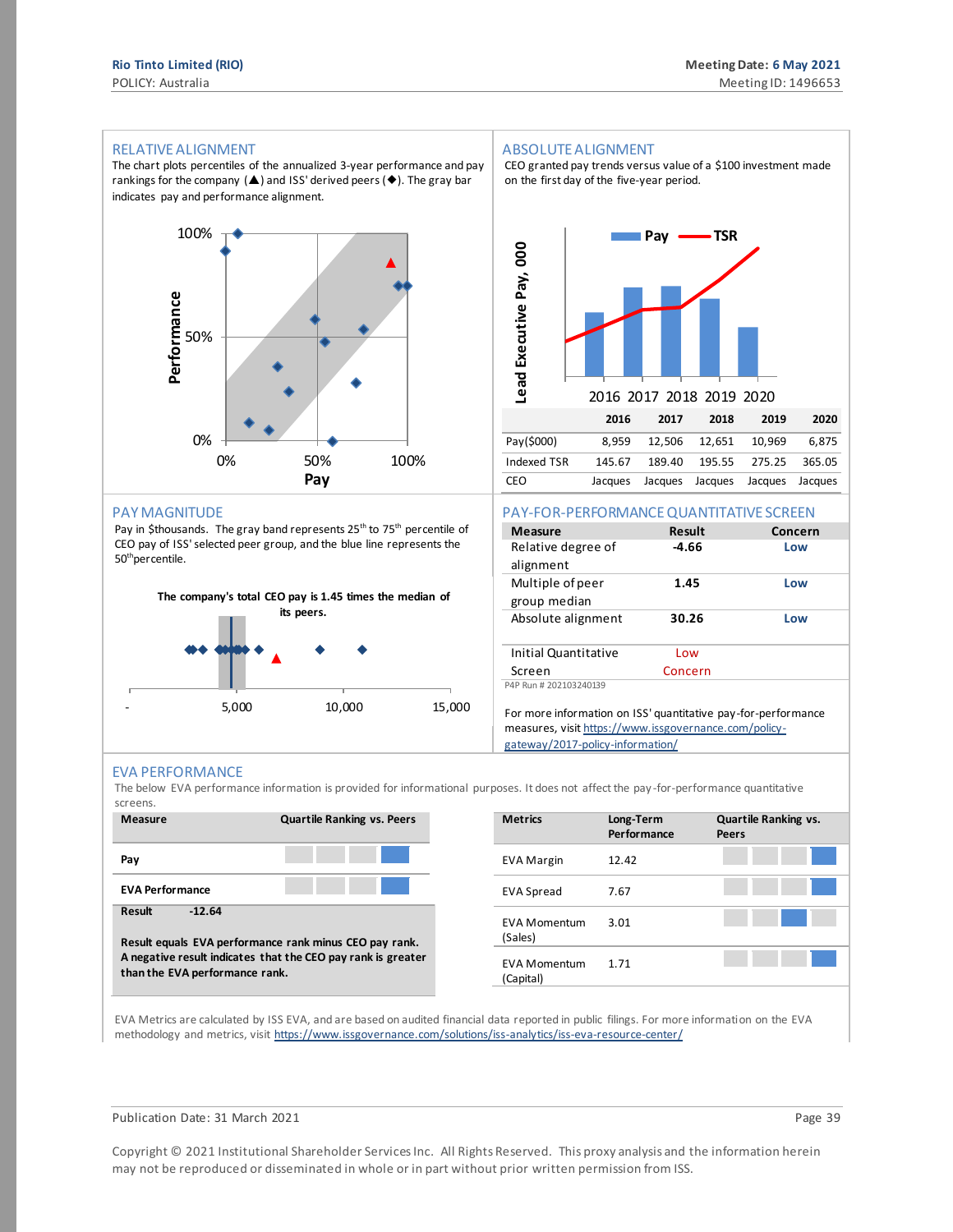

#### NON-EXECUTIVE DIRECTOR REMUNERATION



#### Analysis

As discussed under Item 3, support is not considered warranted for the Company's remuneration report.

Publication Date: 31 March 2021 **Page 40** Page 40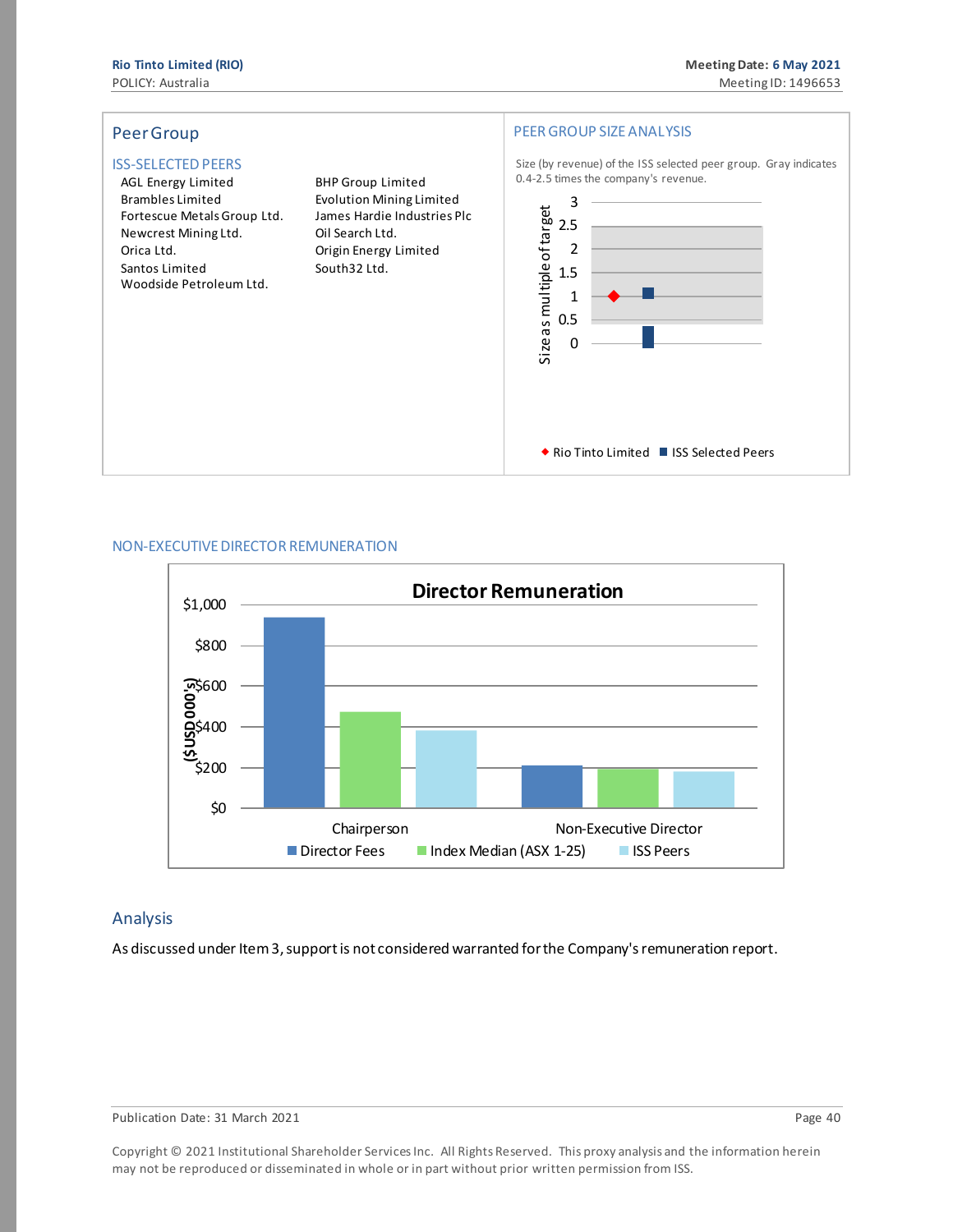# <span id="page-40-0"></span>**Items 5-13. Elect Directors** SPLIT

#### VOTE RECOMMENDATION

#### *Item 5*

A vote AGAINST the re-election of Megan Clark is warranted.

As Chair of the Sustainability Committee, she is accountable for the failures in governance and risk management that contributed to the Juukan Gorge incident, including the lack of effective controls to properly manage the social and environmental risks and the relationships with indigenous communities.

#### *Items 6-7, 9-11, 13*

A vote FOR these candidates is warranted as no significant concerns have been identified.

#### *Item 8*

A vote FOR the re-election of Sam Laidlaw, Chair of the Remuneration Committee, is warranted, although it is not without concern for shareholders. Significant concerns around remuneration governance in connection with the treatment of the outstanding LTIP awards belonging to the former CEO and other senior executives, given their roles in, and accountability for, the Juukan Gorge incident.

The main reason for support is, as Senior Independent Director, Laidlaw is leading the succession process for Simon Thompson as Board Chair. As such, a voting sanction is not considered to be in the best interests of the Company and its shareholders at this time.

#### *Item 12*

A vote FOR the re-election of Simon Thompson is considered warranted, although it is not without concern for shareholders. As Board Chair, he is ultimately accountable for the Juukan Gorge incident, which represents a significant and irreparable failure in risk oversight and governance.

The main reason for support is, he intends to step down at the 2022 AGM. The extension of his tenure until the next AGM will provide stability and continuity during a period of transition for the Company.

#### BACKGROUND INFORMATION

Policies[: Board](https://www.governanceexchange.com/index2.php?x=mtx&i=276)

#### **Discussion**

#### **PROPOSAL**

Under these resolutions, shareholder approval is being sought for the reelection of Simon Thompson, William (Sam) Laidlaw, Megan Clark, Hinda Gharbi, Simon Henry, Simon McKeon, Jennifer Nason and Jakob Stausholm, and election of new nominee Ngaire Woods. Ngaire Woods was appointed to the board since the last annual meeting*.*

For full details of the directors and their position on the board, se[e Board Profile](#page-10-0) section above. For board and committee independence, see th[e Corporate Governance Profile](#page-8-0) above.

#### **ELECTION SUMMARY**

The company proposes the following (re)elections:

| <b>Type of election</b>                | <b>Nominees</b>                                                                                                                                     |
|----------------------------------------|-----------------------------------------------------------------------------------------------------------------------------------------------------|
| Incumbent board members to be renewed: | Simon Thompson, William (Sam) Laidlaw, Megan Clark, Hinda<br>Gharbi, Simon Henry, Simon McKeon, Jennifer Nason, Jakob<br>Stausholm and Ngaire Woods |

| Publication Date: 31 March 2021 | Page 41 |
|---------------------------------|---------|
|---------------------------------|---------|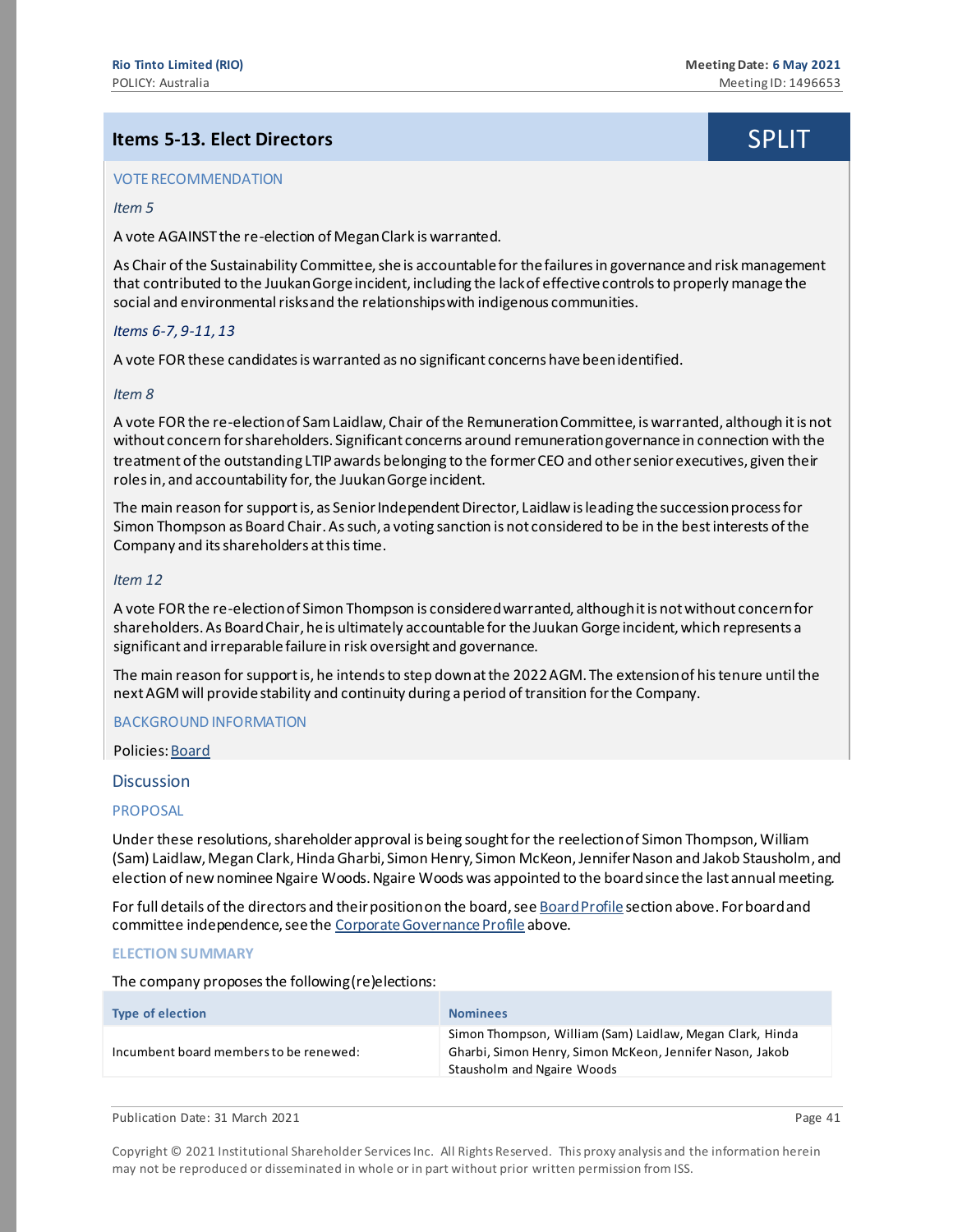| New management nominees to be elected: | No new management nominees on ballot                                                                                                                |
|----------------------------------------|-----------------------------------------------------------------------------------------------------------------------------------------------------|
| Terms of candidates                    | <b>Nominees</b>                                                                                                                                     |
| 1-year term:                           | Simon Thompson, William (Sam) Laidlaw, Megan Clark, Hinda<br>Gharbi, Simon Henry, Simon McKeon, Jennifer Nason, Jakob<br>Stausholm and Ngaire Woods |

#### **ISS POLICY COMPLIANCE TABLE**

| Separate Chair and CEO |
|------------------------|
|                        |
|                        |

N/A in this market No concerns No impacted nominees Impacted nominees are on ballot

Australian listed companies are required to hold an election of directors at each AGM (ASX Listing Rule 14.5), and a director cannot hold office for more than three years without re-election (ASX Listing Rule 14.4).

#### Analysis

ISS considers the overall composition of the board, and of the audit, remuneration, and nomination committees, and the directors' attendance records. Tenure, external board commitments, and director history are also considered when deciding whether to recommend in favour of a director's (re)election.

This board is greater than 50 percent independent, being 88.89percent independent.

The board is majority independent comprising 1 executive director, and 8 independent non-executive directors.

The key Board Committees are entirely independent; further, there are no over-boarding or tenure issues.

#### COMPLIANCE WITH UK CORPORATE GOVERNANCE CODE RECOMMENDATIONS

**Does at least half the Board, excluding the Chair, comprise independent non-executive directors as set out in the UK Code?**

Publication Date: 31 March 2021 **Page 42** 

Copyright © 2021 Institutional Shareholder Services Inc. All Rights Reserved. This proxy analysis and the information herein may not be reproduced or disseminated in whole or in part without prior written permission from ISS.

Yes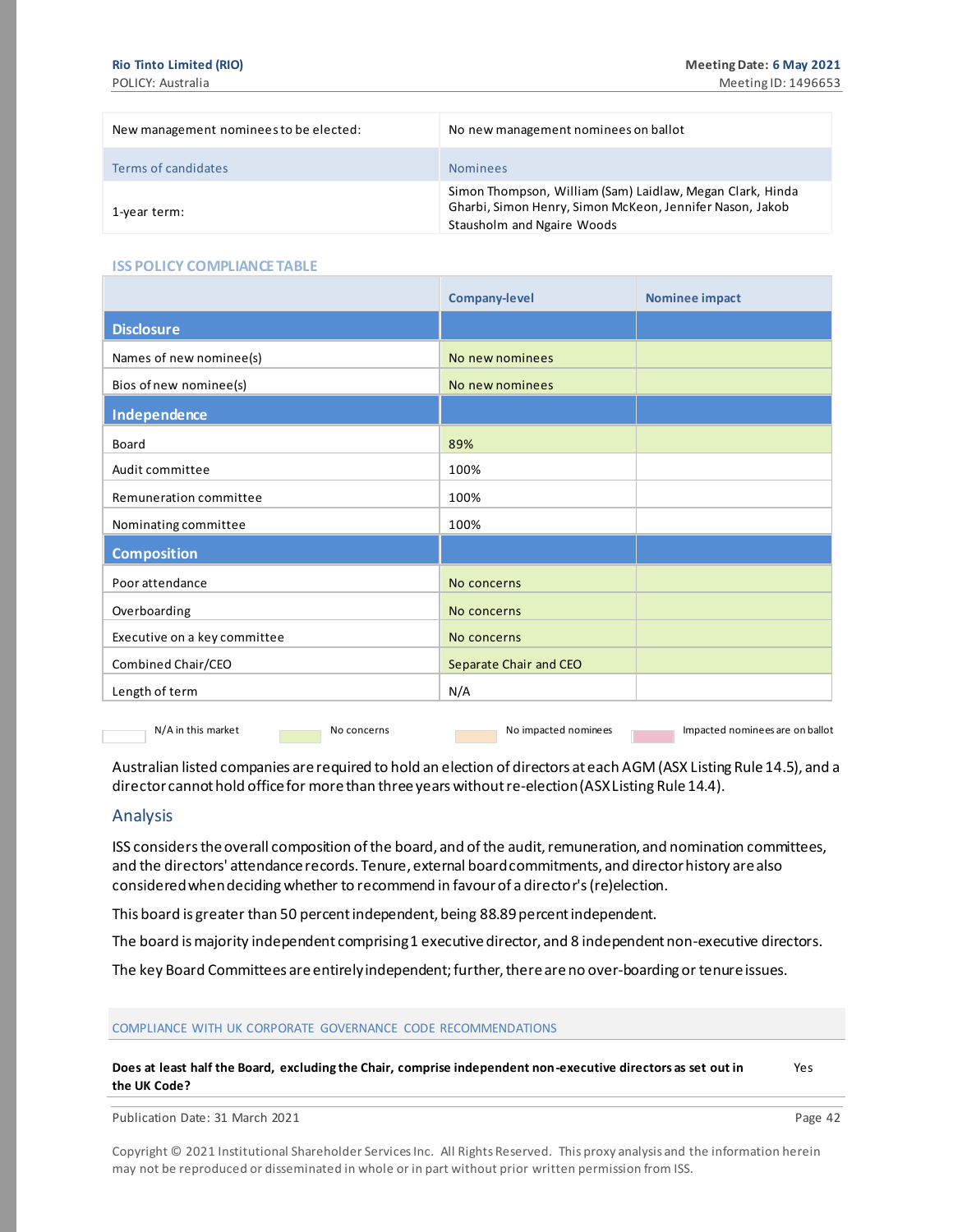| Are the Chair and CEO roles clearly separated?                                                                                                                                                                                                                                                                                                                                                                            | Yes |
|---------------------------------------------------------------------------------------------------------------------------------------------------------------------------------------------------------------------------------------------------------------------------------------------------------------------------------------------------------------------------------------------------------------------------|-----|
| Has the Chair served on the Board for less than nine years?                                                                                                                                                                                                                                                                                                                                                               | Yes |
| All directors subject to annual re-election?                                                                                                                                                                                                                                                                                                                                                                              | Yes |
| Is there a senior non-executive director who is considered to be independent?                                                                                                                                                                                                                                                                                                                                             | Yes |
| Has a performance evaluation of the Board and Committees been undertaken during the year?                                                                                                                                                                                                                                                                                                                                 | Yes |
| Has the performance evaluation been externally facilitated at least every three years?<br>The UK Code recommends that, for FTSE 350 companies, evaluation of the Board should be externally facilitated<br>at least every three years. As stated in last year's annual report: "Every third year, the Board evaluation is<br>externally facilitated. An externally facilitated Board evaluation was carried out in 2019." | Yes |
| Does the composition of the Nomination Committee comply with the applicable recommendations of the UK<br>Code?                                                                                                                                                                                                                                                                                                            | Yes |
| Does the composition of the Remuneration Committee comply with the applicable recommendations of the<br><b>UK Code?</b>                                                                                                                                                                                                                                                                                                   | Yes |
| Does the composition of the Audit Committee comply with the applicable recommendations of the UK Code?                                                                                                                                                                                                                                                                                                                    | Yes |
| Has the board identified at least one member of the Audit Committee with recent and relevant financial<br>experience?                                                                                                                                                                                                                                                                                                     | Yes |

#### **Workforce Engagement?**

For engagement with the workforce, the UK Code recommends one or a combination of the following methods:

- a director appointed from the workforce;
- a formal workforce advisory panel;

a designated non-executive director.

As stated in the annual report: "Since Australia is also the country where our most significant operations are located, as well as the largest number of employees, Simon McKeon has also been appointed as the designated non -executive director for workforce engagement, working closely with the Chair and Group Company Secretary".

#### DIRECTOR RE-ELECTIONS

In addition to the turnover at executive level, the Non-Executive Directors have also come under scrutiny for the Juukan Gorge incident. Michael L Estrange, who led the widely criticised Board Review of the incident, is standing down at the AGM, though the notice of meeting cites health reasons as the impetus for this decision. Simon Thompson has stated an intention to stand down at the 2022 AGM.

Megan Clark, as Sustainability Committee Chair, and Simon Thompson, as Board Chair, have led the non-executive Board's response to the Juukan incident. Sam Laidlaw, as Chair of the Remuneration Committee, has led the company's decisions regarding termination and remuneration provisions applied to departing executives. Their reelections are discussed below.

### *Megan Clark (Item 5)*

Megan Clark is the Chair of the Sustainability Committee, having taken up the role in May 2016. Along with Simon Thompson, she has led the remedial actions taken by the Board to the local indigenous peoples, coordinating site visits and facilitating discussions between the Board and representatives of the traditional landowners.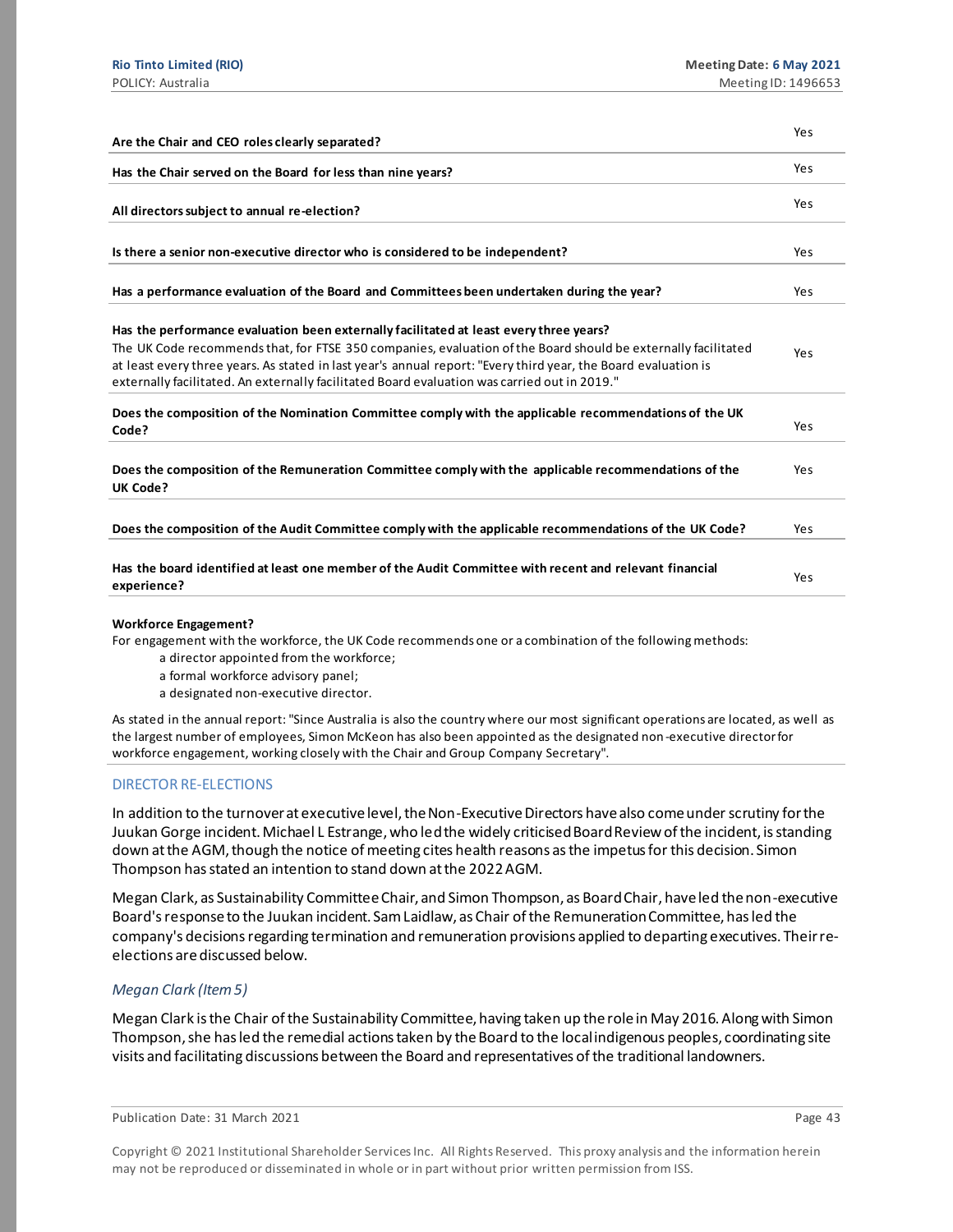In the 2020 annual report, the Sustainability Committee's mandate is set out in full on page 139, within the Sustainability Committee's report. At a high level, the Committee is said to:

*"The Sustainability Committee oversees strategies designed to manage social and environmental risks, including management processes and standards. The Committee reviews the effectiveness of management policies and procedures relating to safety, health, employment practices, relationships with neighbouring communities, environment, human rights, land access, political involvement and sustainable development."*

The Sustainability Committee has inarguably failed to deliver on this mandate during the period in review, though the description of its responsibilities has been updated significantly in the wake of the Juukan incident. The 2019 Sustainability Committee report focused on a number of other themes, including safety, tailings dams and water storage, and climate change, though its remit was said to also include " management of material sustainability risks and our contribution to sustainable development.

The Company's position is that the entire Board, and the Company as a whole, failed to account for the potential risks and lack of adequate controls at sites of historical and cultural significance. Nonetheless, given that three Executive Directors have been forced out, and with a clear timeline for the succession of the Chair, the other obvious position of accountability is the Chair of the Sustainability Committee.

A vote AGAINST the re-election of Megan Clark, the Chair of the Sustainability Committee, is therefore considered warranted.

#### *Sam Laidlaw (Item 8)*

As noted in the analysis of Item 3, the Remuneration Committee has permitted the CEO and two other senior executives to retain a significant proportion of outstanding LTIP awards, subject to pro-rating for time and performance.

The failures in risk oversight and governance at the Juukan site clearly constitute a "catastrophic environment event" which has "had a material effect on the reputation" of Rio Tinto, as defined in the malus and clawback provisions of the Company's 2018 remuneration policy. There is a clear case for a more robust application of the malus provisions, given the gravity of the events at Juukan Gorge, which Rio Tinto has itself described as a tragedy.

In the normal course, a voting sanction on the re-election of the Remuneration Committee Chair may have been appropriate. It is noted, however, that as Senior Independent Director, Sam Laidlaw is leading the succession process for the Board Chair. In view of this important role, qualified support is considered warranted for his reelection at this time. Any future breaches in good remuneration practice will be kept under close review.

#### *Simon Thompson (Item 12)*

The Chair, Simon Thompson, has indicated that he will not stand for re-election as Director at the 2022 AGM, stating "I am proud of Rio Tinto's achievements in 2020, including our outstanding response to the COVID-19 pandemic, a second successive fatality-free year, significant progress with our climate change strategy, and strong shareholder returns. However, these successes were overshadowed by the destruction of the Juukan Gorge rock shelters at the Brockman 4 operations in Australia and, as Chair, I am ultimately accountable for the failings that led to this tragic event".

As Chair, Thompson is ultimately responsible for the Board's governance and risk oversight. A process for his succession and orderly transition of management is in place, however it could be argued that the timeframe is somewhat protracted given that new CEO Jakob Stausholm is an internal appointment. Nonetheless, support is considered warranted in view of the clear succession timeline and the continuity that Thompson may provide during a period of transition for the Company.

Publication Date: 31 March 2021 **Page 44** Page 44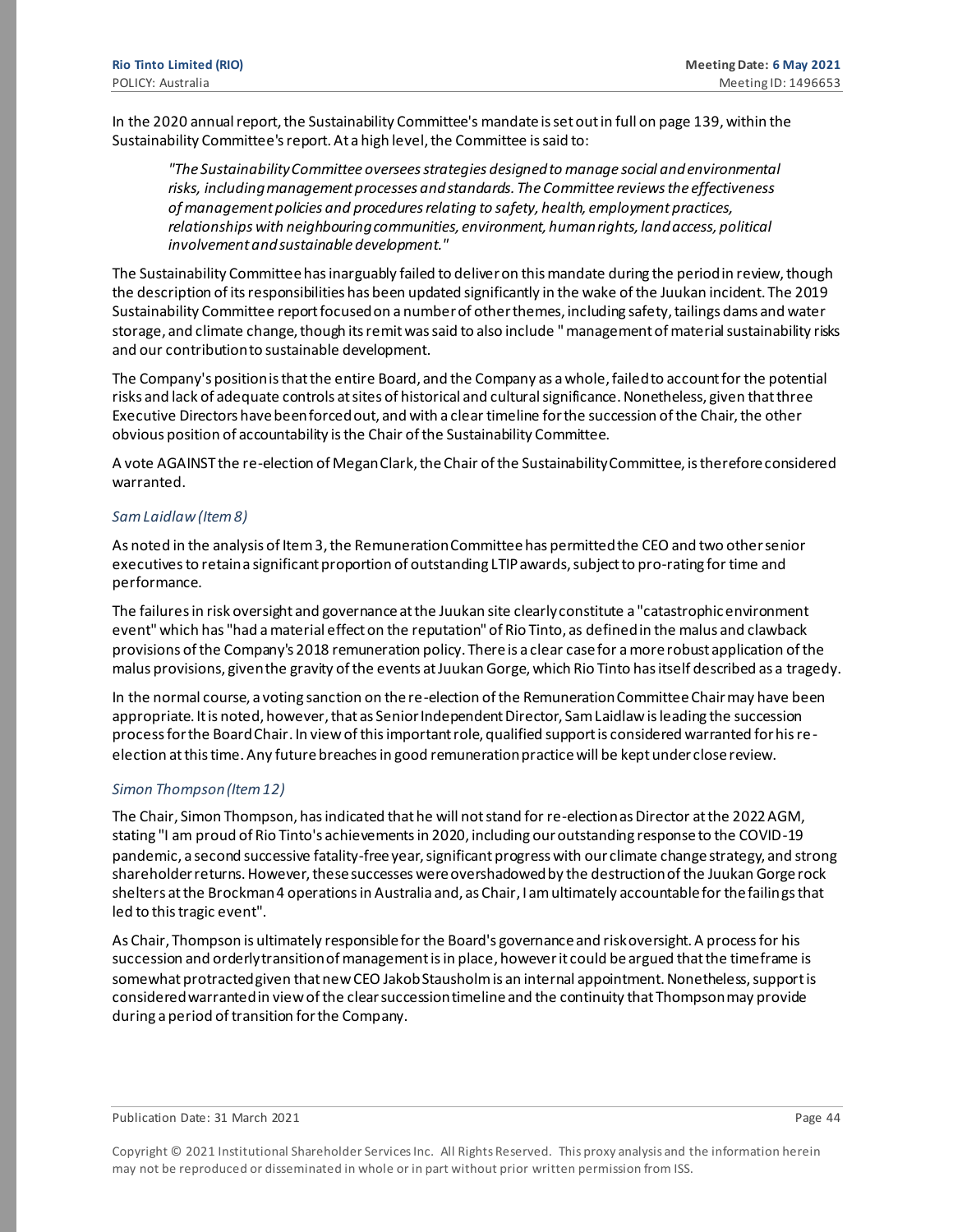# <span id="page-44-0"></span>**Item 14. Appoint KPMG LLP as Auditors** FOR VOTE RECOMMENDATION A vote FOR this resolution is considered warranted, as no significant concerns are identified. BACKGROUND INFORMATION Policies[: Ordinary Business](https://www.governanceexchange.com/index2.php?x=mtx&i=333) **Discussion**

#### Proposal

The board recommends that KPMG be reappointed as the company's independent audit firm.

#### AUDIT FIRM INFORMATION

| Audit firm name                        | <b>KPMG</b>              |
|----------------------------------------|--------------------------|
| Audit firm since (as disclosed)        | 2020                     |
| Audit opinion for the last fiscal year | Unqualified <sup>1</sup> |
| Term to serve if reappointed           | Annual shareholder vote  |

1. The auditor's report contained in the annual report is unqualified, meaning that in the opinion of the auditor, the company's financial statements are fairly presented in accordance with market-relevant accounting standards.

#### AUDIT TENDERING

KPMG have been Group auditors for one year. The audit was last tendered in 2018 which led to the appointment of KPMG.

#### Analysis

#### FRC KPMG LLP AUDIT QUALITY REVIEW

The Financial Reporting Council (FRC), the regulatory body for auditors and accountants in the UK, set a target that all FTSE 350 audits should be assessed as requiring no more than limited improvements by the end of the 2019/20 inspection cycle. No UK audit firm achieved this target.

In its July 2020 Audit Quality Review (AQR) [\[LINK](https://www.frc.org.uk/getattachment/92f70791-bf5d-465a-8b6d-d9978fcf3a5a/KPMG_-Audit-Quality-Inspection-Jul-2020.pdf)], the FRC noted the following with respect to its inspection of the audits carried out by KPMG:

"We reviewed a sample of 18 individual audits this year and assessed only 11 (61%) of them as requiring no more than limited improvements. Of the twelve FTSE 350 audits we reviewed this year, we assessed only seven (58%) as achieving this standard.

The firm has taken steps to address the key findings in our 2019 public report, by continuing with and extending the initiatives within its three-year Audit Quality Transformation Plan. We have identified improvements, for example in the audit of goodwill impairment, a key finding last year.Wealso identifiedgood practicein a number of areas ofthe audits we reviewed(including the useof internalspecialists) and furtherimprovementsin the firmwide procedures(including the introduction of further mandatorywork programmesin areas of estimationand judgement and holding related workshops for engagement leaders).

The recurring findings that most contributed to the results were the quality of audit work on banks and building societies and the levels of challenge and professional scepticism.

We have highlighted aspects of firm-wide procedures which should be improved, including strengthening the culture of challenge withinthe firms audit process. In our previousinspectioncycle KPMGwas placed under

Publication Date: 31 March 2021 **Page 45** Page 45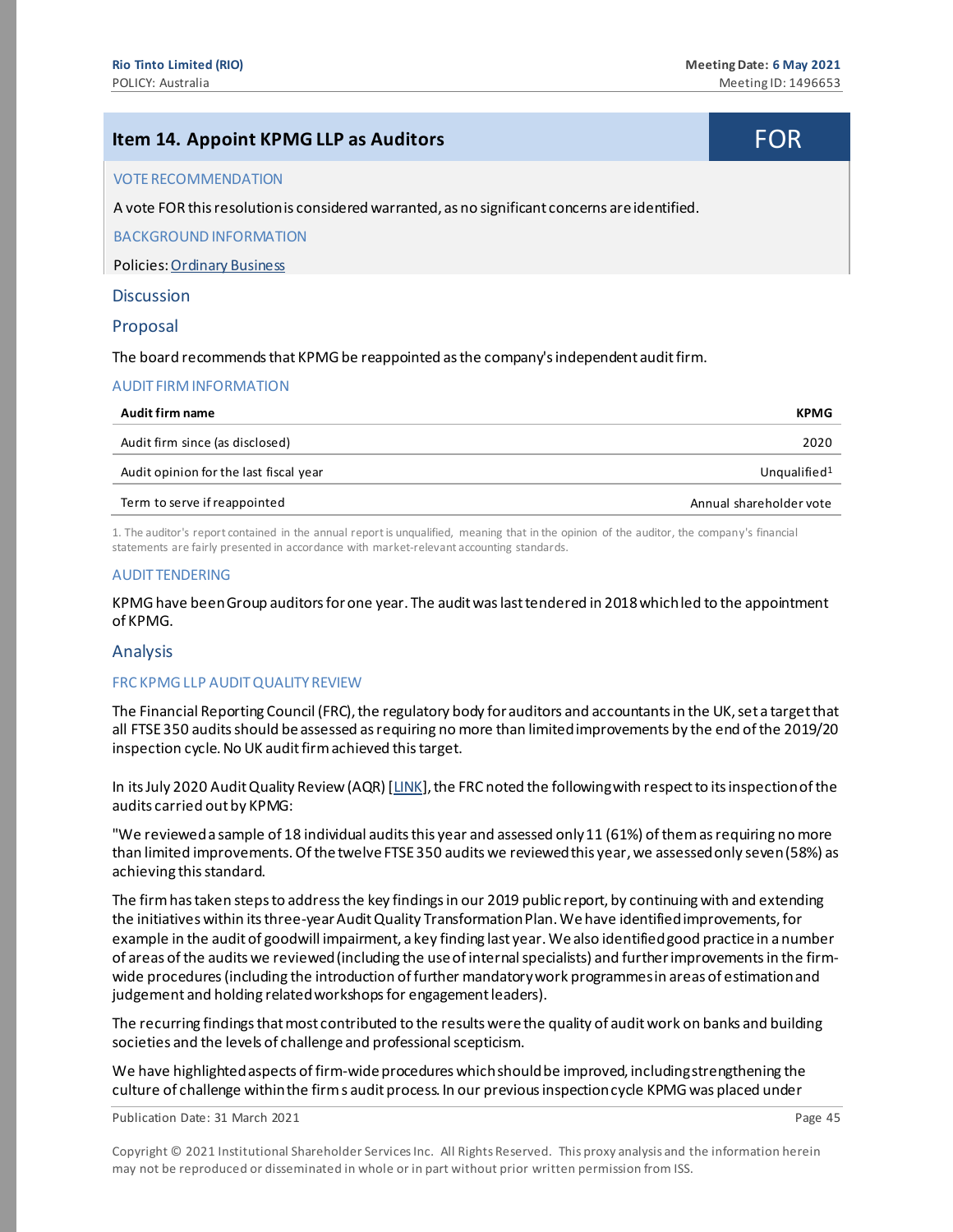'increased scrutiny' and during this year'sinspection we continued to monitor whetherthe firms AuditQuality Transformation Plan wassufficientto achieve the necessary improvementsin audit quality. In addition,the FRC commissionedan independentreviewofthe firms audit practicethat coveredkey aspects of leadership and governance, risk management, values and behaviours. We requested that KPMG develop an action plan in response to the recommendationsraised,whichhas now, along with the AuditQuality Transformation Plan, been incorporated into the quality pillar of the firms three-year Audit Strategy.

We have seen considerable focus on audit quality at the top of the firm and there have been a number of improvements to the audit practice as a result. However, our inspection results show that high audit quality is not being achieved consistently and this report identifies key areas where the firm must make improvements more quickly. The overall inspection results therefore remain unsatisfactory and we expect the firm to take specific action to addressthis.

We will continue to monitor the response to the independent review as well as the next stages of the firm s Audit Quality Plan including the Banking AuditQuality improvement project.Wealso plan to inspect a highernumberof its audits proportionately in our 2020/21 cycle than at some other firms."

#### *Auditor Effectiveness Review by Audit Committee*

"We review the effectiveness of the external auditors each year at our meeting in June. We consider the results of a survey containing questions on the auditors objectivity, quality and efficiency. The survey is completed by a range of operational and corporate executives across the business, and by Committee members. The review in June 2020 related to the outgoing auditors, PwC, and the overall rating was positive.

The effectiveness of KPMG will be reviewed in June 2021. In addition, in 2020 the outgoing auditors PwC provided additional feedback to the Committee on the operation of financial processes and the internal control framework within the company, based on recent years audit experience."

#### *Juukan Gorge*

The Audit Committee report states that the Committee "is acutely aware of the issues arising from the destruction of the Juukan Gorge rock shelters in May 2020, in particular the weaknesses it exposed in the risk management and internal control framework, and to relevant culture and behaviours within the company. Looking forward, the lessons learned, and actions now being taken, will form part of the Committee s consideration of the effectiveness of the overall control framework".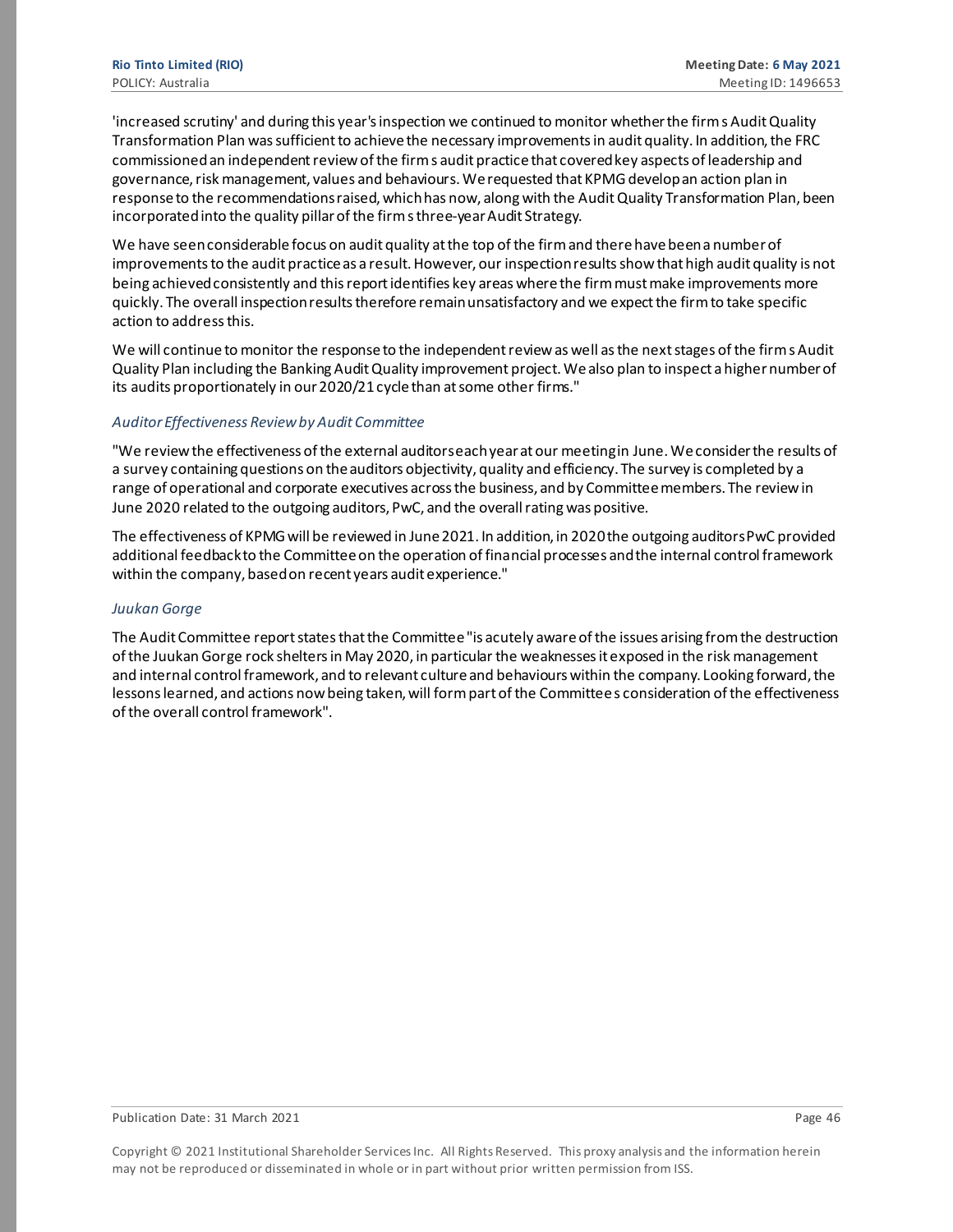<span id="page-46-0"></span>

| Item 15. Authorize the Audit Committee to Fix Remuneration of<br><b>Auditors</b>                                              | FOR         |
|-------------------------------------------------------------------------------------------------------------------------------|-------------|
| <b>VOTE RECOMMENDATION</b>                                                                                                    |             |
| A vote FOR this item is warranted because there are no concerns regarding this proposal.                                      |             |
| <b>BACKGROUND INFORMATION</b>                                                                                                 |             |
| Policies: Ordinary Business                                                                                                   |             |
| <b>Discussion</b>                                                                                                             |             |
| This resolution authorises the Board to fix the remuneration of KPMG for the forthcoming year.                                |             |
| The table below includes details of the fees paid to the auditors in respect of the financial year ended 31<br>December 2020. |             |
| FEES PAID DURING THE LAST FISCAL YEAR                                                                                         |             |
| Audit firm name                                                                                                               | <b>KPMG</b> |
| Fees currency                                                                                                                 | <b>USD</b>  |
| <b>Audit fees</b>                                                                                                             | 17,300,000  |
| <b>Audit-related fees</b>                                                                                                     | 800,000     |
| Total audit and related fees                                                                                                  | 18,100,000  |
| Total transaction-related fees                                                                                                | 0           |
| Total tax fees                                                                                                                | 0           |
| Other fees                                                                                                                    | 1,500,000   |
| <b>Total non-audit fees</b>                                                                                                   | 1,500,000   |
| Total non-audit fees as a percentage of total fees                                                                            | 7.7%        |
| Total non-audit fees as a percentage of audit fees                                                                            | 8.3%        |

\*Note: Other Fees' relates to pension scheme audits. Other Fees' includes the review of non-statutory financial information including sustainability reporting.

During the most recently completed fiscal year, the company paid GBP 700,000 in total fees to other undisclosed auditors for the services provided.

#### NON-AUDIT FEE POLICY

As stated in the 2020 annual report: " We have a policy governing the use of the auditors to provide non-audit services. The cap on the total fees that may be paid to the external auditors for non-audit services in any given year is 70% of the average of the audit fees for the preceding three years. This is in line with the FRC's Ethical Standard".

Publication Date: 31 March 2021 **Page 47 Page 47**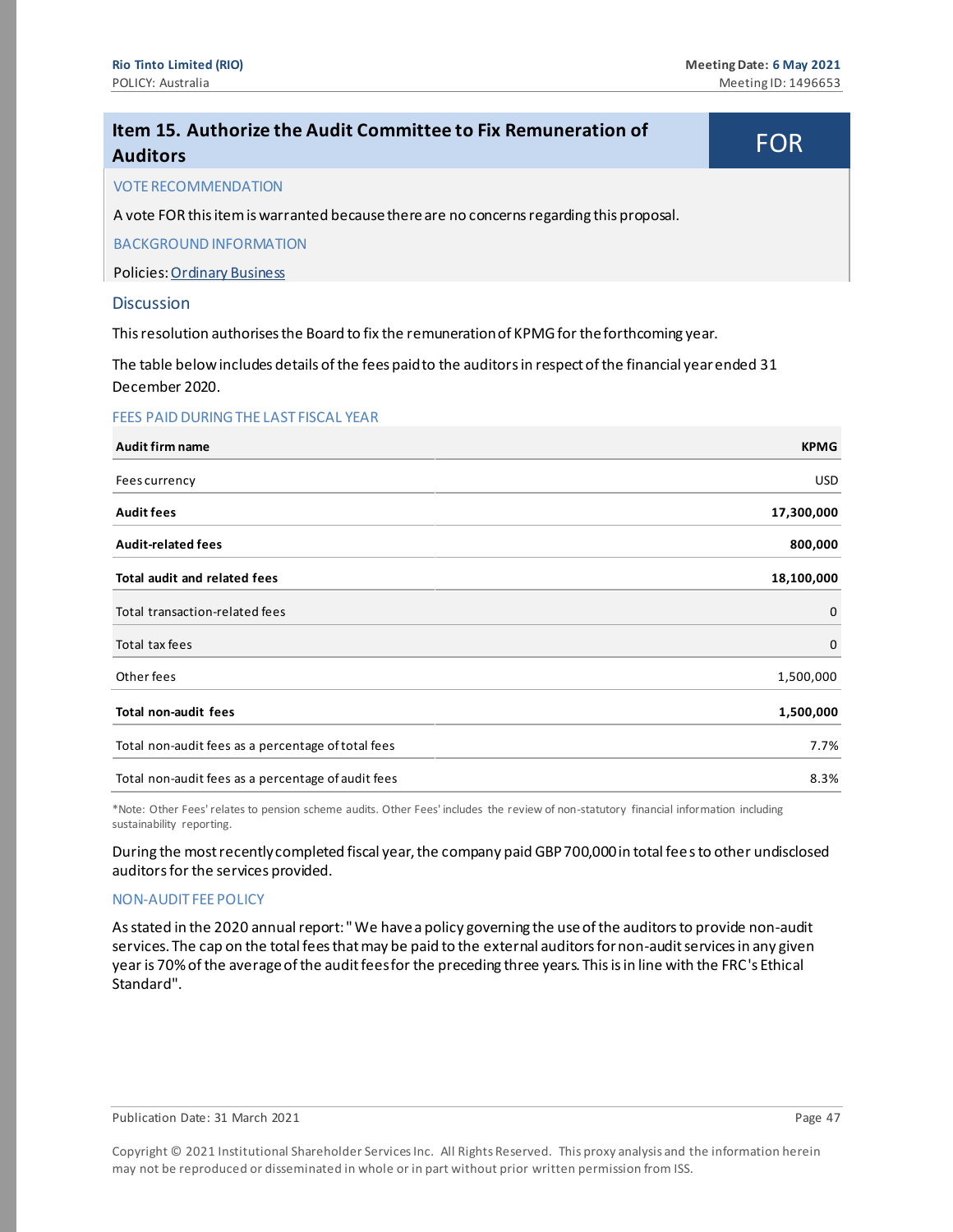<span id="page-47-0"></span>

| Item 16. Authorize EU Political Donations and Expenditure                                                                                                                                                                                | <b>FOR</b> |
|------------------------------------------------------------------------------------------------------------------------------------------------------------------------------------------------------------------------------------------|------------|
| <b>VOTE RECOMMENDATION</b>                                                                                                                                                                                                               |            |
| A vote FOR this resolution is warranted because the Company states that it does not intend to make overtly<br>political payments but is making this technical proposal in order to avoid inadvertent contravention of UK<br>legislation. |            |
| <b>BACKGROUND INFORMATION</b>                                                                                                                                                                                                            |            |
| <b>Policies: Ordinary Business</b>                                                                                                                                                                                                       |            |
| Proposal                                                                                                                                                                                                                                 |            |

The Board is seeking shareholder approval for the authority to makeUK political donations as follows:

| Category of expenditure:                                     | Category maximum                   |  |
|--------------------------------------------------------------|------------------------------------|--|
| To political parties and/or independent election candidates: |                                    |  |
| To political organisations other than political parties:     | GBP 50,000                         |  |
| To incur political expenditure:                              |                                    |  |
| Aggregate authority:                                         | GBP 100,000                        |  |
| Duration of authority (months):                              | 15                                 |  |
| Political donations made during the year:                    | None                               |  |
| Company's policy:                                            | Not to make UK political donations |  |

#### POLITICAL ACTION COMMITTEE

In accordance with the United States Federal Election Campaign Act, Rio Tinto provides administrative support for the Rio Tinto America Political Action Committee (PAC). The PAC was created in 1990 and encourages voluntary employee participation in the political process. In 2020, contributions to Rio Tinto America PAC by 15 employees amounted to USD 8,475.45, and Rio Tinto America PAC donated USD 11,500 in political contributions in 2020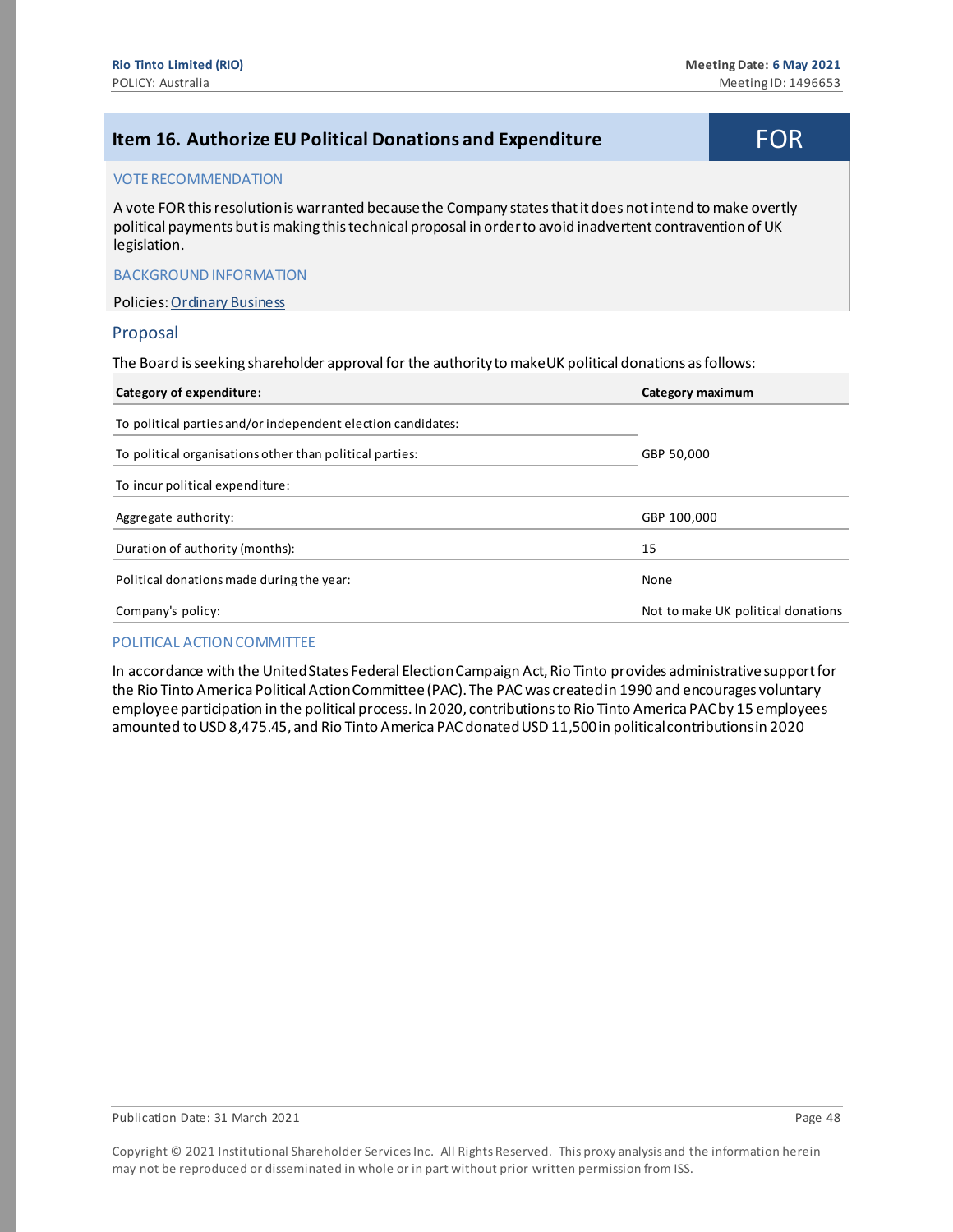# <span id="page-48-0"></span>**Item 17. Approve Renewal and Amendment to the Rio Tinto Global Employee Share Plan** FOR

#### VOTE RECOMMENDATION

A vote FOR this proposal is considered warranted, in the absence of any overriding concerns.

#### Proposal

The Company is proposing to renew and amend its Global Employee Share Plan.

As explained by the Company within the 2021 Notice of Meeting: "The Rio Tinto plc Global Employee Share Plan (myShare) has been in place since 2012. myShare has been instrumental in promoting employee share ownership and engagement and is an important part of our employee value proposition (EVP). Participation in the plan globally stands at around 50%. All eligible employees are invited to participate on equal terms. The plan has a single, global framework, with local modifications made as necessary for regulatory, legal, securities or taxation reasons. Rio Tinto Limited operates a similar version of the plan (Limited myShare). The existing shareholder approval of myShare is due to expire in 2022, on the tenth anniversary of its adoption. The purpose of this resolution is to renew and to amend the myShare rules to update statutory references and to make largely administrative changes in line with current market practice".

#### PLAN FEATURES

#### *Administrative*

| Participation                                                       | All employees of the Group.                                                                                                                                                                                                                                                                                                                                                                                                                                                                                                                                                                                                                                                                                                  |
|---------------------------------------------------------------------|------------------------------------------------------------------------------------------------------------------------------------------------------------------------------------------------------------------------------------------------------------------------------------------------------------------------------------------------------------------------------------------------------------------------------------------------------------------------------------------------------------------------------------------------------------------------------------------------------------------------------------------------------------------------------------------------------------------------------|
| Administration                                                      | The Board of Directors.                                                                                                                                                                                                                                                                                                                                                                                                                                                                                                                                                                                                                                                                                                      |
| Ability of Remuneration<br>Committee to Change<br><b>Plan Terms</b> | The Directors may amend the provisions of the SIP in any respect. However, the provisions<br>governing eligibility requirements, equity dilution, individual participation limits, the basis for<br>determining the rights of participants to acquire Shares and the adjustments that may be made<br>following a rights issue or any other variation of capital cannot be altered to the advantage of<br>existing or new participants without the prior approval of the company's shareholders in general<br>meeting.                                                                                                                                                                                                        |
| <b>Expiry Date</b>                                                  | Ten years from approval.                                                                                                                                                                                                                                                                                                                                                                                                                                                                                                                                                                                                                                                                                                     |
| Awards                                                              |                                                                                                                                                                                                                                                                                                                                                                                                                                                                                                                                                                                                                                                                                                                              |
| Award Type                                                          | Free Shares, Investment and Matching Shares.                                                                                                                                                                                                                                                                                                                                                                                                                                                                                                                                                                                                                                                                                 |
| Funding                                                             | Awards of shares in connection with the SIP may be satisfied by newly issued Shares, shares<br>purchased in the market by an employees' trust or by the transfer of shares out of treasury.                                                                                                                                                                                                                                                                                                                                                                                                                                                                                                                                  |
| <b>Individual Award Limits</b>                                      | Free Shares: It is intended that any maximum for any year will be no more than 200% of the<br>maximum contribution limit stated earlier.                                                                                                                                                                                                                                                                                                                                                                                                                                                                                                                                                                                     |
|                                                                     | Investment Shares: myShare provides the opportunity for participants to purchase shares out of a<br>salary up to a maximum contribution limit agreed by the directors, which is proposed to be<br>increased to USD 5,250 per year (or the local currency equivalent on any date considered<br>appropriate by the directors), representing a 5% increase on the current maximum which has<br>remained unchanged since the approval of myShare in 2012. Participants can stop saving at any<br>stage. The participants contributions may be used to acquire investment shares on a monthly basis<br>or the contributions may be accumulated for a period of up to 12 months before being used to<br>acquire investment shares. |
|                                                                     | Matching Shares: myShare provides that, where participants acquire investment shares, they may<br>be awarded additional shares by the company on a matching basis, up to a maximum of two<br>matching shares for each investment share. However, the rules provide the directors with<br>discretion to increase this matching basis. Currently one matching share is offered for each                                                                                                                                                                                                                                                                                                                                        |

Publication Date: 31 March 2021 **Page 49** Page 49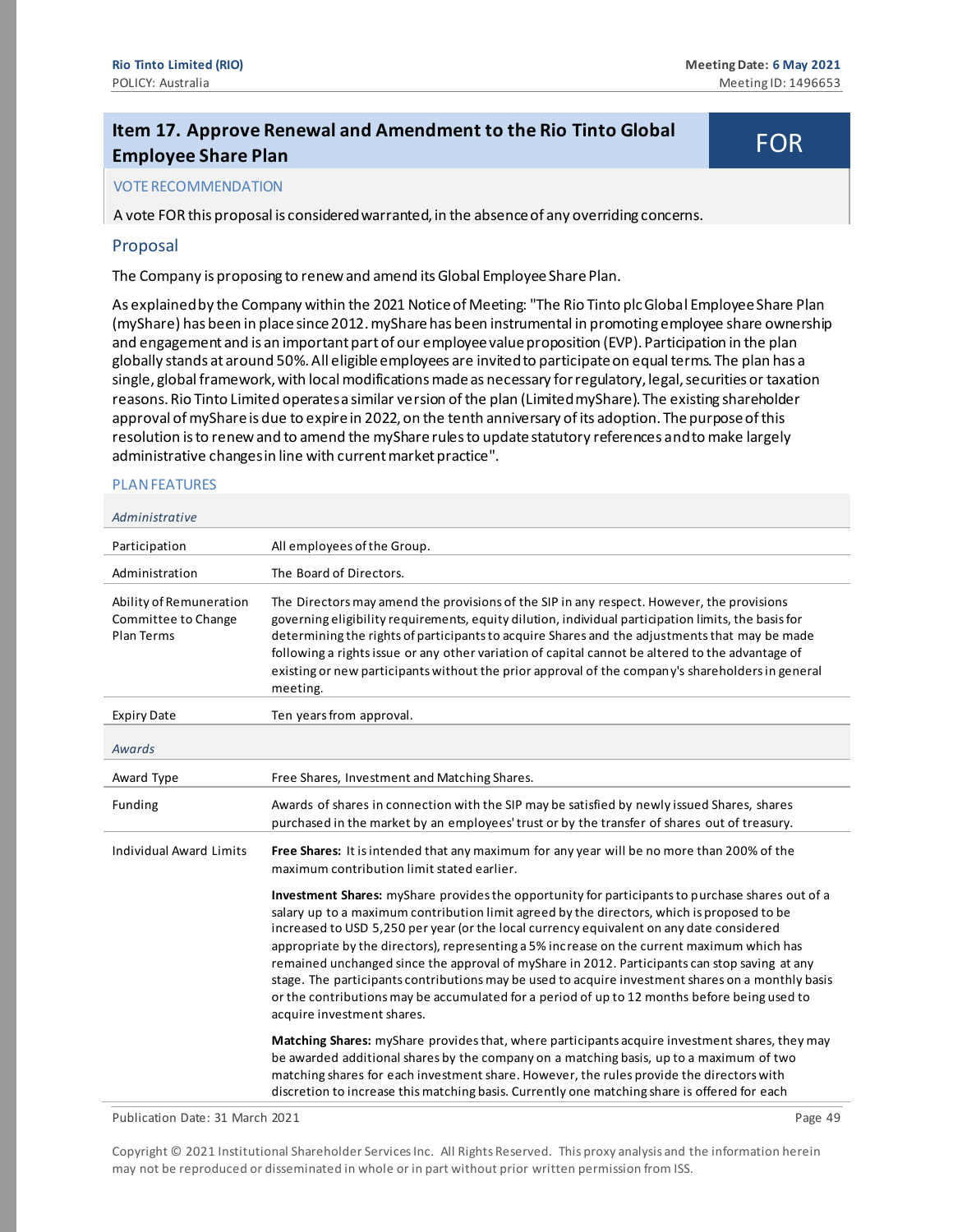|                         | investment share acquired. An award of matching shares may take the form of a conditional right to<br>shares or as an award of forfeitable shares.                                                                                                                                                                                                                           |
|-------------------------|------------------------------------------------------------------------------------------------------------------------------------------------------------------------------------------------------------------------------------------------------------------------------------------------------------------------------------------------------------------------------|
| <b>Dilution Limit</b>   | 10% in 10 years for all the Company's share schemes.                                                                                                                                                                                                                                                                                                                         |
| Terms                   | The Company can require employees to have completed a minimum qualifying period of<br>employment before they can participate, but that period must not exceed 18 months.                                                                                                                                                                                                     |
|                         | Free Shares and Matching Shares will be held by the trustee of the SIP trust ("Trustee") on behalf of<br>the participants.                                                                                                                                                                                                                                                   |
|                         | Ordinarily, any Free Shares and Matching Shares must be held by the Trustee for a period of<br>between three and five years after the date that those Free Shares and/or Matching Shares are<br>awarded.                                                                                                                                                                     |
|                         | Partnership Shares will be acquired by the Trustee on behalf of participants, using the funds<br>contributed by the relevant participant by way of pre-tax salary deductions.                                                                                                                                                                                                |
| <b>Other Plan Notes</b> |                                                                                                                                                                                                                                                                                                                                                                              |
| Good Leavers            | If a participant leaves the Group during the holding period, which is expected to be three years, due<br>to ill-health, injury, disability, retirement, the employing company or business being sold,<br>redundancy, death or any other reason decided by the directors, then the free shares will not be<br>forfeited. Matching shares will be released to the participant. |
| Change in Control       | Where free and matching shares are awarded in the form of conditional awards, the awards will<br>vest on a takeover and may vest or be adjusted, as appropriate.                                                                                                                                                                                                             |
| Discretion              | See 'Ability of Remuneration Committee top Change Plan Terms' above.                                                                                                                                                                                                                                                                                                         |

#### Analysis

The purpose of the resolution is to renew myShare for another ten-year term and make largely minor changes to the rules to aid the plan s administration. As part of the renewal, the Company is seeking to increase the annual participation limit per employee, which has remained unchanged since the plan was put in place in 2012, by 5%.

The is a broad-based plan for Rio Tinto employees and no significant concerns are raised. Support is considered warranted.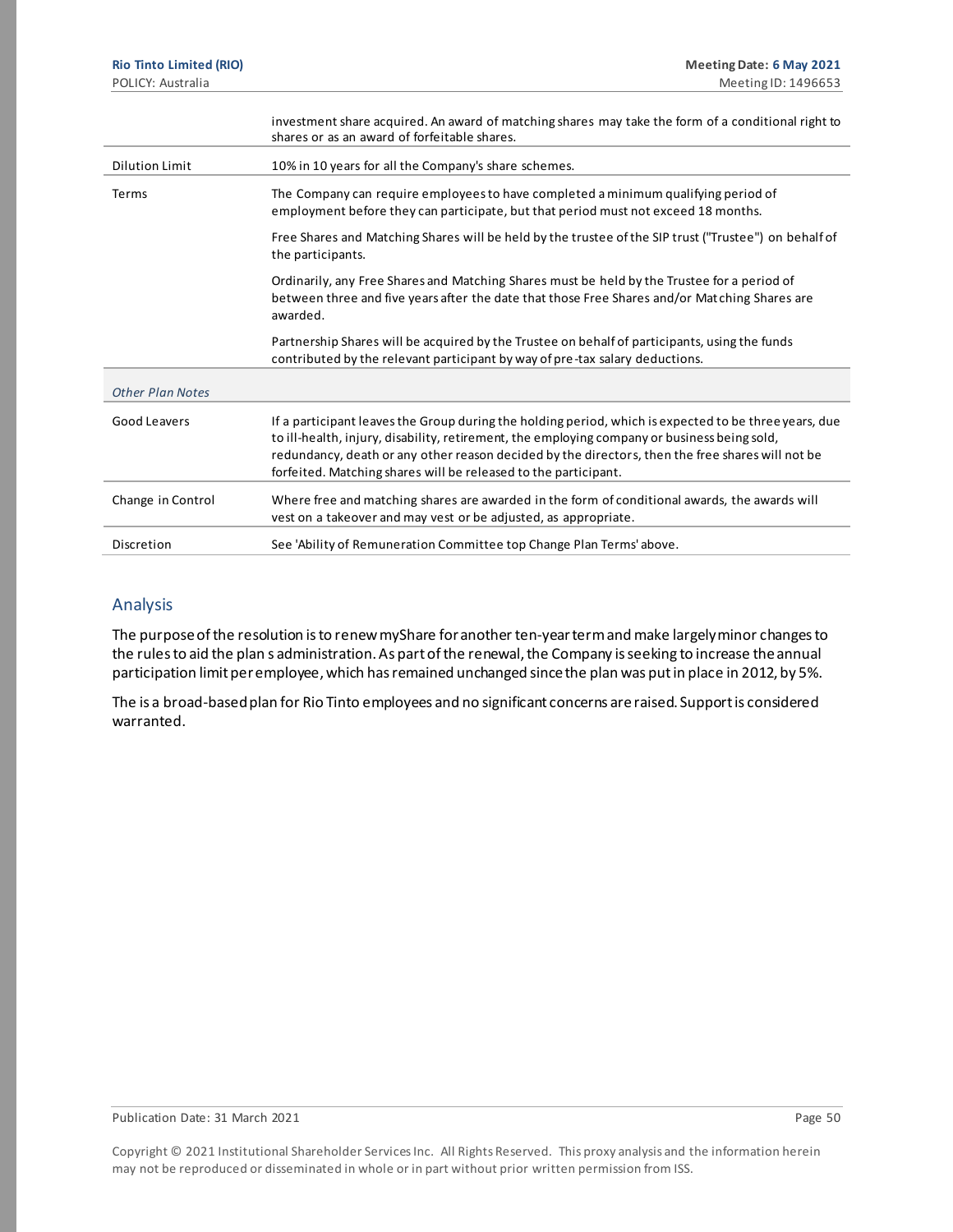# <span id="page-50-0"></span>**Item 18. Approve the Renewal of Off-Market and On-Market Share Buy-back Authorities** FOR

#### VOTE RECOMMENDATION

A vote FOR this resolution is warranted because it is not considered to be contentions, being the same resolution put to shareholders for several consecutive years, and the proposed amount and duration are within recommended limits.

#### **Discussion**

#### **PROPOSAL**

The authority sought by this special resolution is for Rio Tinto Limited to buy back up to a limit of 55.6 million ordinary shares (15 percent of the 371,216,214 shares on issue in the capital of Rio Tinto Limited as at 26 February 2021). Subject to the above limit, the number of shares to be bought back (if any) will be determined by the directors.

Rio Tinto plc shareholder approval is sought to renew the authority for Rio Tinto plc and Rio Tinto Ltd to make onmarket purchases of shares of Rio Tinto plc (included as Item 21 in the Rio Tinto plc AGM Notice of Meeting).

Approval of this item would authorise the Board to repurchase shares as follows:

#### **Share Buybacks**

| Maximum number of shares to be bought back | 55.6 million                                    |
|--------------------------------------------|-------------------------------------------------|
| Percentage of issued share capital         | 15%                                             |
| Maximum purchase price                     | 5% above market price (under ASX Listing Rules) |
| Duration of authority (months)             | 12                                              |

#### Analysis

ISS Policy will generally recommend for approvals to repurchase shares unless:

- 1. there is clear evidence available of past abuse of this authority; or
- 2. in the case of a selective buy-back, there is not a sound reason for it.

Companies may only engage in a buy-back of their own shares if the terms of buy-back do not materially prejudice the company's creditors, and the company follows the requirements as set out in the Corporations Act. A capital reduction must also be fair and reasonable to shareholders as a whole. Furthermore, under ASX Listing Rule 7.34 a company may undertake an on-market buy-back of its securities at a price which is not more than 5% above the VWAP over the last 5 days before the day on which the company's purchase under the buy-back was made.

Should the board decide to proceed with a buy-back authorised under this resolution, it would only occur if the board believes that it would not prejudice the Company's ability to maintain its dividend policy or pose any significant disadvantage to shareholders.

Any buy-backs under this resolution would not be expected to have any change of control implications for Rio Tinto Limited or the Group. Given the limit on the size of the buy-backs permitted under the authorities being sought, the board believes that there would not be any material impact on the control of the Group or on the relative voting power of the shareholders in each of Rio Tinto Limited or Rio Tinto plc.

Publication Date: 31 March 2021 **Page 51** Page 51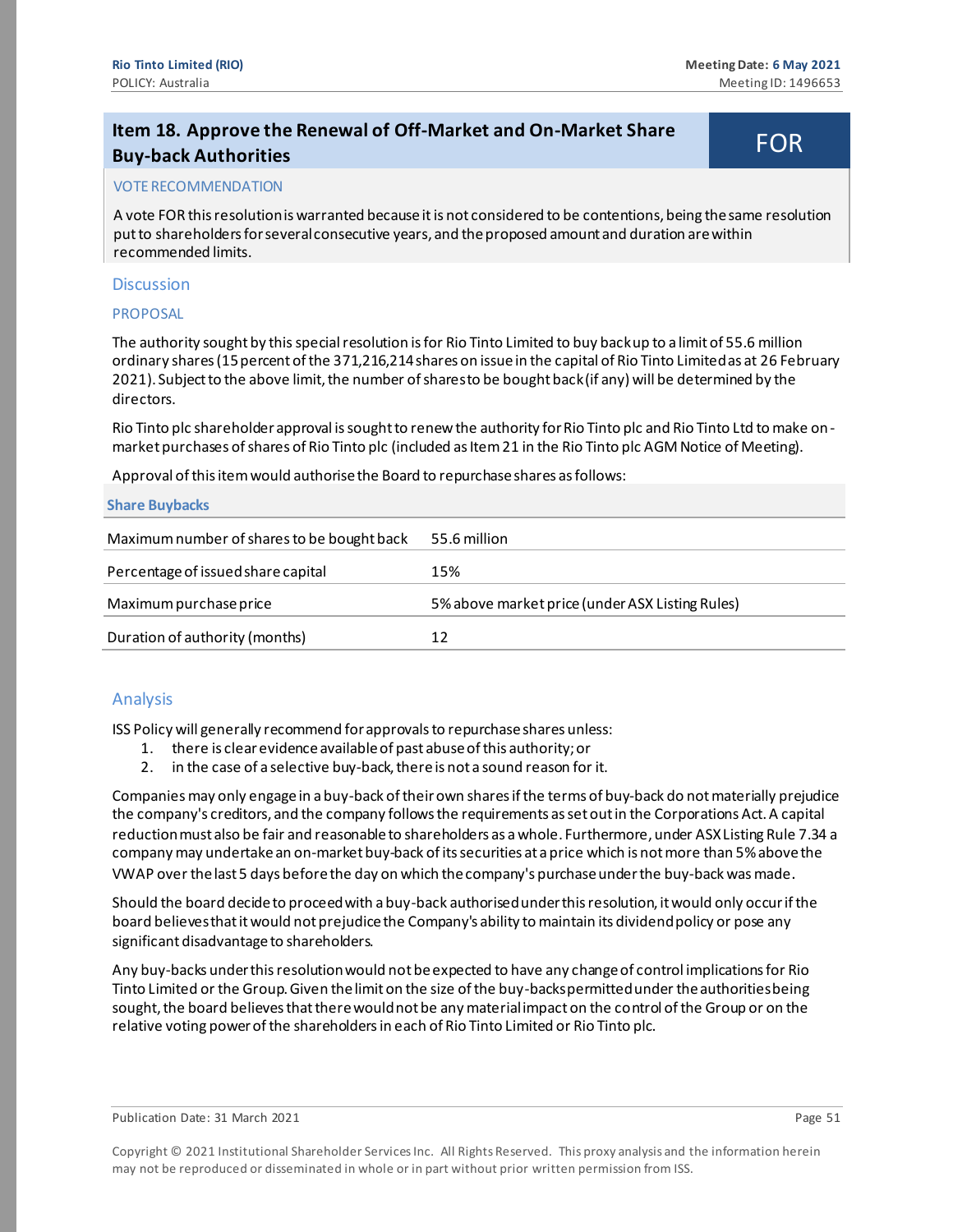## <span id="page-51-0"></span>**Item 19. Approve Emissions Targets** FOR **FOR**

#### VOTE RECOMMENDATION

Shareholder support FOR this resolution is warranted.

The shareholder proponents are requesting that the company disclose its short, medium and long-term targets for its scope 1 and 2 greenhouse gas emissions in subsequent annual reporting, and performance against those targets. The resolution also proposes that those targets should be independently verified as aligned with the climate goals of the Paris Agreement.

The company has stated it has already set out its short, medium and long-term targets for its scope 1 and 2 greenhouse gas emissions in its 2020 Annual Report and Climate Change Report and that performance against these targets is independently assured and their alignment with the climate goals of the Paris Agreement is described in the Climate Change Report. The company believes it is substantially in compliance with the proposed resolution and the Board recommends shareholders vote for this resolution.

#### **Discussion**

#### PROPOSAL

A group of shareholders holding less than 0.02 percent of the company's ordinary shares have given notice under section 249N of the Corporations Act 2001 requisitioning a special resolution to amend the company's constitution, and a resolution requesting the company to disclose, in its subsequent annual reporting, short, medium and long-term targets for its scope 1 and 2 greenhouse gas emissions, and performance against those targets. The resolution proposes that those targets should be independently verified as aligned with the climate goals of the Paris Agreement.

Rio Tinto opposes the special resolution as it would be likely to create uncertainty and would give rise to a number of practical difficulties, including in relation to the authority and accountability of the directors.

However, as Rio Tinto's Board is supporting the non-bindingadvisory resolutions being put to this year's annual general meeting, the constitutional amendment is notrequired this year. The requisitioning shareholders has therefore withdrawn the special resolution.

Resolution 19 will therefore be a non-binding advisory ordinary shareholder resolution.

Specifically, the proposal states:

*" Recognising the company's commitment to the Task Force on Climate-related Financial*  Disclosures and the aims of the Climate Action 100+, shareholders request the company disclose, *in subsequent annual reporting, short, medium and long-term targets for its scope 1 and 2 greenhouse gas emissions and performance against those targets. All targets should be independently verified as aligned with the climate goals of the Paris Agreement."*

The full shareholder statement and board response is available in the Addendum to the Company's Notice of 2021 Annual General Meeting. Refer to attached link:

[https://newswire.iguana2.com/af5f4d73c1a54a33/rio.asx/3A563902/RIO\\_Addendum\\_to\\_2021\\_notice\\_of\\_annual](https://newswire.iguana2.com/af5f4d73c1a54a33/rio.asx/3A563902/RIO_Addendum_to_2021_notice_of_annual_general_meeting) [\\_general\\_meeting](https://newswire.iguana2.com/af5f4d73c1a54a33/rio.asx/3A563902/RIO_Addendum_to_2021_notice_of_annual_general_meeting)

#### SHAREHOLDERS' STATEMENT

In its supporting statement, the shareholder proponent says that the Paris Agreement on climate change, which aims to keep global warming to well below 2 C and targets a 1.5 C limit, has been ratified by 185 member parties. It goes on to say, "Governments and markets are expected to accelerate climate action in order to achieve these goals."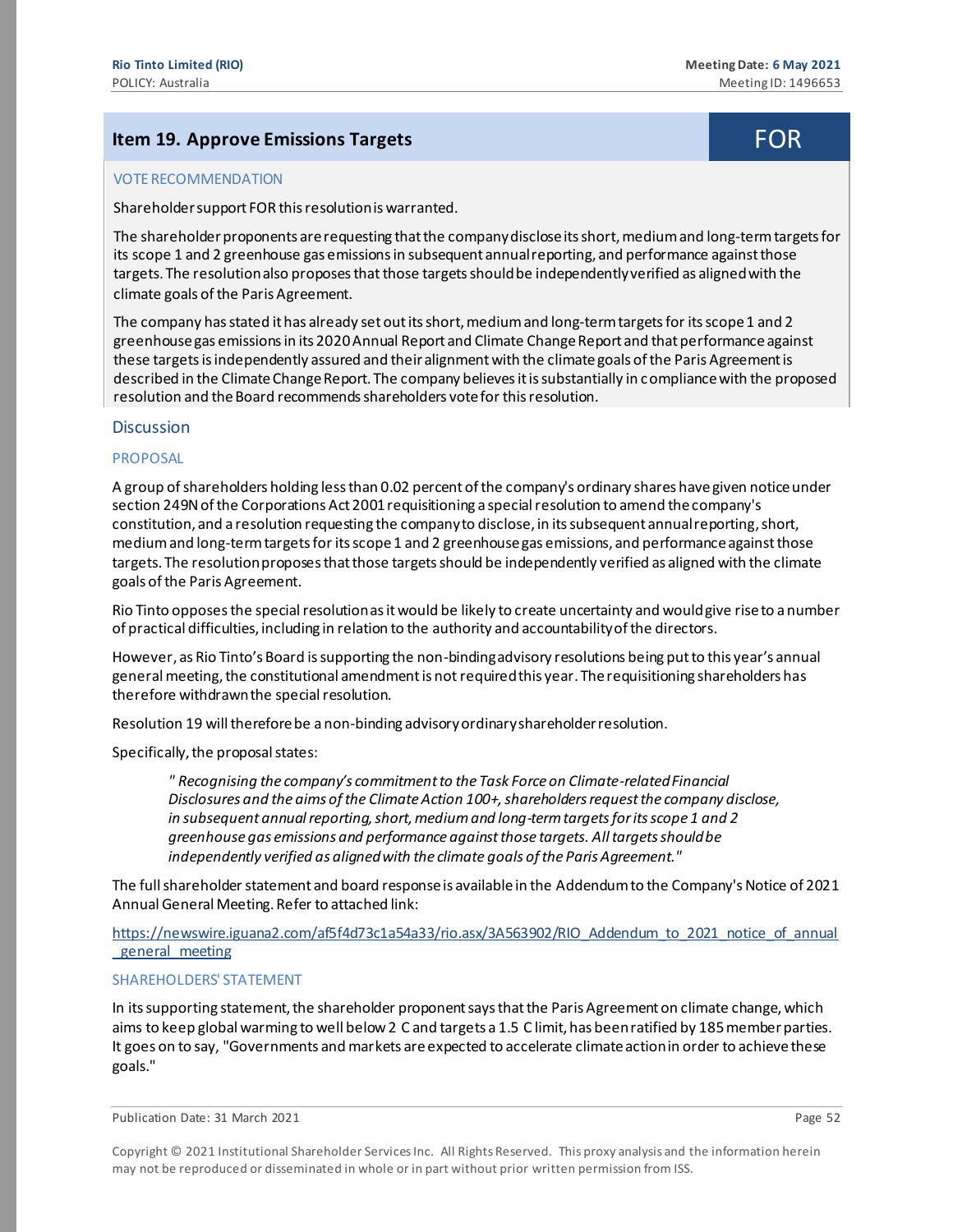The proponent argues that the emissions reduction targetsfrom its own operations that were announced in February 2020 *"fall well short of what can be considered consistent with the Paris Agreement."* The company announced targets to reduce absolute "scope 1 and 2" greenhouse gas emission by 15 percent by 2030 from a 2018 baseline. The proponent believes that Paris alignment would require a 50 percent reduction in scope 1 and 2 emissions in that same timeframe.

According to the proponent, the company has committed to the goal of reaching net zero greenhouse gas emissions by 2050, however, the proponent asserts that *"it is widely accepted that the pathway to net zero requires emissions to roughly halve by 2030. This is not an outcome our company has even acknowledged, let alone set targets to meet."* The proponent also states that they believe *"Our company is also failing to deliver on the meagre emission reduction target set for our scope 1 and 2 emissions."*

The proponent believes the company's commitment to reduce scope 1 and 2 emissions by 15% by 2030 is significantly weaker than those imposed by several of our peers such as BHP, Vale, Anglo American, Fortescue Metals Group and Glencore.

Regarding investor and regulatory expectations, the proponent notes, "The TCFD [Task Force on Climate-related Financial Disclosures] recommendationsin 2017 were designed to allow investors to "appropriately assess and price climate-related risk and opportunities." Regulators and investors now expect companies to fully comply with the TCFD recommendations.

They acknowledge that the company signed up as a supporter of the TCFD in 2017, but is yet to fully comply with the recommendations.

It also states that the Australian regulators have repeatedly stated their expectations that companies disclose and manage climate risk. It is stated that ASIC Commissioner, Cathie Armour, reiterated these expectations in a February 2021 article.

#### BOARD'S STATEMENT

The company has stated that it is committed to being part of the solution to the unprecedented challenge of climate change.

The company states the following in relation to the proponent's resolution:

- Rio Tinto has already set out short, medium and long-term targets for its scope 1 and 2 greenhouse gas emissions in its 2020 Annual Report and Climate Change Report,
- Performance against these targets is independently assured and their alignment with the climate goals of the Paris Agreement is described in the Climate Change Report.
- Rio Tinto will continue to disclose these targets and the independently assured performance against them in their Annual Reports in the decade ahead.
- The Board notes that Rio Tinto is one of the first companies to commit to put their 2021 Climate Change Report to an advisory vote at its 2022 annual general meetings. This "say on climate" will provide shareholders with the opportunity to express their view on the company's climate change strategy and implementation, taken as a whole.

The company states that it has a strong track record of climate action over more than two decades and since 2010 hasreduced absolute greenhouse gas emissions by 39%. They also state that they own and operate some of the most carbon-efficient assets in the industry.

In February 2020, the Board announced aims to reach net zero Scope 1 and 2 greenhouse gas emissions by 2050, and targets for a 15% reduction in absolute emissions and 30% reduction in emissions intensity by 2030.

In addition, it is disclosed that the 2020 Climate Change Report highlights that by 2030, the company's managed emissions are expected to be 45% below the level in 2010, consistent with the pathways set out by the Intergovernmental Panel on Climate Change (IPCC) Special Report on 1.5°C.

Publication Date: 31 March 2021 **Page 53**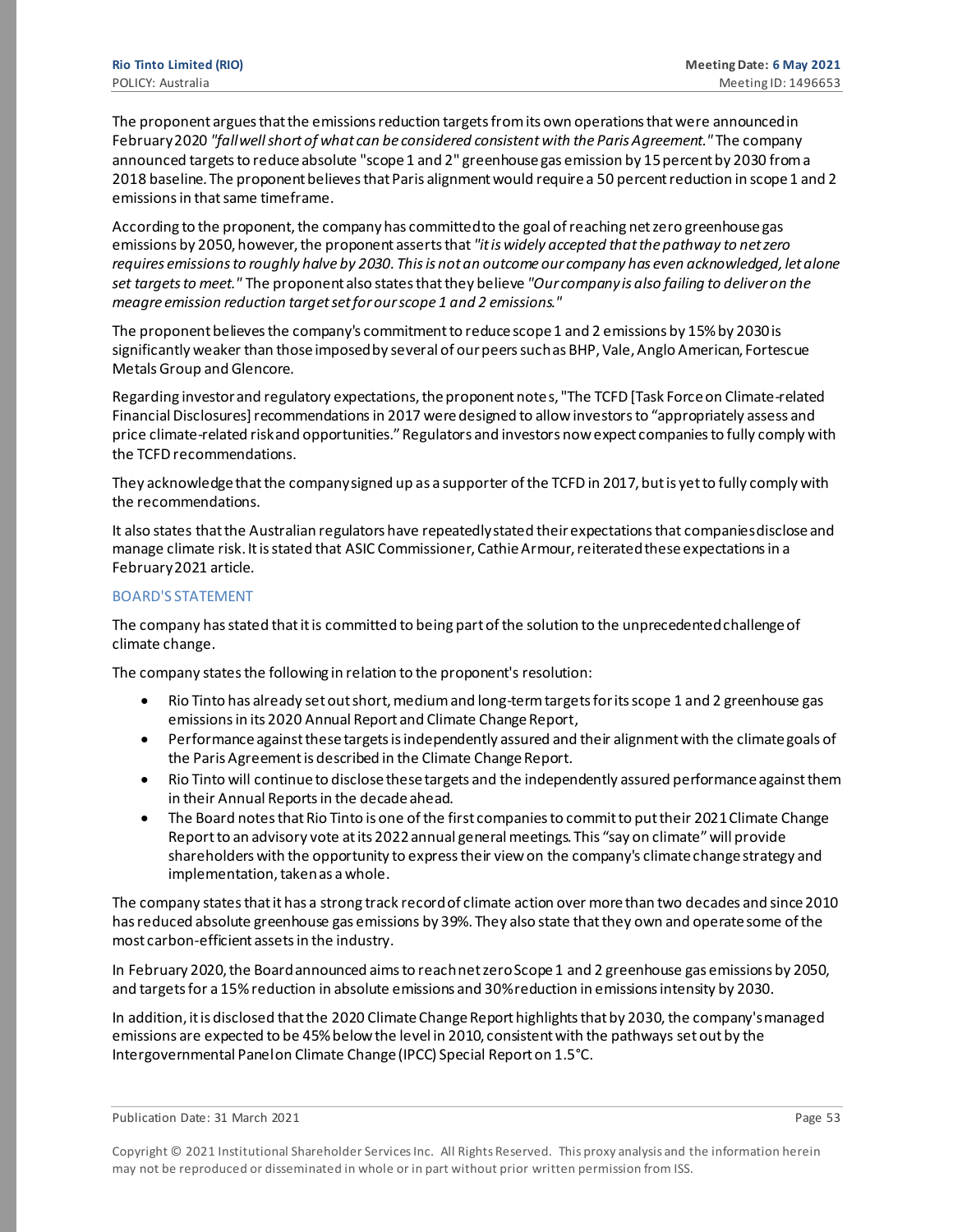The company states that its targets are supported by a commitment to invest around \$1 billion over the period 2020-24 in emissions reduction projects and research and development. It is further stated that:

- the company's low carbon transition is just and that emissions targets do not currently promote plant closure that would have a negative impact on the communities where they operate,
- most of the company's assets already sit in the low end of their respective carbon intensity curves,
- since 2018, the company has reduced Scope 1 and 2 emissions by 1.1Mt CO2e, or 3%, which is on track with our 2030 emissions target and progress towards these targets will not be linear.

The following chart showing the company's progress in reducing managed emissions is provided.

Progress in reducing our managed emissions and our 2030 targets, as published in the 2020 Climate Change Report



Emissions pathways (indexed to 2010 = 100)

The company believes it is substantially in compliance with the proposed resolutionand the Board recommends shareholders vote for this resolution.

#### Analysis

The company has committed to and announced a pathway to achieve net-zero Scope 1 and 2 emissions by 2040, including investing around \$1 billion over the period 2020-24 in emissions reduction projects and research and development.

Rio Tinto has stated it welcomes dialogue on these important matters, and recognises that its portfolio of highquality iron ore, copper, aluminium and minerals has an essential role in enabling the low-carbon transition.

As disclosed above in Item 2, the company's Remuneration Committee approved revisions for 2021 to include climate change objectives in the short-termincentive plans of our senior executives. Safety, environment, social and governance matters including climate change are now assigned an explicit performance weighting of 35%, of which 20% relates to safety.

The Board also intends to put its annual TCFD-aligned reporting to an advisory vote at the 2022 Annual General Meetings.

#### **CONCLUSION**

The shareholder proponents are requesting that the company disclose its short, medium and long-term targets for its scope 1 and 2 greenhouse gas emissions in subsequent annual reporting, and performance against those targets. The resolution also proposes that those targets should be independently verified as aligned with the climate goals of the Paris Agreement.

#### The company has stated

Publication Date: 31 March 2021 **Page 54** Page 54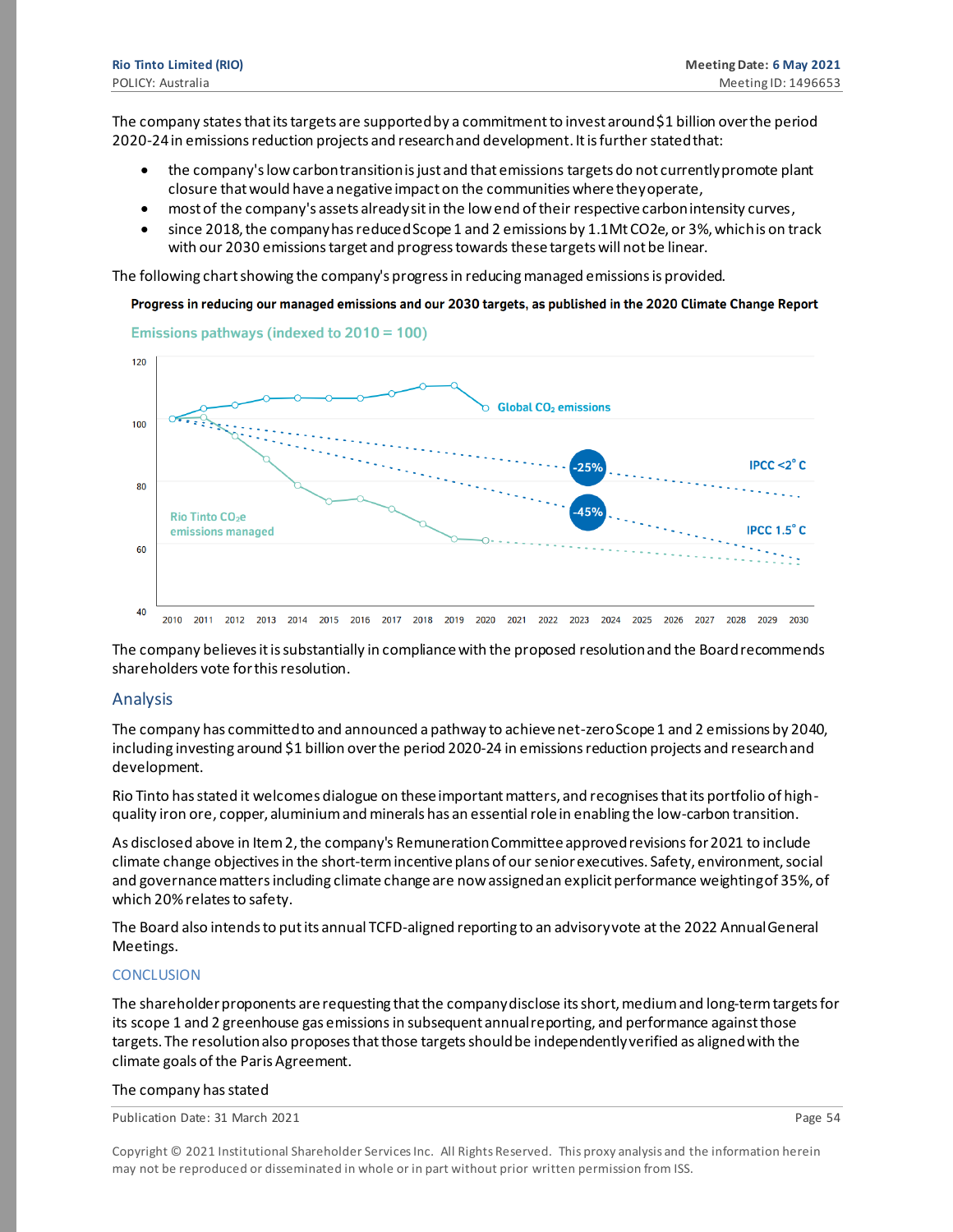- it has already set outits short, medium and long-term targets for its scope 1 and 2 greenhouse gas emissions in its 2020 Annual Report and Climate Change Report,
- that performance against these targets is independently assured and their alignment with the climate goals of the Paris Agreement is described in the Climate Change Report, and
- it believes it is substantially in compliance with the proposed resolution and the Board recommends shareholders vote for this resolution.

Shareholder support FOR this resolution is warranted.

Publication Date: 31 March 2021 **Page 55** and 2021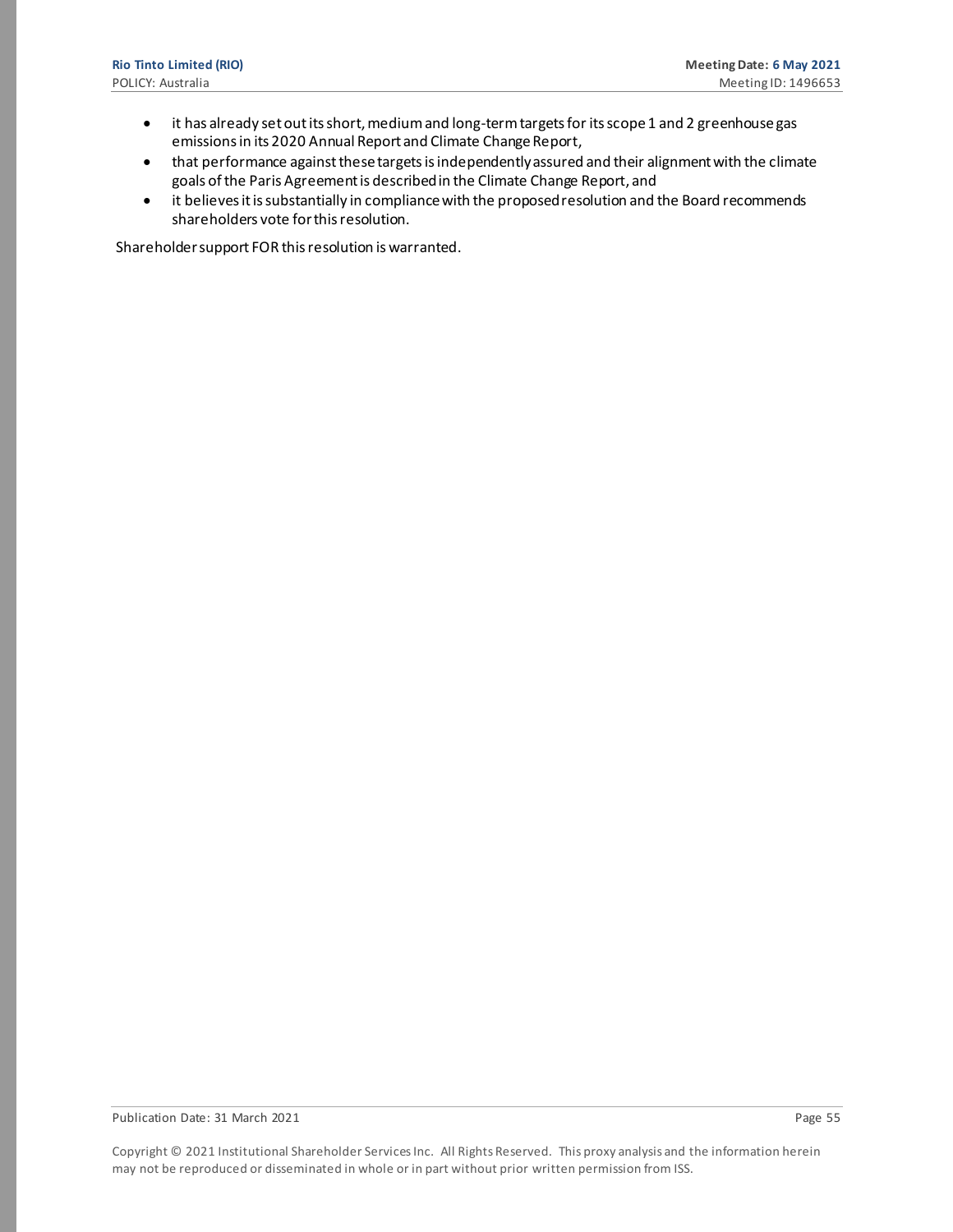# <span id="page-55-0"></span>**Item 20. Approve Climate-Related Lobbying The Contract of Top Related Lobbying**

#### VOTE RECOMMENDATION

Shareholder support FOR this resolution is warranted.

The shareholder proponents believe that the company's engagement with its industry associations has not produced outcomes that align with mainstream investor standards. They state that Rio Tinto remains a member of several industry associations that continue to oppose Paris-aligned climate policy.

At the present time it appears that the company is taking appropriate steps to work within industry associations and monitors the advocacy of industry associations and periodically reviews their membership. The company has also stated that it does not support advocacy for policies that undermine the Paris Agreement or discount Nationally Determined Contributions (NDCs).

#### **Discussion**

#### PROPOSAL

A group of shareholders holding less than 0.01 percent of the company's ordinary shares have given notice under section 249N of the Corporations Act 2001 requisitioning a special resolution to amend the company's constitution, and a resolution requesting the company to enhance its annual review of industry associations to ensure that the review identifies areas of inconsistency with the Paris Agreement, and a recommendation that the company suspend membership, where an industry association's record of advocacy is, on balance, inconsistent with the Paris Agreement's goals.

Rio Tinto opposes the special resolution as it would be likely to create uncertainty and would give rise to a number of practical difficulties, including in relation to the authority and accountability of the directors.

However, as Rio Tinto's Board is supporting the non-binding advisory resolutions being put to this year's annual general meeting, the constitutional amendment is not required this year. The requisitioning shareholders has therefore withdrawn the special resolution.

Resolution 20 will therefore be a non-binding advisory ordinary shareholder resolution.

Specifically, the proposal states:

*"Shareholders request that our company enhance its annual review of industry associations to ensure that the review identifies areas of inconsistency with the Paris Agreement. Where an industry association's record of advocacy is, on balance, inconsistent with the Paris Agreement's goals, shareholders recommend that our company suspend membership, for a period deemed suitable by the Board.*

*Nothing in this resolution should be read as limiting the Board's discretion to take decisions in the best interests of our company "*

The full shareholder statement and board response is available in the Addendum to the Company's Notice of 2021 Annual General Meeting. Refer to attached link:

[https://newswire.iguana2.com/af5f4d73c1a54a33/rio.asx/3A563902/RIO\\_Addendum\\_to\\_2021\\_notice\\_of\\_annual](https://newswire.iguana2.com/af5f4d73c1a54a33/rio.asx/3A563902/RIO_Addendum_to_2021_notice_of_annual_general_meeting) general meeting

#### SHAREHOLDERS' STATEMENT

In their supporting statement, the shareholder proponents argue that:

*" This resolution seeks to improve the advocacy on climate and energy policy by our company's*  industry associations, in light of the failure of successive Australian governments to implement

Publication Date: 31 March 2021 **Page 56** and 2021 **Page 56** and 2021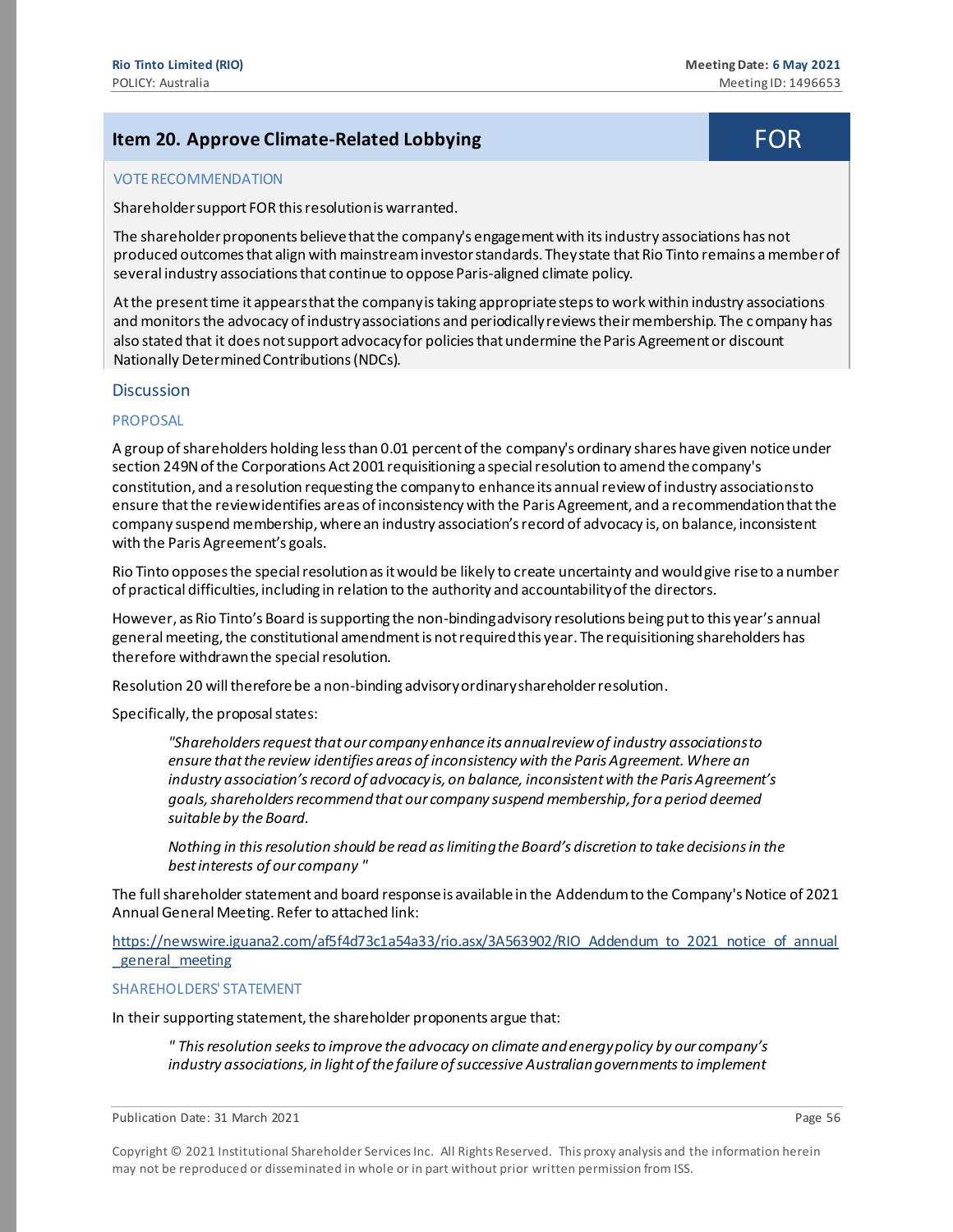*policies designed to reduce emissions consistent with the Paris Agreement. ACCR has engaged with our company for over three years on this issue."*

#### Proponents state that

*"In February 2021, Bloomberg ranked Australia's climate policies as the weakest of the largest developed economies. Australia's commitment to reduce emissions by 26-28% by 2030 (from 2005 levels) is generally accepted to be inadequate."*

The proponents believe that the company's engagement with its industry associations has not produced outcomes that align with mainstream investor standards. They state that Rio Tinto remains a member of several industry associations that continue to oppose Paris-aligned climate policy, including the Chamber of Minerals and Energy of Western Australia, the Minerals Council of Australia, the Minerals Council South Africa, the (US) National Mining Association, the Queensland Resources Council and the US Chamber of Commerce.

Examples are provided in the Proponent's statement regarding the Queensland Resources Council, Minerals Council of Australia and the Chamber of Minerals and Energy of Western Australia. Refer to the Addendum link above.

The proponent shareholder states that the activities of the company's industry associationsstand in conflict with the company's commitment to net-zero emissions by 2050 and the company's long term financial and strategic interests. They believe that global leaders have a once in a generation opportunity to accelerate decarbonisation through wide-ranging economic policy commensurate with the seriousness of current crises.

They contend that if Rio Tinto is unwilling or unable to ensure that its industry associations support that transition, then shareholders should support the request that membership of those groups is suspended.

#### BOARD'S STATEMENT

The company has stated that Industry associations play an important role in policy development, sharing best practice and developing standards. They also allow Rio Tinto to better understand a range of external views on a variety of topics (including climate change) and membership allows them to contribute their perspectives and experiences in support of a co-ordinated approach which benefits business, the economy and society.

The company recognizes that industry associations' views will not always be the same as their views. The company goes on to state:

*"We monitor the advocacy of industry associations and periodically review our memberships. Our review of industry associations was published at the same time as our 2020 Climate Change Report and highlights where we identify significant differences in policy or advocacy to our own position."*

The company has disclosed that if significant differences are identified in climate-related policy and advocacy, the company will as part of that process consider suspension of membership. They also state that:

*"Our preference is to work within, and influence, industry associations to ensure that their policy positions and advocacy is consistent with the goals of the Paris Agreement. In weighing up the*  relative merit of continued membership, the Board will exercise a balanced judgement of what is *in the bestinterests of the company and will consider suspension of membership as a measure of last resort."*

The company states it does not support advocacy for policies that undermine the Paris Agreement or discount Nationally Determined Contributions (NDCs).

The full review of Rio Tinto's policy positions and advocacy by industry associations in 2020 can be found at: <https://www.riotinto.com/sustainability/ethicsintegrity/industry-association-disclosure>

The company acknowledges differences between the climate and energy policy positions of Rio Tinto and some industry associations. For example:

Publication Date: 31 March 2021 **Page 57** Page 57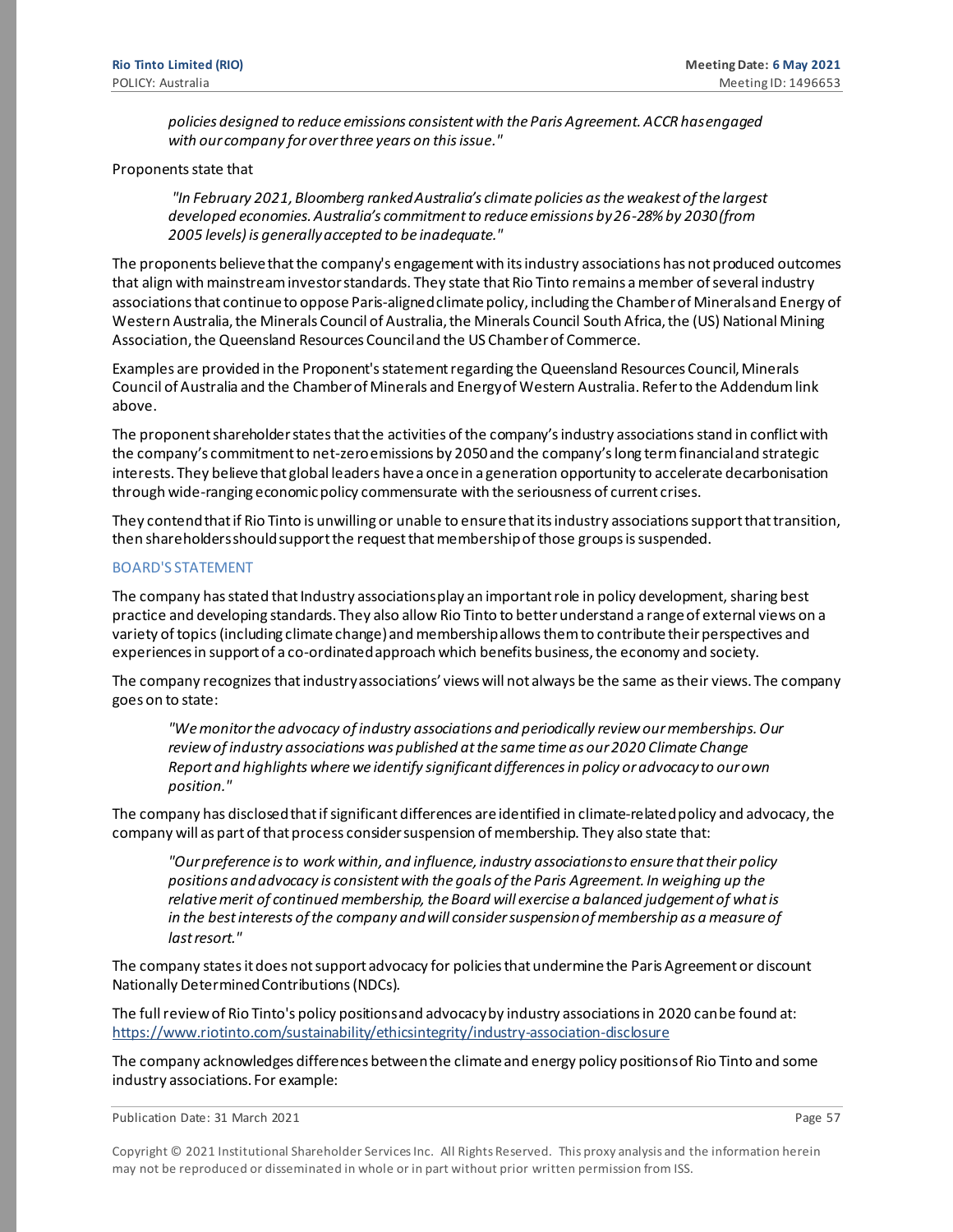- actively engaged with the National Mining Association Board and executive team to encourage them to change their position and advocacy on climate change.
- worked closely with the Minerals Council of Australia to clarify expectations of industry association advocacy, particularly around climate change.
- raised the scope for improvement with Queensland Resources Council to continue to encourage advocacy in line with the company's policies and note thatQRC has now published their updated political engagement policy.

The Board recommends shareholders vote for this resolution.

#### Analysis

The company has acknowledged that there are differences between the climate and energy policy positions of Rio Tinto and some industry associations and has stated that its preference is to work within, and influence, industry associations to ensure that their policy positions and advocacy is consistent with the goals of the Paris Agreement.

The company has provided examples of how it has managed these differences.

#### **CONCLUSION**

The shareholder proponents believe that the company's engagement with industry associations has not produced outcomes that align with mainstream investor standards. They state that Rio Tinto remains a member of several industry associations that continue to oppose Paris-aligned climate policy.

At the present time it appears that the company is taking appropriate steps to work within industry associations and monitors the advocacy of industry associations and periodically reviews their membership. The company has also stated that it does not support advocacy for policies that undermine the Paris Agreement or discount Nationally Determined Contributions (NDCs).

Shareholder support FOR this resolution is warranted.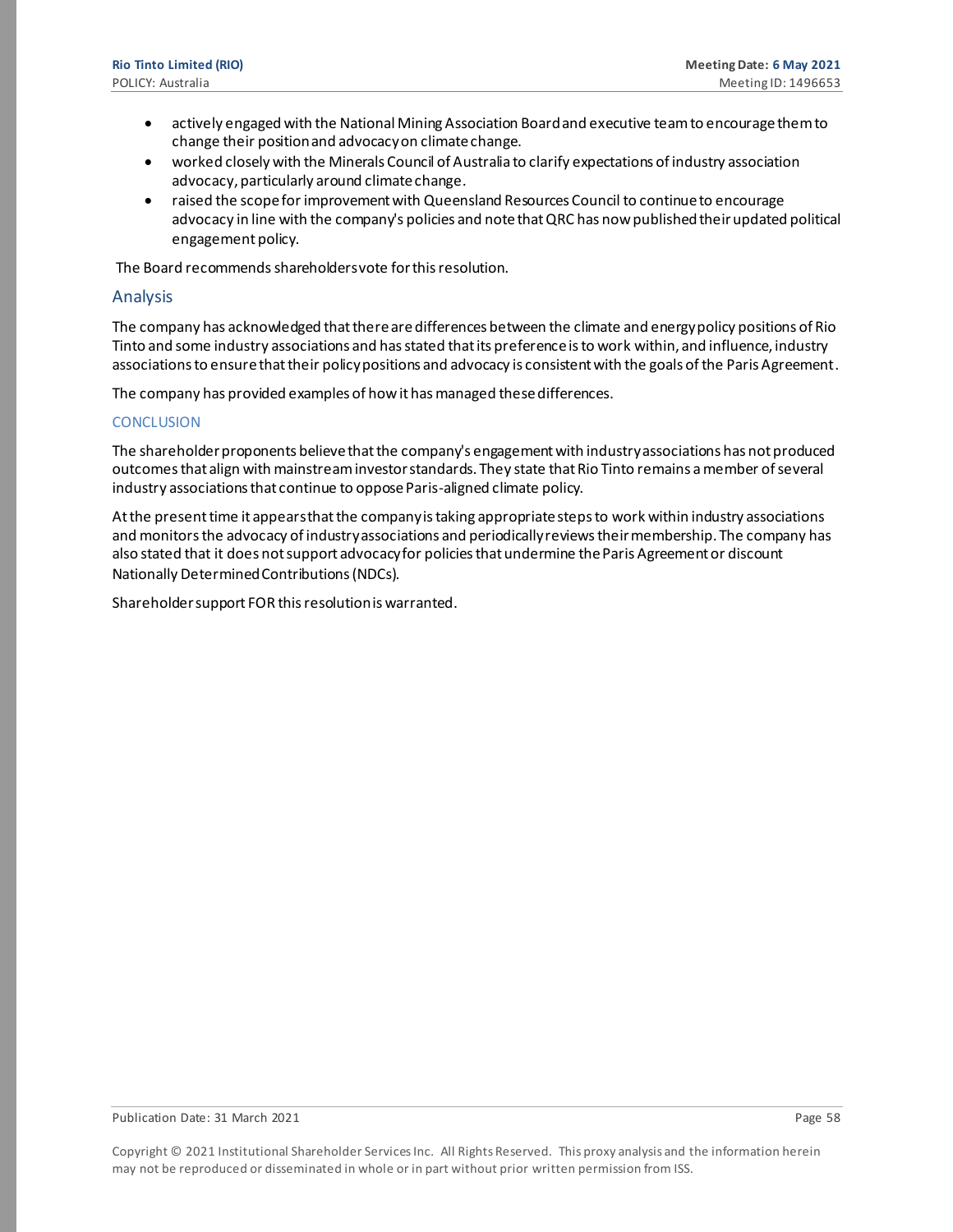## <span id="page-58-1"></span>Detailed Ownership Profile **back t[o Ownership and Control Overview](#page-7-0)** back to Ownership and Control Overview

Percentages rounded down to 1 decimal. ">" identifies shareholders considered strategic under ISS' definition. O identifies shareholders acting in concert (BlackRock, Inc).

| <b>Type</b>                                           | <b>Votes per Share</b>  | <b>Issued</b> |
|-------------------------------------------------------|-------------------------|---------------|
| <b>Ordinary Shares</b>                                | $\mathbf{1}$            | 371,216,214   |
| <b>Ownership - Ordinary Shares</b>                    | <b>Number of Shares</b> | % of Class    |
| The Vanguard Group, Inc.                              | 22,604,578              | 6.0           |
| $\triangleright$ O BlackRock Fund Advisors            | 6,157,329               | 1.6           |
| Vanguard Investments Australia Ltd.                   | 5,417,251               | 1.4           |
| Computershare Ltd.                                    | 3,819,232               | 1.0           |
| ▶ O BlackRock Investment Management (UK) Ltd.         | 2,151,352               | 0.5           |
| APG Asset Management NV                               | 2,116,200               | 0.5           |
| Union Investment Privatfonds GmbH                     | 2,110,737               | 0.5           |
| Argo Investments Ltd. (Investment Management)         | 2,097,139               | 0.5           |
| Australian Foundation Investment Co. Ltd. (Invt Mgmt) | 2,073,431               | 0.5           |
| Geode Capital Management LLC                          | 2,041,638               | 0.5           |
| <b>Principal Global Investors LLC</b>                 | 1,689,272               | 0.4           |
| ▶ O BlackRock Advisors (UK) Ltd.                      | 1,591,630               | 0.4           |
| State Street Global Advisors, Australia, Ltd.         | 1,481,853               | 0.4           |
| JPMorgan Asset Management (Asia Pacific) Ltd.         | 1,291,548               | 0.3           |
| ▶ O BlackRock Investment Management (Australia) Ltd.  | 1,213,643               | 0.3           |
| Dimensional Fund Advisors LP                          | 1,193,257               | 0.3           |
| Vanguard Global Advisers LLC                          | 1,056,167               | 0.2           |
| DFA Australia Ltd.                                    | 1,027,348               | 0.2           |
| Eaton Vance Management                                | 942,687                 | 0.2           |
| Netwealth Investments Ltd.                            | 899,013                 | 0.2           |
| Alfredo Barrios                                       | 78,160                  | 0.0           |
| Bold Baatar                                           | 34,127                  | 0.0           |
| Stausholm, Jakob                                      | 30,298                  | 0.0           |
| Peter Toth                                            | 21,649                  | 0.0           |
| ▶Vera Kirikova                                        | 12,024                  | 0.0           |
| Arnaud Soirat                                         | 6,816                   | 0.0           |
| Barbara Levi                                          | 1,768                   | 0.0           |
| Simon Trott                                           | 1,731                   | 0.0           |
| Mark Davies                                           | 1,729                   | 0.0           |
| Shining Prospect Pte. Ltd                             | 0                       | 0.0           |

Source(s): © 2021 Factset Research Systems, Inc. All Rights Reserved., Annual Report As of: 26 Feb 2021

# Additional Information

<span id="page-58-0"></span>

| Meeting Location | Belle Vue Ballroom, Level 3, the Perth Convention and Exhibition Centre, 21 Mounts Bay Road,<br>Perth, Western Australia |
|------------------|--------------------------------------------------------------------------------------------------------------------------|
|                  | Virtual Meeting: https://web.lumiagm.com/ or use the Lumi platform, Meeting ID is: 343-175-<br>291                       |
|                  |                                                                                                                          |
| Meeting Time     | 13:00                                                                                                                    |
|                  |                                                                                                                          |
| Security IDs     | Q81437107(CINS), G75752108(CINS), Q8S328109(CINS)                                                                        |